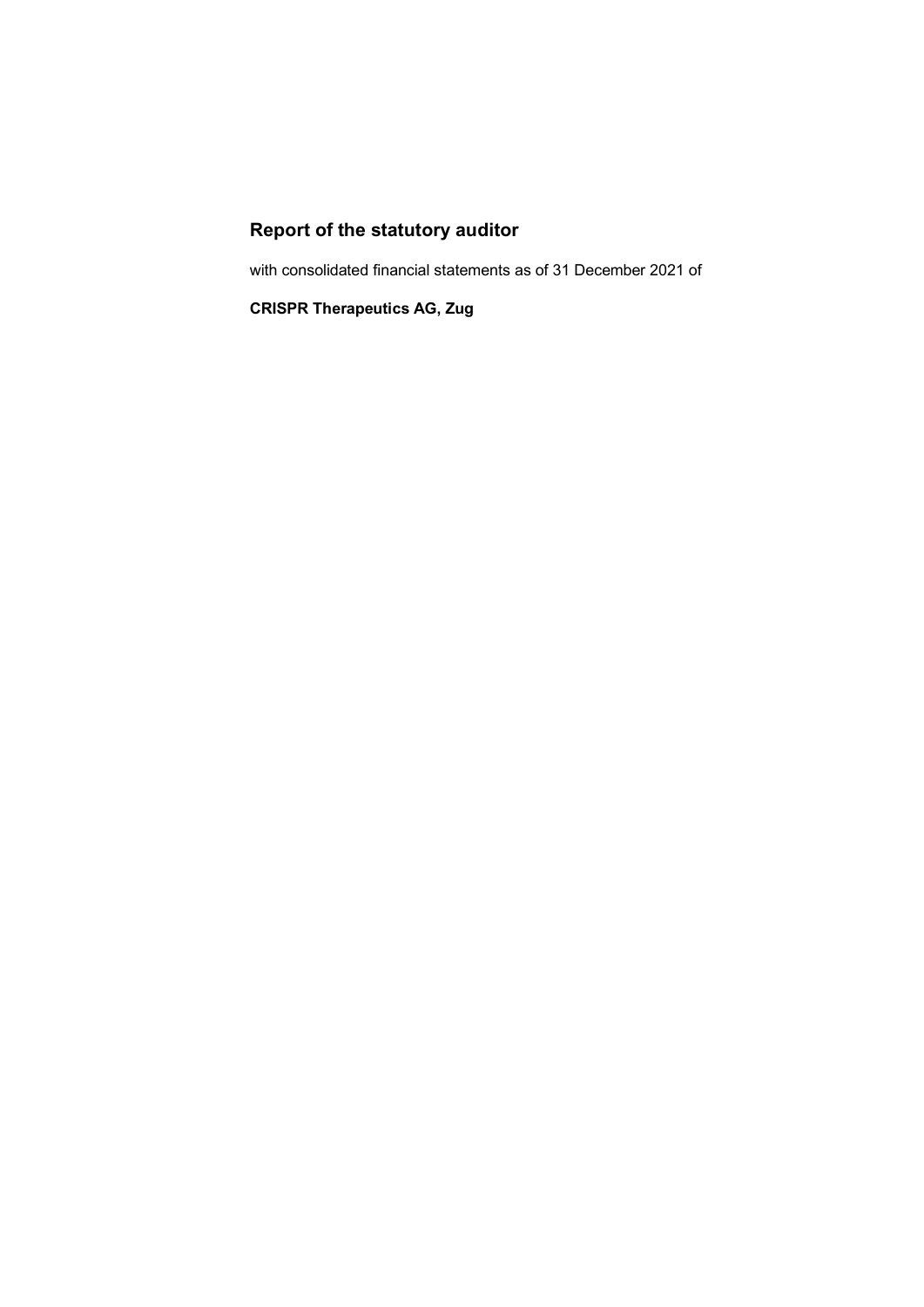

Ernst & Young Ltd Aeschengraben 27 P.O. Box CH-4002 Basle

Phone: +41 58 286 86 86 Fax: +41 58 286 86 00 www.ey.com/ch

To the General Meeting of CRISPR Therapeutics AG, Zug Basle, 15 February 2022

# **Report of the statutory auditor on the consolidated financial statements**



# **Opinion**

As statutory auditor, we have audited the consolidated financial statements of CRISPR Therapeutics AG and its subsidiaries (pages F-4 to F-35), which comprise the consolidated balance sheets as of 31 December 2021 and 31 December 2020, and the related consolidated statements of operations and comprehensive (loss) income, consolidated statements of shareholders' equity, consolidated statements of cash flows, and notes to the consolidated financial statements for each of the three years in the period ended 31 December 2021.

In our opinion, the consolidated financial statements present fairly, in all material respects, the consolidated financial position of the Group as of 31 December 2021 and 31 December 2020, and the consolidated results of its operations and its cash flows for each of the three years in the period ended 31 December 2021, in accordance with U.S. generally accepted accounting principles and comply with Swiss law.



## **Board of Directors' responsibility**

The Board of Directors is responsible for the preparation of the consolidated financial statements in accordance with U.S. generally accepted accounting principles and the requirements of Swiss law. This responsibility includes designing, implementing and maintaining an internal control system relevant to the preparation of consolidated financial statements that are free from material misstatement, whether due to fraud or error. The Board of Directors is further responsible for selecting and applying appropriate accounting policies and making accounting estimates that are reasonable in the circumstances.

# **Auditor's responsibility**

Our responsibility is to express an opinion on these consolidated financial statements based on our audits. We are a public accounting firm and are required to be independent with respect to the Company. We conducted our audits in accordance with Swiss law, Swiss Auditing Standards and the standards of the Public Company Accounting Oversight Board (United States) (PCAOB). Those standards require that we plan and perform the audits to obtain reasonable assurance about whether the consolidated financial statements are free from material misstatement, whether due to fraud or error.

An audit involves performing procedures to obtain audit evidence about the amounts and disclosures in the consolidated financial statements. The procedures selected depend on the auditor's judgment, including the assessment of the risks of material misstatement of the consolidated financial statements, whether due to fraud or error. In making those risk assessments, the auditor considers the internal control system relevant to the entity's preparation of the consolidated financial statements in order to design audit procedures that are appropriate in the circumstances.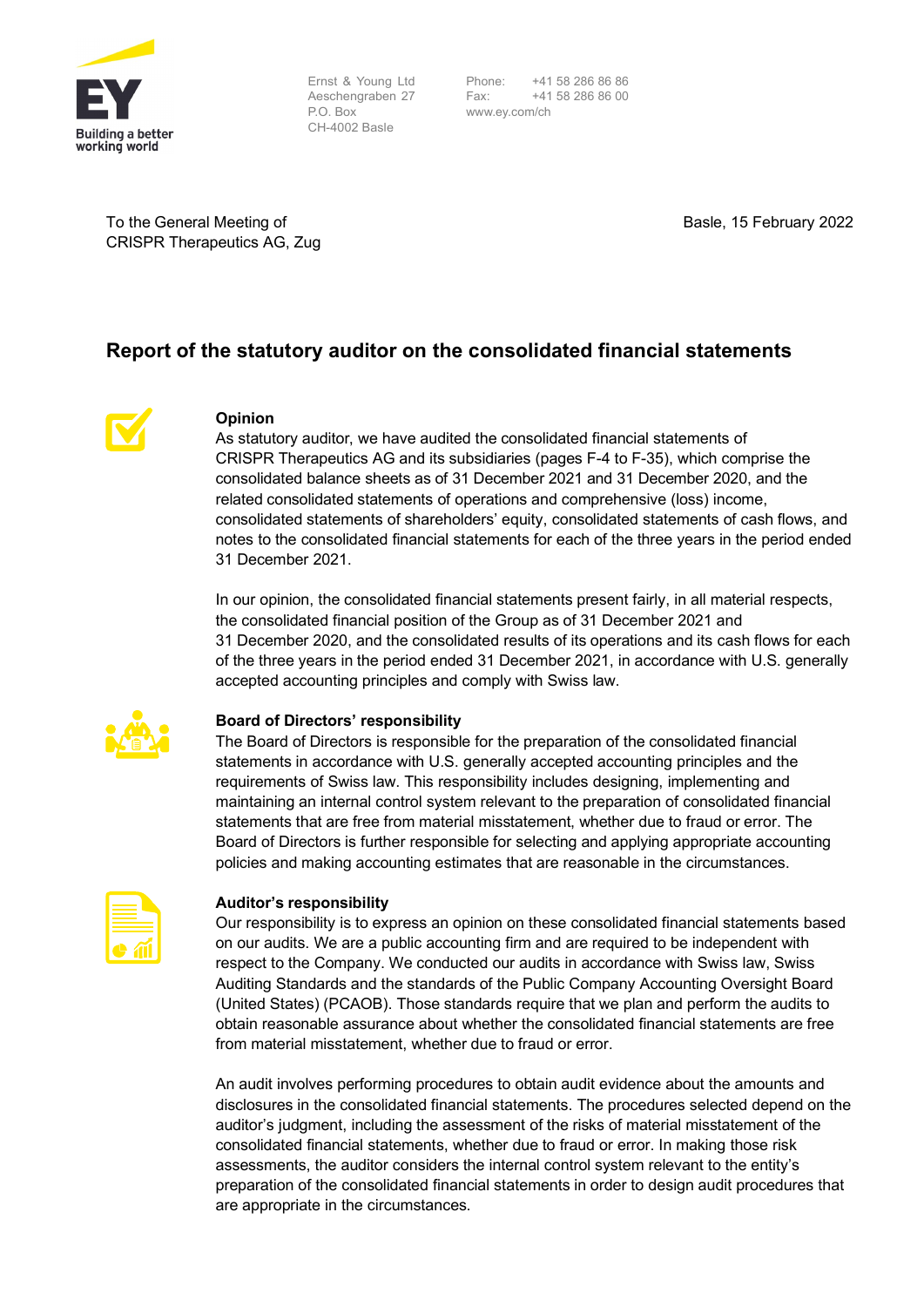reasonableness of accounting estimates made, as well as evaluating the overall presentation of the consolidated financial statements. We believe that the audit evidence we have obtained is sufficient and appropriate to provide a basis for our audit opinion.

An audit also includes evaluating the appropriateness of the accounting policies used and the



# **Critical Audit Matters**

The critical audit matters communicated below are matters arising from the current period audit of the consolidated financial statements that were communicated or required to be communicated to the audit committee and that: (1) relate to accounts or disclosures that are material to the consolidated financial statements and (2) involved our especially challenging, subjective, or complex judgments. The communication of critical audit matters does not alter in any way our opinion on the consolidated financial statements, taken as a whole, and we are not, by communicating the critical audit matters below, providing separate opinions on the critical audit matters or on the accounts or disclosures to which they relate.

# **Estimation of Variable Consideration for ongoing Collaboration Agreements**

**Description** As discussed in Note 9 to the consolidated financial statements, the **of the Matter** Company has multiple ongoing collaboration agreements which include rights to future payments totaling up to \$2.2 billion as of 31 December 2021 that are payable upon the achievement of various developmental, regulatory and commercial milestones related to certain programs under development. These future payments represent variable consideration that is included in the transaction price for these collaboration agreements to the extent that the Company determines it is probable that a significant revenue reversal of cumulative revenue recognized under the contract will not occur. When the Company cannot conclude that it is probable that a significant revenue reversal of cumulative revenue under the contract will not occur, the Company constrains the related variable consideration resulting in its exclusion from the transaction price. The Company's estimation of variable consideration to be constrained impacts the reported amounts of revenue and deferred revenue within the consolidated financial statements.

> In determining the portion of the transaction price to be constrained, management considers the probability and uncertainty of whether the related developmental, regulatory and commercial milestones will be achieved given the nature of clinical development and the stage of the underlying programs. This assessment is performed at each reporting period. In making this evaluation, management considers both internal and external information available including information from industry publications, the stage of development of the underlying programs and other relevant factors. Changes to the constraint of variable consideration can have a material effect on the amount of revenue recognized in the financial reporting period. As a result, auditing the accounting for the application of constraint to variable consideration required complex auditor judgement.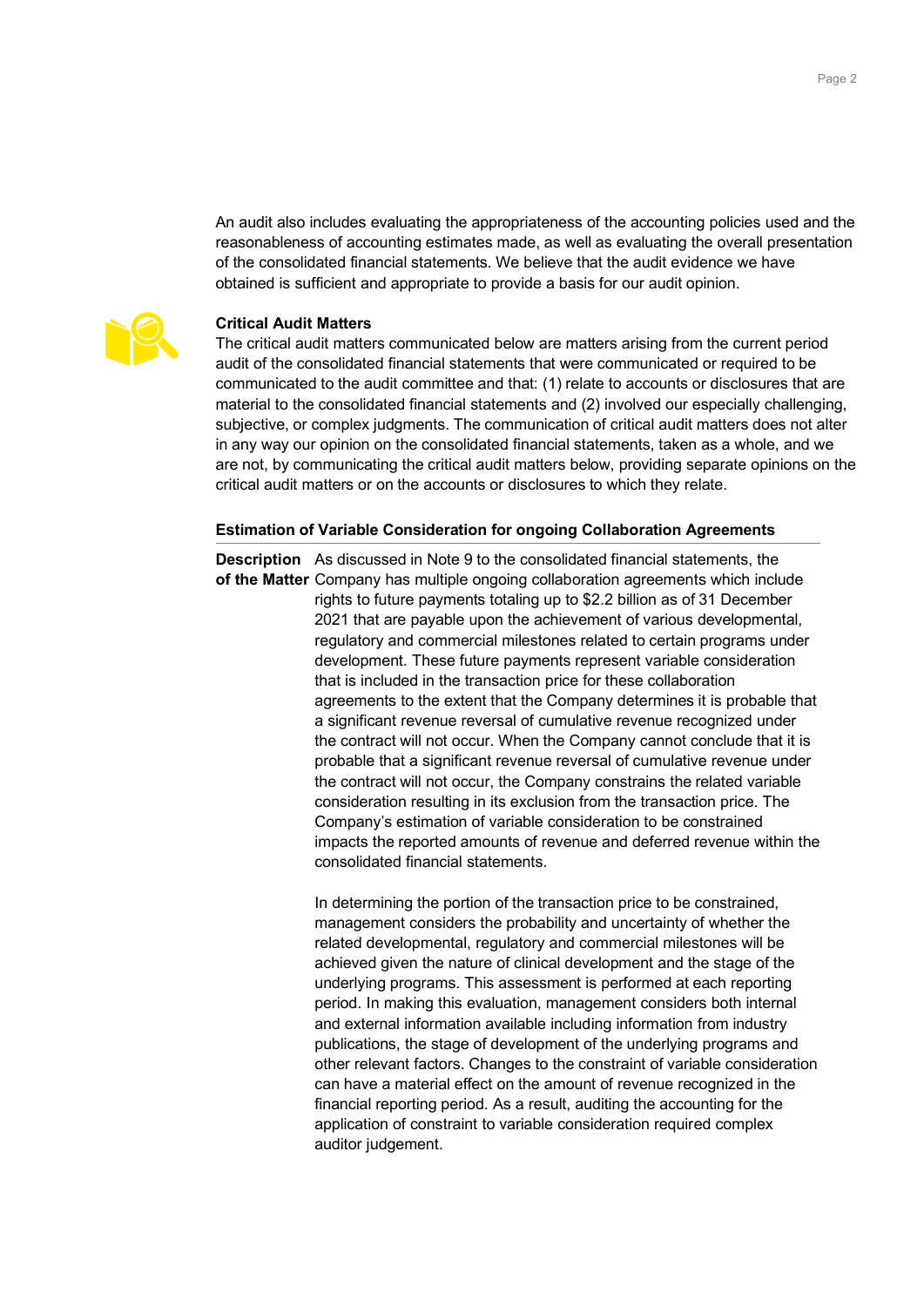**How We Addressed the Matter in** recognition process. For example, we tested controls over management's **Our Audit** We obtained an understanding, evaluated the design and tested the operating effectiveness of controls over the Company's revenue estimation of the total transaction price for its collaboration agreements including those related to the application of constraint to variable consideration associated with future developmental, regulatory and commercial milestones.

> To audit the Company's judgements related to the application of constraint to variable consideration, we performed audit procedures that included, among others, evaluating the Company's judgements related to the probability of achieving the related future developmental, regulatory and commercial milestones. To evaluate the Company's estimated probability of achieving developmental, regulatory and commercial milestones, we considered the nature of clinical development and the stage of development of the underlying programs in relation to relevant external data and compared the probabilities of achieving the milestones to current industry trends and available information from other guideline companies within the same industry and other relevant factors. We also discussed the probability of achieving the milestones in relation to each program's phase of development with the Company's research and development managers.

# **Revenue Recognition for Collaboration and Joint Development Agreement with Vertex Pharmaceuticals Incorporated**

**Description** As discussed in Note 9 to the consolidated financial statements, on 16 **of the Matter** April 2021 the Company entered into an amendment to its joint development agreement with Vertex Pharmaceuticals Inc., referred to as the "A&R Vertex JDCA", which resulted in a payment of \$900 million and the recognition of \$900 million of revenue by the Company for the year ended 31 December 2021.

> Accounting for the A&R Vertex JDCA required the Company to make certain significant judgements, including the determination of the standalone selling price of an identified performance obligation. The estimated standalone selling price for an identified performance obligation reflect management's assumptions regarding probability weighted projected discounted cash flows for an underlying collaboration development program. The estimated standalone selling price was sensitive to changes in certain assumptions within the discounted cash flow model such as the discount rate, and certain assumptions that form the basis of the forecasted cash flows (e.g., price per patient). In developing these assumptions, management considered both internal and external information available including information from other guideline companies within the same industry and other relevant factors. Changes to these assumptions can have a material effect on the estimated standalone selling price of the performance obligation, impacting the amount and timing of revenue recognized. As a result,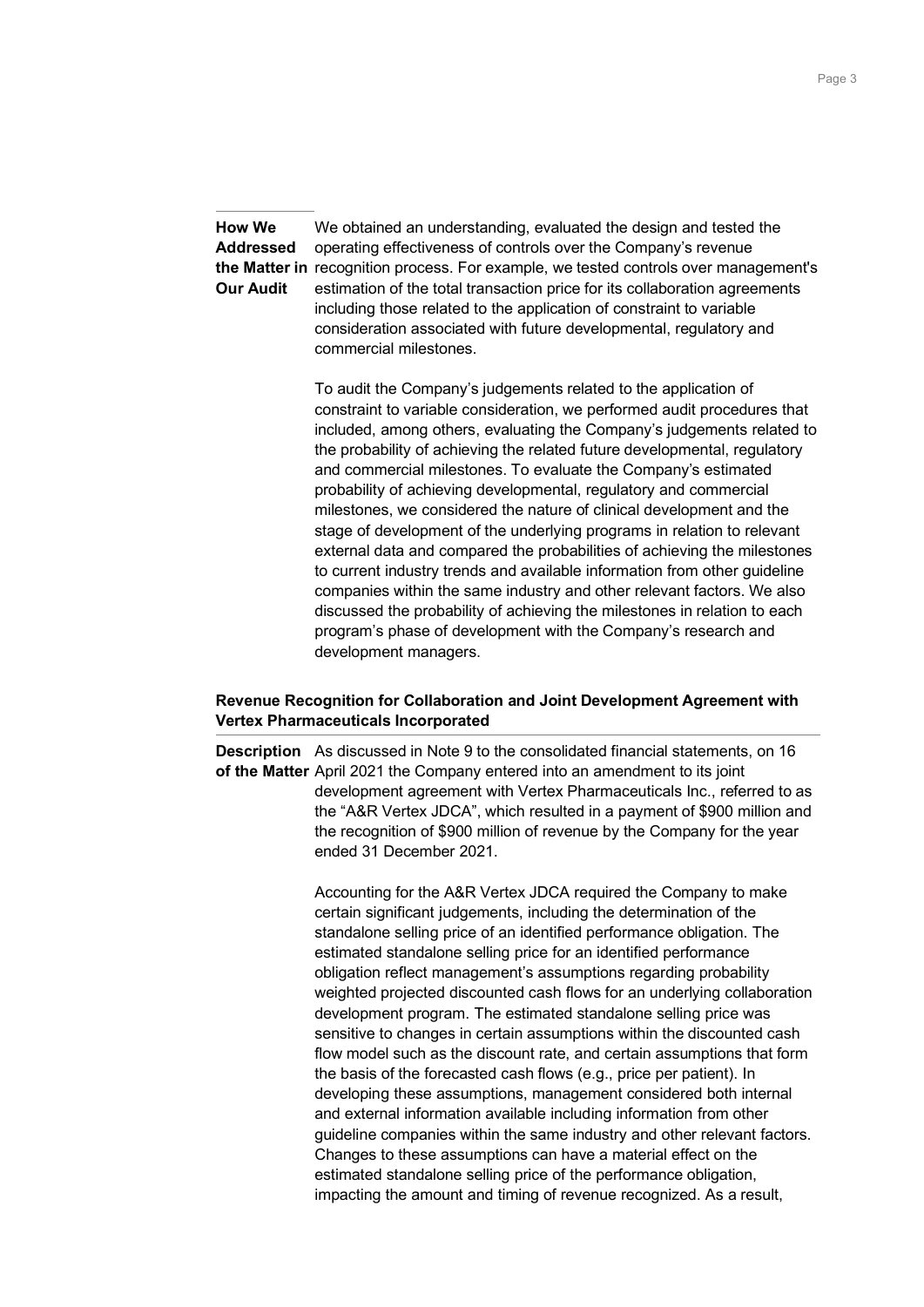|                                                | auditing the estimate of the standalone selling price for an identified<br>performance obligation required especially complex auditor judgement.                                                                                                                                                                                                                                                                                                                                                                                                                                                                                                                                                                                                                                                                                                                                                                                                                                                                                                                                                                                                                                                                                                               |
|------------------------------------------------|----------------------------------------------------------------------------------------------------------------------------------------------------------------------------------------------------------------------------------------------------------------------------------------------------------------------------------------------------------------------------------------------------------------------------------------------------------------------------------------------------------------------------------------------------------------------------------------------------------------------------------------------------------------------------------------------------------------------------------------------------------------------------------------------------------------------------------------------------------------------------------------------------------------------------------------------------------------------------------------------------------------------------------------------------------------------------------------------------------------------------------------------------------------------------------------------------------------------------------------------------------------|
| How We<br><b>Addressed</b><br><b>Our Audit</b> | We obtained an understanding, evaluated the design and tested the<br>operating effectiveness of controls over the Company's revenue<br>the Matter in recognition process. For example, we tested controls over management's<br>process to determine the significant assumptions described above with<br>respect to the estimation of the standalone selling price of a performance<br>obligation.                                                                                                                                                                                                                                                                                                                                                                                                                                                                                                                                                                                                                                                                                                                                                                                                                                                              |
|                                                | To audit the Company's revenue recognition related to the A&R Vertex<br>JDCA, we performed audit procedures that included, among others,<br>evaluating management's estimate of the standalone selling price of an<br>identified performance obligation. For example, we evaluated the<br>probability weighted projected discounted cash flow assumptions used by<br>the Company in developing the estimated standalone selling price by<br>comparing the significant assumptions described above to current<br>industry trends using available information from other guideline<br>companies within the same industry and other relevant factors. We also<br>performed a sensitivity analysis of the significant assumptions to evaluate<br>the impact that the change in the estimated standalone selling price of an<br>identified performance obligation resulting from changes in the significant<br>assumptions would have on the amount and timing of revenue<br>recognized during the period. We involved our valuation professionals to<br>assist in the assessment of the estimation methodology and the<br>significant valuation assumptions used in determining the estimated<br>standalone selling price of an identified performance obligation. |



# **Report on other legal and regulatory requirements**

We are a public accounting firm registered with the Swiss Federal Audit Oversight Authority (FAOA) and the PCAOB and we confirm that we meet the legal requirements on licensing according to the Auditor Oversight Act (AOA). We are independent with respect to the Group in accordance with Swiss law (article 728 CO and article 11 AOA) and U.S. federal securities laws as well as the applicable rules and regulations of the Swiss audit profession, the U.S. Securities and Exchange Commission and the PCAOB, and we have fulfilled our other ethical responsibilities in accordance with these requirements.

In accordance with article 728a para. 1 item 3 CO and Swiss Auditing Standard 890, we confirm that an internal control system exists, which has been designed for the preparation of consolidated financial statements according to the instructions of the Board of Directors.

We recommend that the consolidated financial statements submitted to you be approved.

We have served as the Group's auditor since 2013.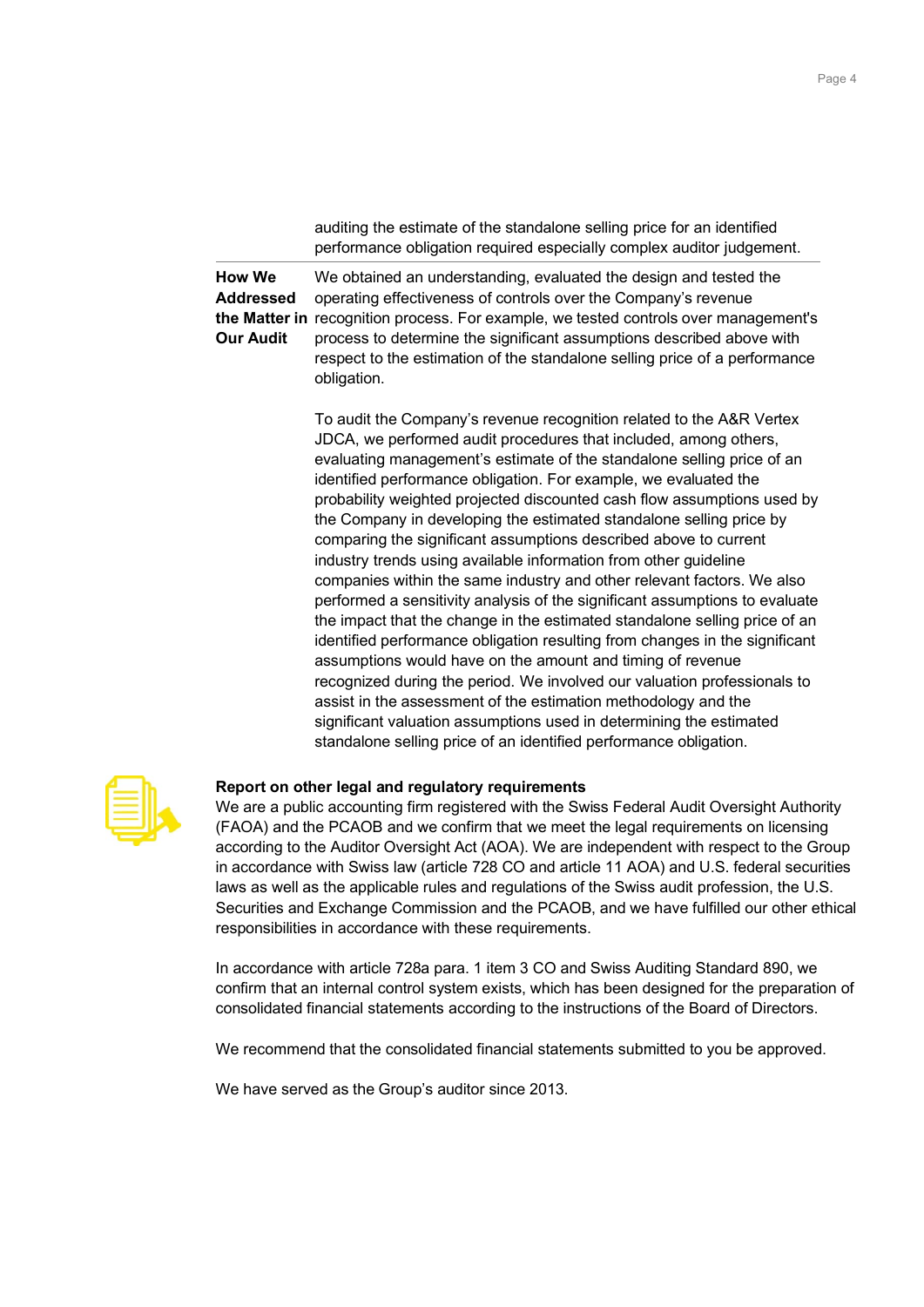# Ernst & Young Ltd



(Qualified Signature)

Licensed audit expert<br>(Auditor in charge)

⊣ EY

Faidra Ekati Lygerou (Qualified Signature)

Certified Auditor Accountant (Greece)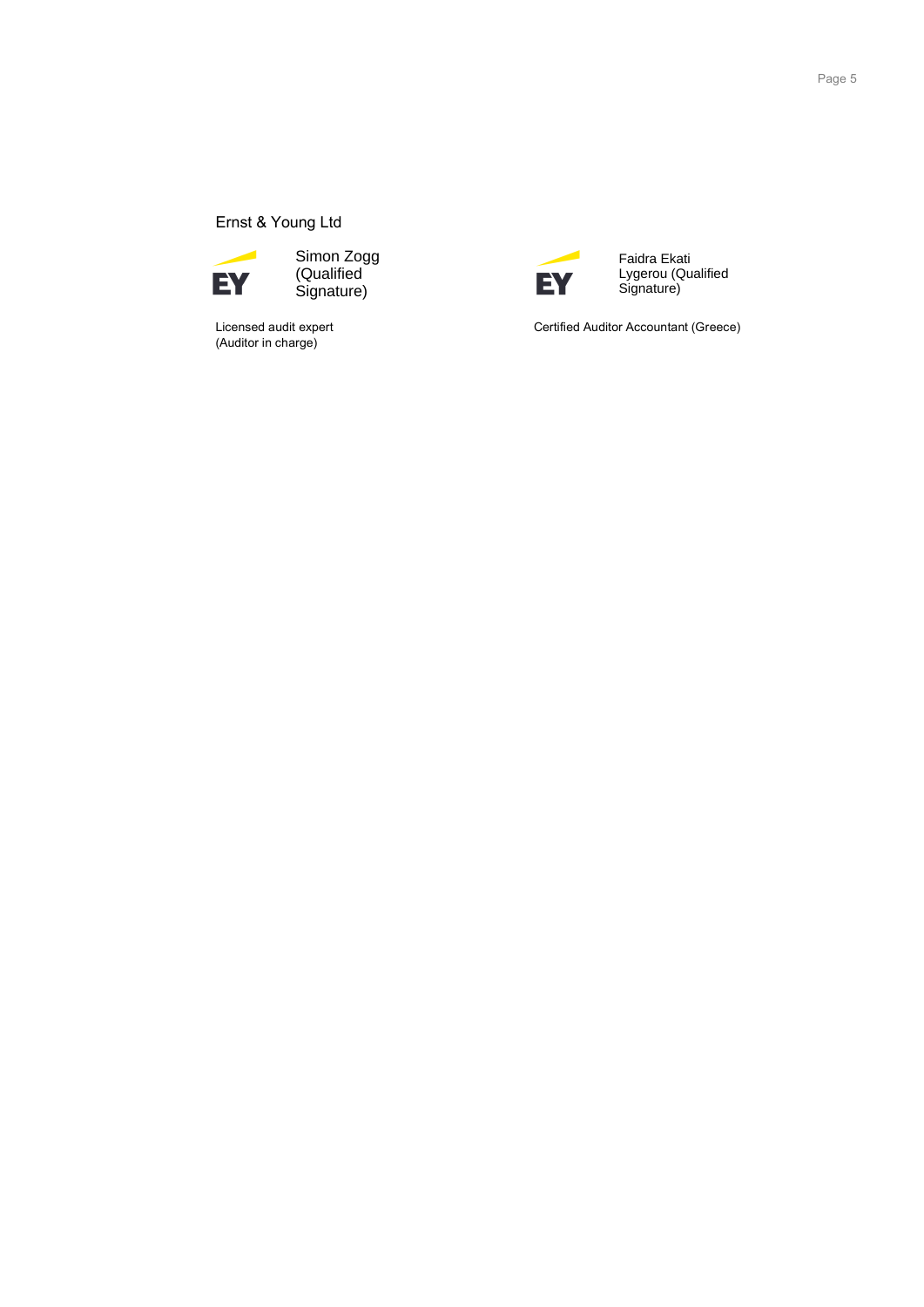## **CRISPR Therapeutics AG Consolidated Balance Sheets (in thousands, except share and per share data)**

|                                                                             |    | December 31, |               |            |
|-----------------------------------------------------------------------------|----|--------------|---------------|------------|
|                                                                             |    | 2021         |               | 2020       |
| <b>Assets</b>                                                               |    |              |               |            |
| Current assets:                                                             |    |              |               |            |
| Cash and cash equivalents                                                   | \$ | 923,031      | $\mathcal{S}$ | 1,168,620  |
| Marketable securities                                                       |    | 1,456,098    |               | 521,713    |
| Accounts receivable                                                         |    | 305          |               | 144        |
| Prepaid expenses and other current assets                                   |    | 38,079       |               | 26,143     |
| Total current assets                                                        |    | 2,417,513    |               | 1,716,620  |
| Property and equipment, net                                                 |    | 137,575      |               | 42,160     |
| Intangible assets, net                                                      |    | 125          |               | 180        |
| Restricted cash                                                             |    | 16,913       |               | 16,848     |
| Operating lease assets                                                      |    | 174,460      |               | 50,865     |
| Other non-current assets                                                    |    | 5,291        |               | 1,293      |
| Total assets                                                                | \$ | 2,751,877    | \$            | 1,827,966  |
| <b>Liabilities and Shareholders' Equity</b>                                 |    |              |               |            |
| Current liabilities:                                                        |    |              |               |            |
| Accounts payable                                                            | \$ | 14,816       | <sup>\$</sup> | 9,094      |
| Accrued expenses                                                            |    | 91,003       |               | 53,782     |
| Deferred revenue, current                                                   |    | 1,011        |               | 2,341      |
| Accrued tax liabilities                                                     |    | 724          |               | 10,473     |
| Operating lease liabilities                                                 |    | 12,158       |               | 11,362     |
| Other current liabilities                                                   |    | 171          |               | 7,207      |
| Total current liabilities                                                   |    | 119,883      |               | 94,259     |
| Deferred revenue, non-current                                               |    | 12,323       |               | 11,776     |
| Operating lease liabilities, net of current portion                         |    | 212,872      |               | 50,067     |
| Other non-current liabilities                                               |    | 7,339        |               | 7,630      |
| <b>Total liabilities</b>                                                    |    | 352,417      |               | 163,732    |
| Commitments and contingencies (Note 8)                                      |    |              |               |            |
| Shareholders' equity:                                                       |    |              |               |            |
| Common shares, CHF 0.03 par value, 145,364,335 and 115,172,786 shares       |    |              |               |            |
| authorized at December 31, 2021 and 2020, respectively, 77,170,382 and      |    |              |               |            |
| 74,110,160 shares issued at December 31, 2021 and 2020, respectively,       |    |              |               |            |
| 76,990,066 and 73,914,844 shares outstanding at December 31, 2021 and 2020, |    |              |               |            |
| respectively.                                                               |    | 2,391        |               | 2,277      |
| Treasury shares, at cost, 180,316 and 195,316 shares at December 31, 2021   |    |              |               |            |
| and 2020, respectively                                                      |    | (63)         |               | (63)       |
| Additional paid-in capital                                                  |    | 2,598,114    |               | 2,235,679  |
| Accumulated deficit                                                         |    | (195, 915)   |               | (573, 576) |
| Accumulated other comprehensive loss                                        |    | (5,067)      |               | (83)       |
| Total shareholders' equity                                                  |    | 2,399,460    |               | 1,664,234  |
| Total liabilities and shareholders' equity                                  | \$ | 2,751,877    | \$            | 1,827,966  |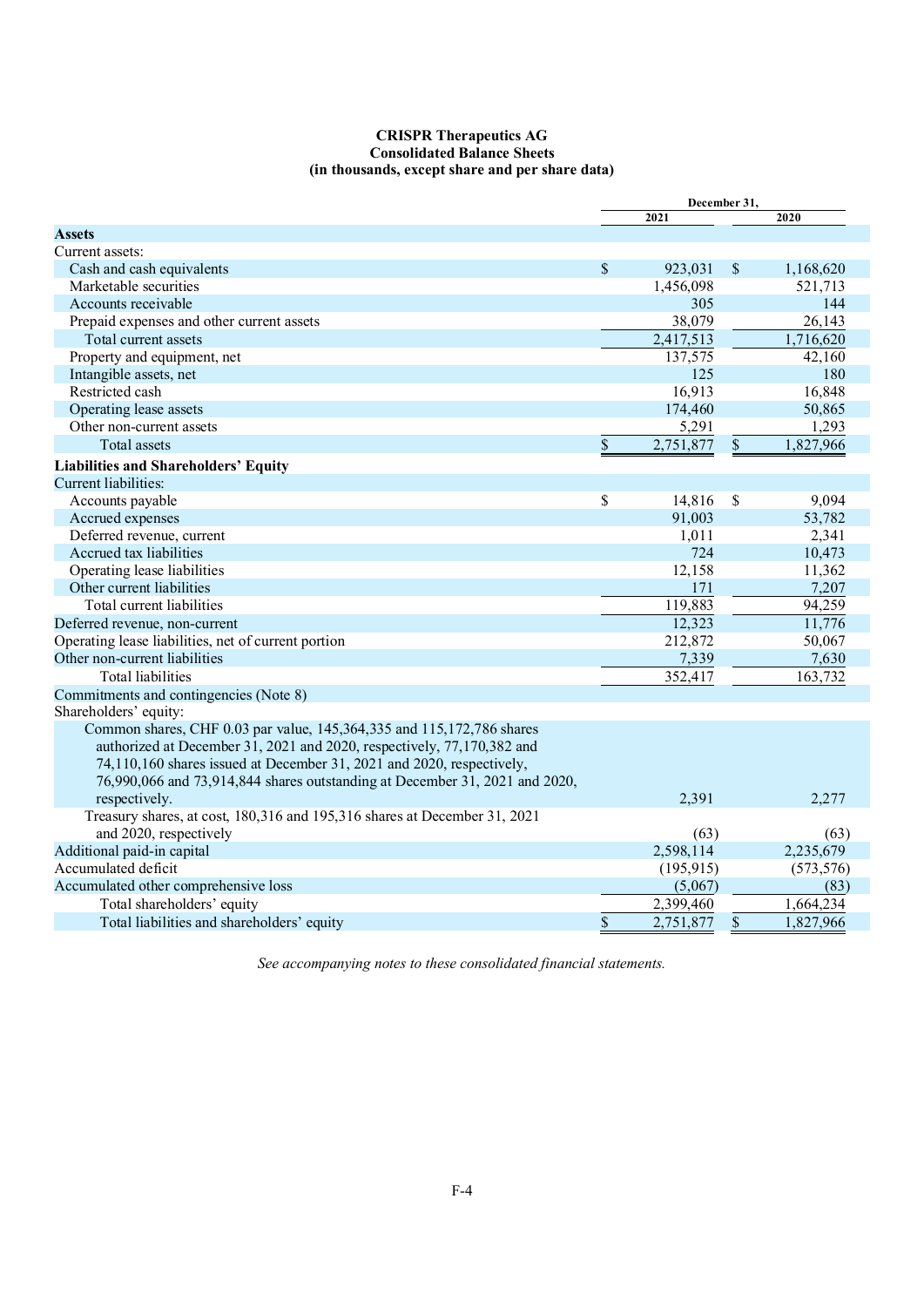## **CRISPR Therapeutics AG Consolidated Statements of Operations and Comprehensive Income (Loss) (In thousands, except share and per share data)**

|                                                                                                     | <b>Years Ended December 31,</b> |            |    |            |               |            |
|-----------------------------------------------------------------------------------------------------|---------------------------------|------------|----|------------|---------------|------------|
|                                                                                                     |                                 | 2021       |    | 2020       |               | 2019       |
| Revenue:                                                                                            |                                 |            |    |            |               |            |
| Collaboration revenue (1)                                                                           | \$                              | 913,081    | S  | 543        | \$.           | 289,590    |
| Grant revenue                                                                                       |                                 | 1,882      |    | 176        |               |            |
| Total revenue                                                                                       |                                 | 914,963    |    | 719        |               | 289,590    |
| Operating expenses:                                                                                 |                                 |            |    |            |               |            |
| Research and development (2)                                                                        |                                 | 438,633    |    | 266,946    |               | 179,362    |
| General and administrative                                                                          |                                 | 102.802    |    | 88,208     |               | 63,488     |
| Total operating expenses                                                                            |                                 | 541,435    |    | 355,154    |               | 242,850    |
| Income (loss) from operations                                                                       |                                 | 373,528    |    | (354, 435) |               | 46,740     |
| Other income (expense):                                                                             |                                 |            |    |            |               |            |
| Loss from equity method investment                                                                  |                                 |            |    |            |               | (5, 467)   |
| Other income, net                                                                                   |                                 | 6,003      |    | 6,379      |               | 26,033     |
| Total other income, net                                                                             |                                 | 6,003      |    | 6,379      |               | 20,566     |
| Net income (loss) before income taxes                                                               |                                 | 379,531    |    | (348, 056) |               | 67,306     |
| Provision for income taxes                                                                          |                                 | (1,870)    |    | (809)      |               | (448)      |
| Net income (loss)                                                                                   |                                 | 377,661    |    | (348, 865) |               | 66,858     |
| Foreign currency translation adjustment                                                             |                                 | (11)       |    | 40         |               | 15         |
| Unrealized loss on marketable securities                                                            |                                 | (4,973)    |    | (130)      |               |            |
| Comprehensive income (loss)                                                                         | \$                              | 372,677    | \$ | (348, 955) | \$            | 66,873     |
| Net income (loss) per common share — basic                                                          | \$                              | 4.97       | \$ | (5.29)     | $\$$          | 1.23       |
| Basic weighted-average common shares outstanding                                                    |                                 | 75,948,686 |    | 65,949,672 |               | 54,392,304 |
| Net income (loss) per common share — diluted                                                        | \$                              | 4.70       | \$ | (5.29)     | $\mathcal{S}$ | 1.17       |
| Diluted weighted-average common shares outstanding                                                  |                                 | 80,393,496 |    | 65,949,672 |               | 56,932,798 |
|                                                                                                     |                                 |            |    |            |               |            |
| (1) Including the following amounts of revenue from a related party,<br>see Note 9                  | \$                              |            | \$ |            | S             | 746        |
| (2) Including the following amounts of research and development from a<br>related party, see Note 9 | $\mathbb{S}$                    |            | \$ |            | $\mathcal{S}$ | 14.459     |
|                                                                                                     |                                 |            |    |            |               |            |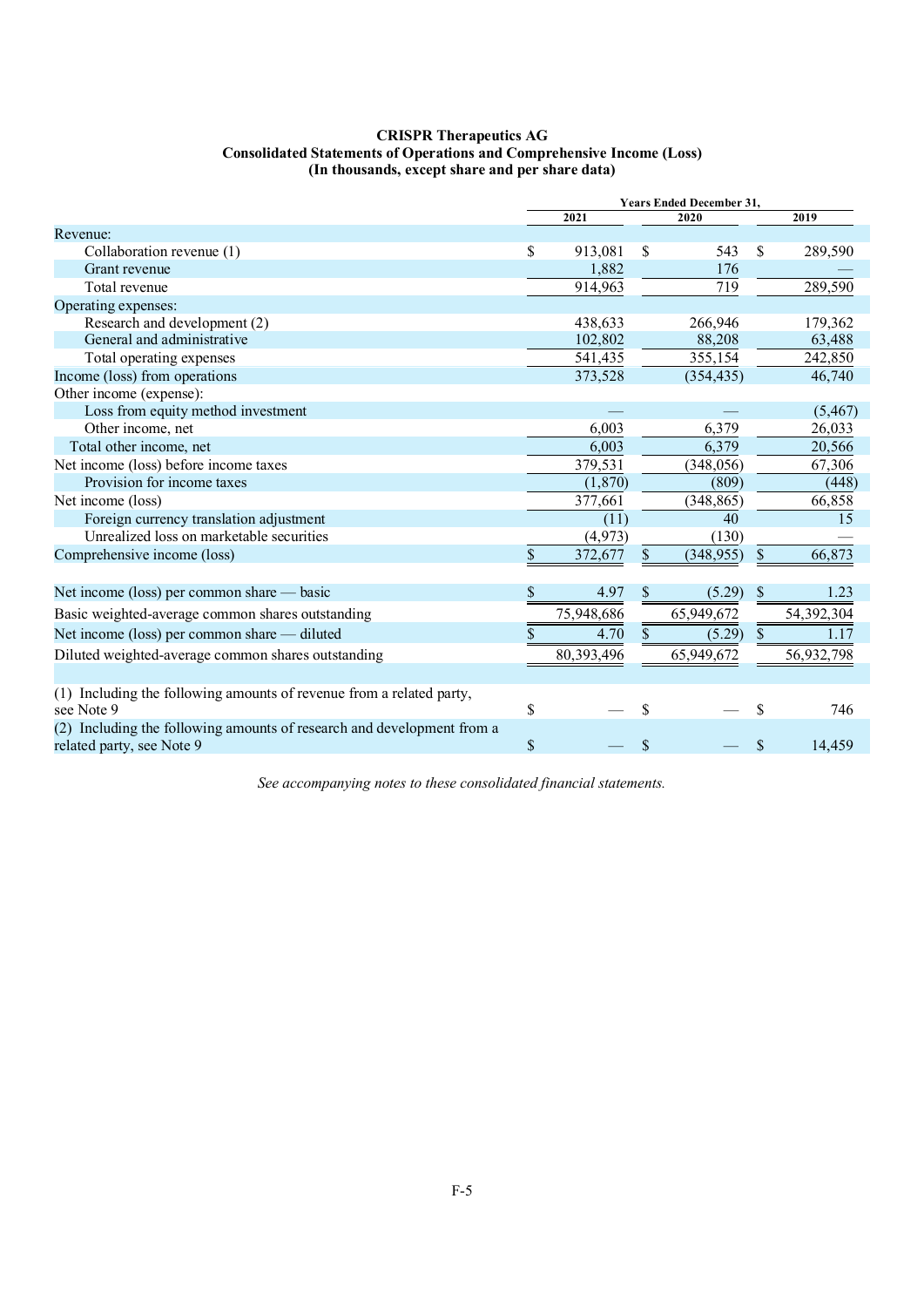## **CRISPR Therapeutics AG Consolidated Statements of Shareholders' Equity (In thousands, except share and per share data)**

|                                                                    | <b>Common Shares</b>     |                          | <b>Treasury Shares</b>   |                          | <b>Additional</b>        |                          | Accumulated<br>Other     |                                   |
|--------------------------------------------------------------------|--------------------------|--------------------------|--------------------------|--------------------------|--------------------------|--------------------------|--------------------------|-----------------------------------|
|                                                                    |                          | <b>CHF 0.03</b>          |                          | Amount,                  | Paid-in                  | Accumulated              | Comprehensive            |                                   |
|                                                                    | <b>Shares</b>            | Par Value                | <b>Shares</b>            | at cost                  | Capital                  | Deficit                  | Income (Loss)            | <b>Total Shareholders' Equity</b> |
| <b>Balance at December 31, 2018</b>                                | 51,852,862 \$            | 1,584                    | 307,936                  | (57)                     | 682,245                  | (291, 569)               | (8)                      | 392,195                           |
| Issuance of common shares, net of issuance costs of \$25.1 million | 7,704,068                | 230                      | (47, 297)                | $\overline{\phantom{a}}$ | 414,559                  | $\overline{\phantom{a}}$ | $\overline{\phantom{a}}$ | 414,789                           |
| Vesting of restricted shares                                       | 68,009                   | $\mathcal{L}$            |                          | $\sim$                   | 41                       |                          |                          | 43                                |
| Exercise of vested options, net of issuance costs of \$0.3 million | 1,158,860                | 31                       | (10, 413)                | (6)                      | 15,976                   | $\overline{\phantom{a}}$ |                          | 16,001                            |
| Stock-based compensation expense                                   |                          | $\sim$                   |                          | $\overline{\phantom{a}}$ | 49,524                   | $\sim$                   | $-$                      | 49,524                            |
| Other comprehensive income                                         |                          |                          | $\overline{\phantom{a}}$ | $\sim$                   | $\overline{\phantom{a}}$ | $\sim$                   | 15                       | 15                                |
| Net income                                                         | $\overline{\phantom{a}}$ | $\sim$                   | $\overline{\phantom{a}}$ | $\sim$                   | $\qquad \qquad -$        | 66,858                   | $\overline{\phantom{a}}$ | 66,858                            |
| Balance at December 31, 2019                                       | 60,783,799 \$            | 1,847                    | 250,226                  | (63)                     | 1,162,345                | (224,711)                |                          | 939,425                           |
| Issuance of common shares, net of issuance costs of \$46.4 million | 11,412,519               | 366                      |                          |                          | 973,015                  |                          |                          | 973,381                           |
| Vesting of restricted shares                                       | 204,650                  |                          | $\overline{\phantom{a}}$ |                          |                          | $\overline{\phantom{a}}$ |                          |                                   |
| Exercise of vested options, net of issuance costs of \$1.2 million | 1,482,636                | 57                       | (37,080)                 | $\overline{\phantom{m}}$ | 32,718                   |                          |                          | 32,775                            |
| Purchase of common stock under ESPP                                | 13,410                   | $\overline{\phantom{m}}$ | $\overline{\phantom{a}}$ | $\overline{\phantom{a}}$ | 694                      | $\sim$                   | $\overline{\phantom{a}}$ | 694                               |
| Stock-based compensation expense                                   |                          |                          |                          | $\overline{\phantom{a}}$ | 66,018                   |                          |                          | 66,018                            |
| Issuance of common stock for license agreements                    | 17,830                   | $\hspace{0.05cm}$        | (17, 830)                | $\overline{\phantom{a}}$ | 889                      |                          | $\overline{\phantom{a}}$ | 889                               |
| Other comprehensive loss                                           |                          |                          |                          |                          |                          |                          | (90)                     | (90)                              |
| Net loss                                                           | -                        | $\overline{\phantom{a}}$ | --                       | $\overline{\phantom{a}}$ |                          | (348, 865)               | $\overline{\phantom{a}}$ | (348, 865)                        |
| Balance at December 31, 2020                                       | 73,914,844 \$            | 2.277                    | 195,316                  | (63)                     | 2,235,679                | (573, 576)               | (83)                     | 1,664,234                         |
| Issuance of common shares, net of issuance costs of \$5.4 million  | 1,353,121                | 45                       | $\overline{\phantom{a}}$ | $\sim$                   | 222,130                  | $\sim$                   | $\overline{\phantom{a}}$ | 222,175                           |
| Vesting of restricted shares                                       | 455,440                  | 15                       |                          |                          |                          |                          |                          | 15                                |
| Exercise of vested options, net of issuance costs of \$2.6 million | 1,245,071                | 54                       | (15,000)                 |                          | 35,820                   |                          |                          | 35,874                            |
| Purchase of common stock under ESPP                                | 21,590                   |                          |                          |                          | 2.095                    |                          |                          | 2,095                             |
| Stock-based compensation expense                                   | -                        | $\overline{\phantom{a}}$ | $\overline{\phantom{a}}$ | $\overline{\phantom{a}}$ | 102,390                  | $\overline{\phantom{a}}$ | $\overline{\phantom{a}}$ | 102,390                           |
| Other comprehensive loss                                           | $\overline{\phantom{m}}$ |                          |                          |                          | $\qquad \qquad$          |                          | (4,984)                  | (4,984)                           |
| Net income                                                         |                          | $\overline{\phantom{a}}$ | $\overline{\phantom{a}}$ | $\overline{\phantom{a}}$ |                          | 377,661                  | $\overline{\phantom{a}}$ | 377,661                           |
| <b>Balance at December 31, 2021</b>                                | 76,990,066 \$            | 2,391                    | 180,316 \$               | (63)                     | 2,598,114                | (195, 915)               | (5,067)                  | 2,399,460                         |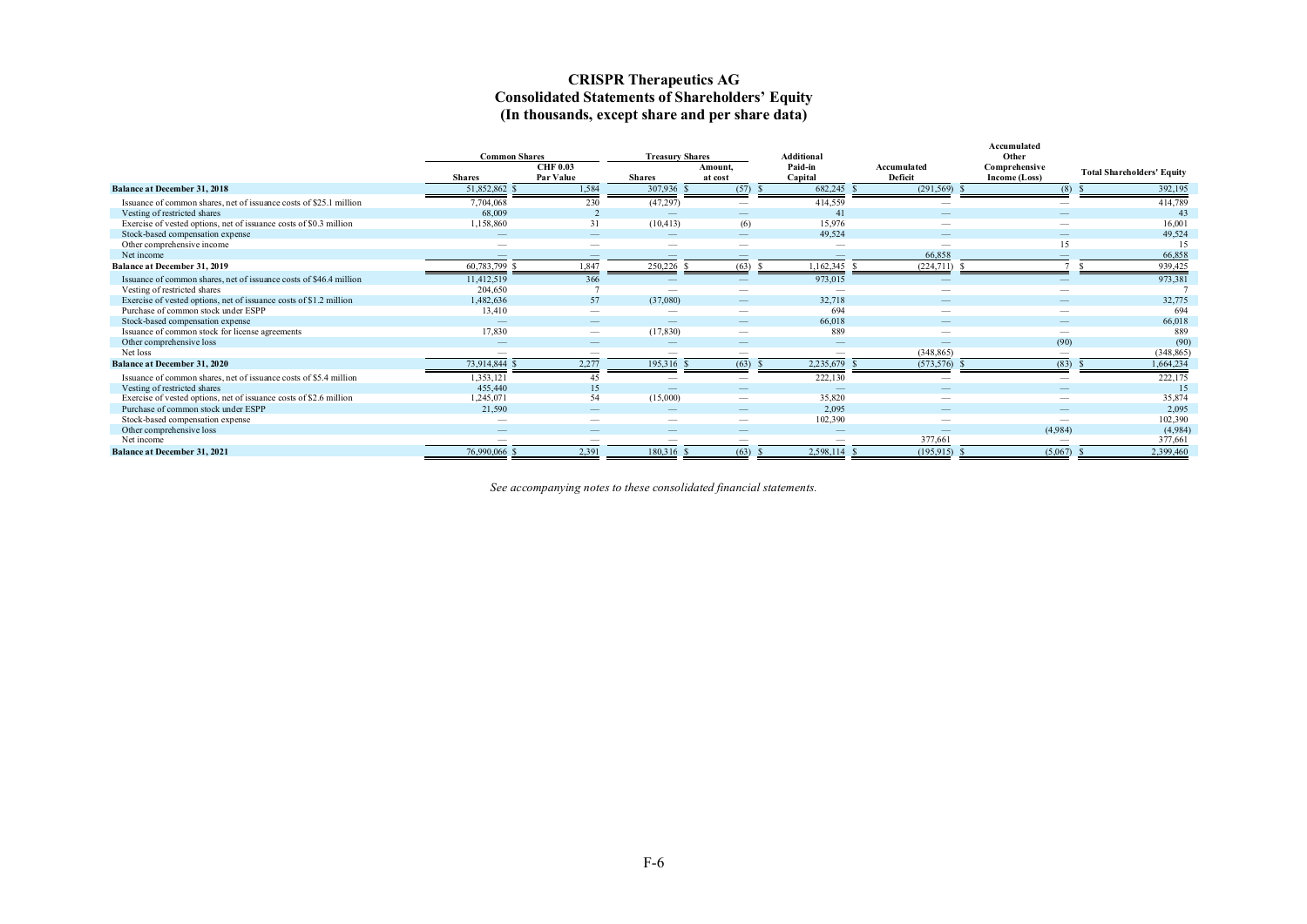## **CRISPR Therapeutics AG Consolidated Statements of Cash Flows (In thousands)**

|                                                                                 | <b>Years Ended December 31,</b> |             |                 |                        |    |           |  |
|---------------------------------------------------------------------------------|---------------------------------|-------------|-----------------|------------------------|----|-----------|--|
|                                                                                 |                                 | 2021        |                 | 2020                   |    | 2019      |  |
| <b>Operating activities</b>                                                     |                                 |             |                 |                        |    |           |  |
| Net income (loss)                                                               | \$                              | 377,661     | S               | $(348, 865)$ \$        |    | 66,858    |  |
| Reconciliation of net income (loss) to net cash used in operating activities:   |                                 |             |                 |                        |    |           |  |
| Depreciation and amortization                                                   |                                 | 17,953      |                 | 9,184                  |    | 4.725     |  |
| Equity-based compensation                                                       |                                 | 102,390     |                 | 66,018                 |    | 44,057    |  |
| Loss from equity method investment in Casebia                                   |                                 |             |                 |                        |    | 5,467     |  |
| Gain from consolidation of Casebia                                              |                                 |             |                 |                        |    | (16,000)  |  |
| Net amortization of premiums and discounts on marketable securities             |                                 | 14,109      |                 | 1.857                  |    |           |  |
| Changes in:                                                                     |                                 |             |                 |                        |    |           |  |
| Accounts receivable                                                             |                                 | (161)       |                 | (45)                   |    | (11)      |  |
| Prepaid expenses and other assets                                               |                                 | (13,912)    |                 | 17,338                 |    | (32, 618) |  |
| Accounts payable and accrued expenses                                           |                                 | 37,514      |                 | 25,747                 |    | 5,025     |  |
| Deferred revenue                                                                |                                 | (783)       |                 | 1,381                  |    | (45, 146) |  |
| Operating lease assets and liabilities                                          |                                 | 9,506       |                 | (473)                  |    | (663)     |  |
| Other liabilities, net                                                          |                                 | (5,305)     |                 | (10, 508)              |    | 24,983    |  |
| Net cash provided by (used in) operating activities                             |                                 | 538,972     |                 | (238, 366)             |    | 56,677    |  |
| <b>Investing activities</b>                                                     |                                 |             |                 |                        |    |           |  |
| Purchase of property, plant and equipment                                       |                                 | (81,705)    |                 | (18, 358)              |    | (6,684)   |  |
| Net cash and restricted cash received in connection with the acquisition        |                                 |             |                 |                        |    |           |  |
| of Casebia                                                                      |                                 |             |                 |                        |    | 8,009     |  |
| Purchases of marketable securities                                              |                                 | (1,509,327) |                 | (593,998)              |    |           |  |
| Maturities of marketable securities                                             |                                 | 555,602     |                 | 71,186                 |    |           |  |
| Net cash (used in) provided by investing activities                             |                                 | (1,035,430) |                 | (541, 170)             |    | 1,325     |  |
| <b>Financing activities</b>                                                     |                                 |             |                 |                        |    |           |  |
| Proceeds from issuance of common shares, net of issuance costs                  |                                 | 213,267     |                 | 982,289                |    | 415,019   |  |
| Proceeds from exercise of options and ESPP contributions, net of issuance costs |                                 | 37,678      |                 | 33,863                 |    | 15,964    |  |
| Net cash provided by financing activities                                       |                                 | 250,945     |                 | $1,016,1\overline{52}$ |    | 430,983   |  |
| Effect of exchange rate changes on cash                                         |                                 | (11)        |                 | 40                     |    | 15        |  |
| (Decrease) increase in cash                                                     |                                 | (245, 524)  |                 | 236,656                |    | 489,000   |  |
| Cash, cash equivalents and restricted cash, beginning of period                 |                                 | 1,185,468   |                 | 948,812                |    | 459,812   |  |
| Cash, cash equivalents and restricted cash, end of period                       | $\overline{\$}$                 | 939,944     | \$              | 1,185,468              | \$ | 948,812   |  |
| Supplemental disclosure of non-cash investing and financing activities          |                                 |             |                 |                        |    |           |  |
| Property and equipment purchases in accounts payable and accrued expenses       | \$                              | 8,348       | \$              | 3,412                  | \$ | 1,811     |  |
|                                                                                 |                                 |             |                 |                        |    |           |  |
| Equity issuance costs in accounts payable and accrued expenses                  | \$                              | 334         | <sup>\$</sup>   | 9,590                  | \$ | 295       |  |
| Reconciliation to amounts within the consolidated balance sheets                |                                 |             |                 | As of December 31.     |    |           |  |
|                                                                                 |                                 | 2021        |                 | 2020                   |    | 2019      |  |
| Cash and cash equivalents                                                       |                                 | 923,031     |                 | 1,168,620              |    | 943,771   |  |
| <b>Restricted Cash</b>                                                          |                                 | 16,913      |                 | 16,848                 |    | 5,041     |  |
| Total                                                                           | \$                              | 939,944     | $\overline{\$}$ | 1,185,468              | \$ | 948,812   |  |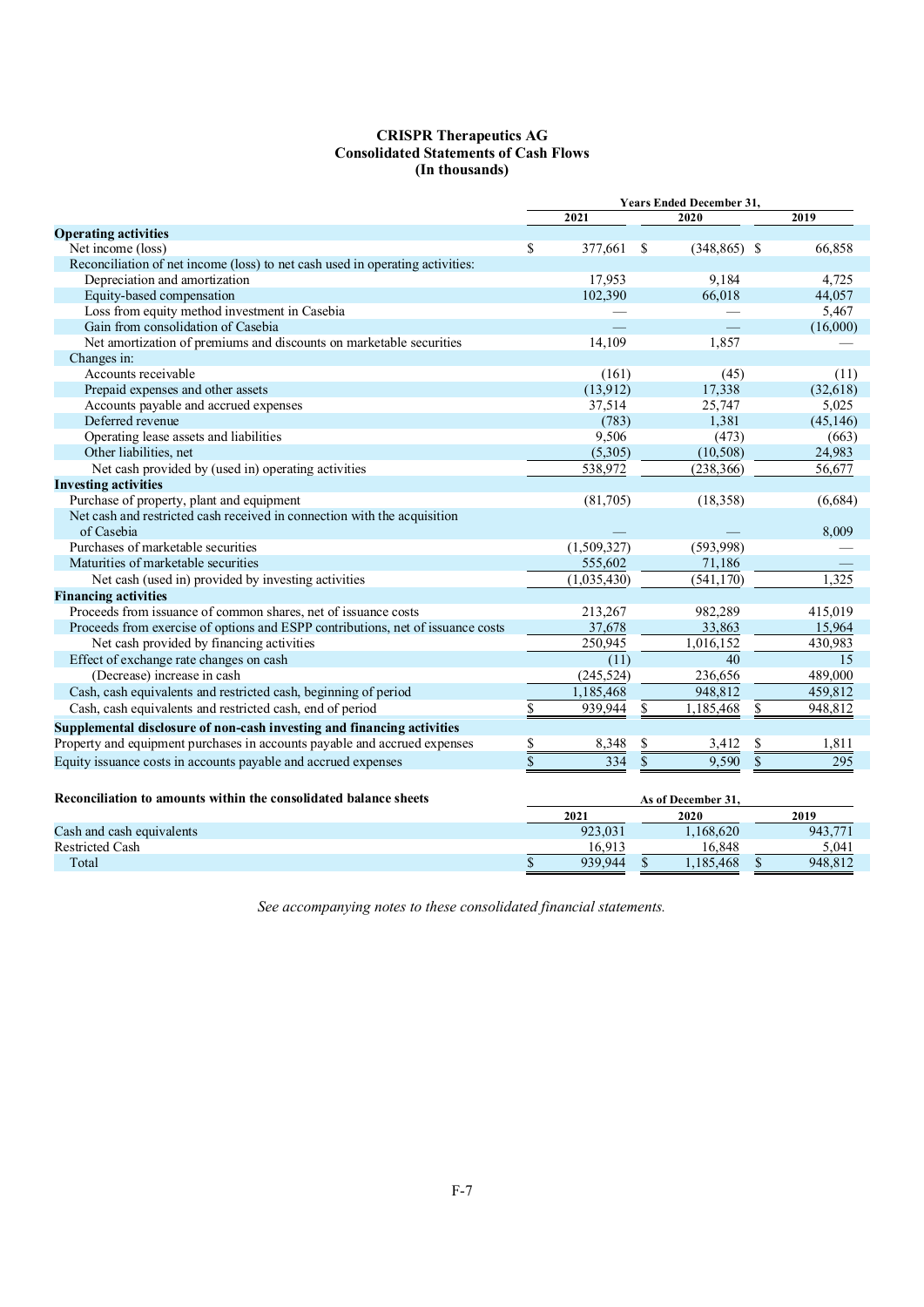## **CRISPR Therapeutics AG Notes to Consolidated Financial Statements**

## **1. Organization and Operations**

CRISPR Therapeutics AG ("CRISPR" or the "Company") was incorporated on October 31, 2013 in Basel, Switzerland. The Company was established to translate CRISPR/Cas9, a genome editing technology, into transformative gene-based medicines for the treatment of serious human diseases. The foundational intellectual property underlying the Company's operations was licensed to the Company in April 2014. The Company devotes substantially all of its efforts to product research and development activities, initial market development and raising capital. The Company's principal offices are in Zug, Switzerland and operations are in Cambridge, Massachusetts.

The Company is subject to risks common to companies in the biotechnology industry, including but not limited to, risks of failure of preclinical studies and clinical trials, the need to obtain marketing approval for any drug product candidate that it may identify and develop, the need to successfully commercialize and gain market acceptance of its product candidates, dependence on key personnel, protection of proprietary technology, compliance with government regulations, development by competitors of technological innovations and ability to transition from pilot-scale manufacturing to large-scale production of products.

The Company had an accumulated deficit of \$195.9 million as of December 31, 2021 and has financed its operations to date from a series of preferred shares and convertible loan issuances, proceeds obtained from its initial public offering, subsequent public offerings of its common shares, as well as upfront fees and milestones received under its collaboration and joint venture arrangements. The Company will require substantial additional capital to fund its research and development and ongoing operating expenses.

As of December 31, 2021, the Company had cash, cash equivalents and marketable securities of \$2,379.1 million. While the Company was in a net income position in the current and certain previous years due to upfronts associated with the Company's collaborations with Vertex Pharmaceuticals Incorporated and certain of its subsidiaries, or Vertex, the Company has a history of recurring losses and expects to continue to incur losses for the foreseeable future. The Company expects its cash and cash equivalents will be sufficient to fund current planned operations for at least the next twenty-four months.

The full extent of the impact of the coronavirus pandemic on the Company's business, operations and financial results will depend on numerous evolving factors that we may not be able to accurately predict. See Item 1A: "Risk Factors" section set forth in this Annual Report on Form 10-K for additional details. At this stage, the impact on the Company's results has not been significant.

#### **2. Summary of Significant Accounting Policies and Basis of Presentation**

## *Basis of Presentation and Use of Estimates*

The accompanying consolidated financial statements have been prepared in conformity with accounting principles generally accepted in the United States of America, or GAAP, and include the accounts of the Company and its wholly-owned subsidiaries as of December 31, 2021. All intercompany accounts and transactions have been eliminated. Any reference in these notes to applicable guidance is meant to refer to the authoritative United States generally accepted accounting principles as found in the Accounting Standards Codification, or ASC, and Accounting Standards Updates, or ASUs, of the Financial Accounting Standards Board.

Prior to December 13, 2019, the Company accounted for its 50% investment in Casebia Therapeutics, Limited Liability Partnership, or Casebia, under the equity method. As described in Note 9, on December 13, 2019, Casebia became a wholly-owned subsidiary and, as a result, the Company consolidated Casebia's financial results from that date forward.

The preparation of financial statements in conformity with GAAP requires management to make estimates and assumptions that affect the amounts reported in the financial statements and accompanying notes. On an ongoing basis, the Company's management evaluates its estimates, which include, but are not limited to, revenue recognition, equity-based compensation expense and reported amounts of research and development expenses during the period. Significant estimates in these consolidated financial statements have been made in connection with revenue recognition and equity-based compensation expense. The Company bases its estimates on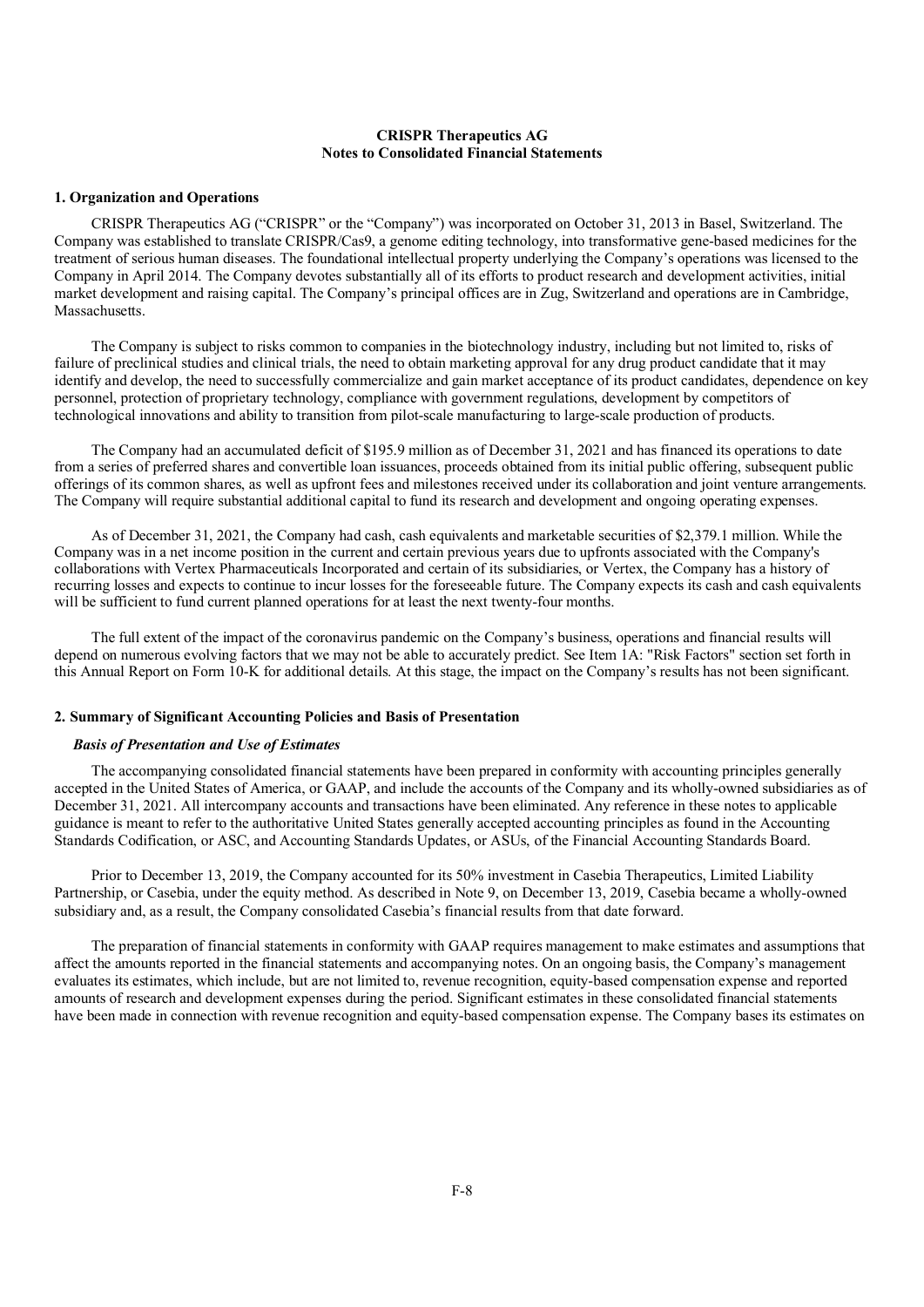historical experience and other market-specific or other relevant assumptions that it believes to be reasonable under the circumstances. Actual results may differ from those estimates or assumptions.

#### *Segment Information*

The Company and the Company's chief operating decision maker, namely, the chief executive officer, view the Company's operations and manage its business in one operating segment, which is the business of discovering, developing and commercializing therapies derived from or incorporating genome-editing technology.

#### *Foreign Currency Translation and Transactions*

The majority of the Company's operations occur in entities that have the U.S. dollar as their functional currency. Non-U.S. dollar denominated functional currency subsidiaries have assets and liabilities translated into U.S. dollars at rates of exchange in effect at the end of the year. Revenue and expense amounts are translated using the average exchange rates for the period. Net unrealized gains and losses resulting from foreign currency translation are included in "Accumulated other comprehensive income (loss)." Net foreign currency exchange transaction gains or losses are included in "Other income (expense), net" on the Company's consolidated statement of operations, the impact of which is not significant.

#### *Cash and Cash Equivalents*

The Company considers all highly liquid investments with maturities of three months or less from the purchase date to be cash equivalents. As of December 31, 2021 and 2020, the Company had \$923.0 million and \$1,168.6 million in cash and cash equivalents, respectively.

#### *Restricted Cash*

As of December 31, 2021, the Company had \$16.9 million in restricted cash representing letters of credit securing the Company's obligations under certain leased facilities, as well as certain credit card arrangements, which was unchanged from December 31, 2020. The letters of credit are secured by cash held in a restricted depository account and recorded in restricted cash in the accompanying consolidated balance sheet as of December 31, 2021.

## *Marketable Securities*

As of December 31, 2021 and 2020, the Company had \$1,456.1 million and \$521.7 million, respectively in marketable securities. The Company's investment strategy is focused on capital preservation. The Company invests in instruments that meet the credit quality standards outlined in the Company's investment policy. The Company classifies marketable securities with a remaining maturity, when purchased, of greater than three months as available-for-sale. Marketable securities are classified as current assets on the consolidated balance sheets if the marketable securities are available to be converted into cash to fund current operations. As a result, the Company classified all of these securities as current assets even though the stated maturity of some individual securities may be one year or more beyond the balance sheet date.

Marketable securities classified as Level 2 within the valuation hierarchy generally consist of U.S. treasury securities and government agency securities, corporate bonds, and commercial paper. Debt securities are carried at fair value with the unrealized gains and losses included in other comprehensive income (loss) as a component of stockholders' equity until realized. Any premium arising at purchase is amortized to interest expense over the period of the earliest call date, and any discount arising at purchase is accreted to interest income over the life of the instrument. Realized gains and losses on debt securities are determined using the specific identification method and are included in other income (expense), net.

Effective January 1, 2020, the Company adopted ASU 2016-13, *Financial Instruments – Credit Losses (Topic 326): Measurement of Credit Losses on Financial Statements*, or ASC 326. As the Company did not hold available-for-sale debt securities upon adoption, no related transition provisions were applicable to the Company upon adoption.

The Company assesses its available-for-sale debt securities under the available-for-sale debt security impairment model in ASC 326 as of each reporting date in order to determine if a portion of any decline in fair value below carrying value recognized on its available-for-sale debt securities is the result of a credit loss. The Company records credit losses in the consolidated statements of operations and comprehensive loss as credit loss expense within other expense, net, which is limited to the difference between the fair value and the amortized cost of the security. To date, the Company has not recorded any credit losses on its available-for-sale debt securities.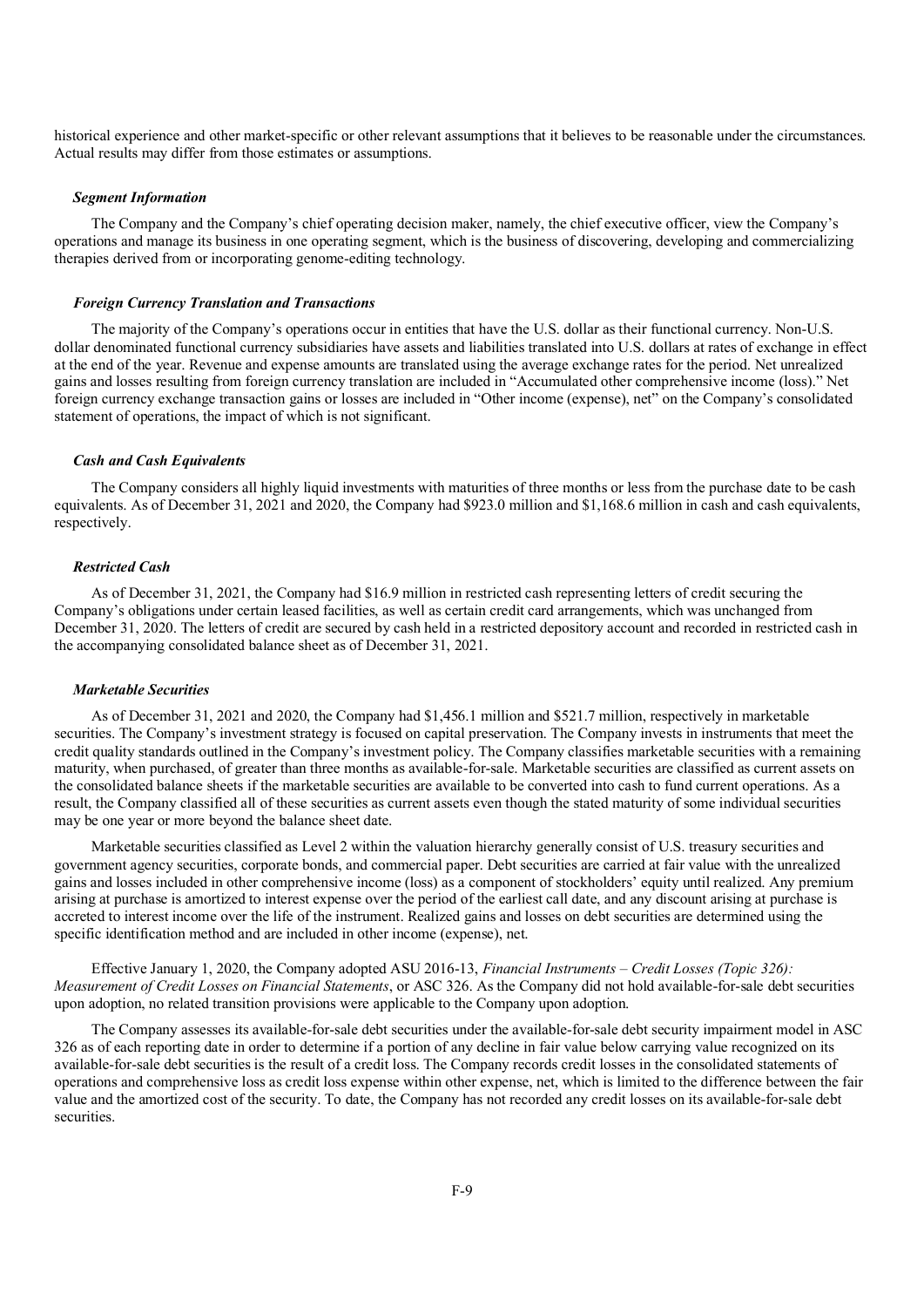## *Other Receivables*

 Amounts due from collaboration partners where an arrangement is accounted for under ASC 808, *Collaborative Arrangements*, or ASC 808, are considered other receivables and are included within prepaid and other current assets in the consolidated balance sheet. Other receivables consisted of \$8.4 million and \$10.7 million as of December 31, 2021 and 2020, respectively and are due from Vertex. Other receivables are recorded at invoiced amounts due under the Vertex collaboration agreement, as described further in Note 9. Vertex is a creditworthy entity that maintains an ongoing relationship with the Company and as such, the Company does not have an allowance for estimated credit losses recorded related to these other receivables.

#### *Concentrations of Credit Risk and Off-balance Sheet Risk*

Financial instruments that potentially subject the Company to concentrations of credit risk are primarily cash, cash equivalents and marketable securities. The Company's cash is held in accounts with financial institutions that management believes are creditworthy. The Company has not experienced any credit losses in such accounts and does not believe it is exposed to any significant credit risk on these funds. The Company has no financial instruments with off-balance sheet risk of loss.

#### *Fair Value of Financial Instruments*

The Company has certain financial assets and liabilities recorded at fair value which have been classified as Level 1, 2 or 3 within the fair value hierarchy as described in the accounting standards for fair value measurements:

Level 1 — Quoted prices in active markets that are accessible at the market date for identical unrestricted assets or liabilities.

Level 2 — Inputs other than Level 1 that are observable, either directly or indirectly, such as quoted prices for similar assets or liabilities; quoted prices in markets that are not active; or other inputs for which all significant inputs are observable or can be corroborated by observable market data for substantially the full term of the assets or liabilities.

Level 3 — Unobservable inputs that are supported by little or no market activity and that are significant to the fair value of the assets or liabilities.

To the extent that valuation is based on models or inputs that are less observable or unobservable in the market, the determination of fair value requires more judgment. Accordingly, the degree of judgment exercised by the Company in determining fair value is greatest for instruments categorized in Level 3. A financial instrument's level within the fair value hierarchy is based on the lowest level of any input that is significant to the fair value measurement.

Items measured at fair value on a recurring basis include marketable securities (see Note 3, *Marketable Securities*, and Note 4, *Fair Value Measurement*). The carrying amount of accounts receivable, other receivables, accounts payable and accrued expenses as reported on the consolidated balance sheets as of December 31, 2021 and 2020, approximate fair value, due to the short-term duration of these instruments.

## *Property and Equipment*

Property and equipment are recorded at cost, less accumulated depreciation. Maintenance and repairs that do not improve or extend the lives of the respective assets are expensed to operations as incurred. Upon disposal, the related cost and accumulated depreciation is removed from the accounts and any resulting gain or loss is included in the results of operations. Depreciation is recorded using the straight-line method over the estimated useful lives of the respective assets, which are as follows:

| Asset                         | <b>Estimated useful life</b>                   |
|-------------------------------|------------------------------------------------|
| Computer equipment            | 3 years                                        |
| Furniture, fixtures and other | 5 years                                        |
| Laboratory equipment          | 5 years                                        |
| Leasehold improvements        | Shorter of useful life or remaining lease term |

## *Impairment of Long-lived Assets*

The Company reviews long-lived assets when events or changes in circumstances indicate the carrying value of the assets may not be recoverable. Recoverability is measured by comparison of the book values of the assets to future net undiscounted cash flows that the assets are expected to generate. If such assets are considered to be impaired, the impairment to be recognized is measured by the amount by which the book value of the assets exceed their fair value, which is measured based on the projected discounted future net cash flows arising from the assets.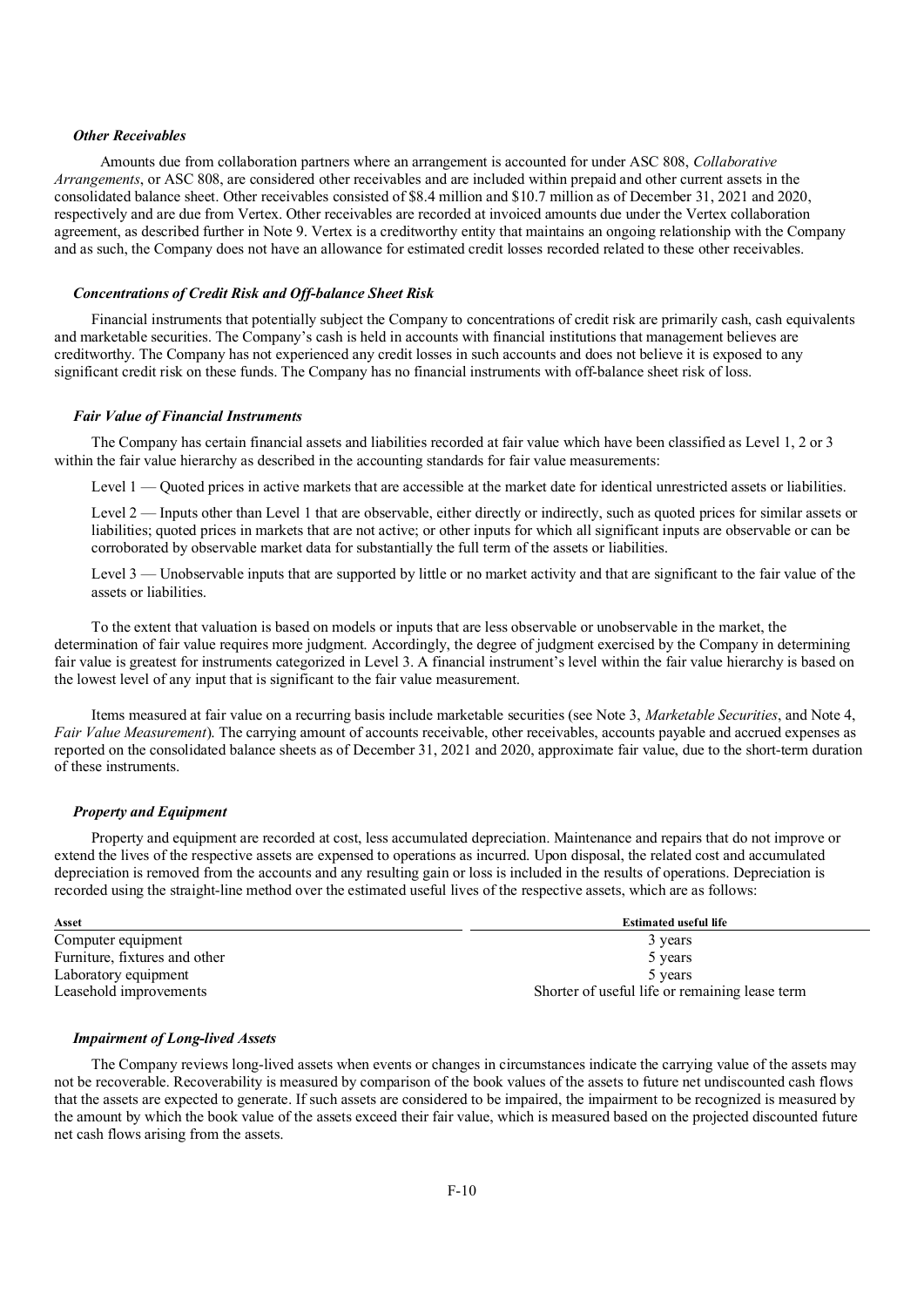## *Revenue Recognition*

The Company records revenue in accordance with ASC Topic 606, *Revenue from Contracts with Customers*, or ASC 606. ASC 606 applies to all contracts with customers, except for contracts that are within the scope of other standards, such as leases and collaboration arrangements. To determine revenue recognition for arrangements that an entity determines are within the scope of ASC 606, the entity performs the following five steps:

## *1) Identify the contract with the customer*

A contract with a customer exists when (i) the Company enters into an enforceable contract with a customer that defines each party's rights regarding the goods or services to be transferred and identifies the related payment terms, (ii) the contract has commercial substance and (iii) the Company determines that collection of substantially all consideration for goods and services that are transferred is probable based on the customer's intent and ability to pay the promised consideration.

## *2) Identify the performance obligations in the contract*

Performance obligations promised in a contract are identified based on the goods and services that will be transferred to the customer that are both capable of being distinct, whereby the customer can benefit from the good or service either on its own or together with other available resources, and are distinct in the context of the contract, whereby the transfer of the good or service is separately identifiable from other promises in the contract. To the extent a contract includes multiple promised goods and services, the Company must apply judgment to determine whether promised goods and services are capable of being distinct and distinct in the context of the contract. If these criteria are not met, the promised goods and services are accounted for as a combined performance obligation.

#### *3) Determine the transaction price*

The transaction price is determined based on the consideration to which the Company will be entitled in exchange for transferring goods and services to the customer. To the extent the transaction price includes variable consideration such as research, development, regulatory and commercial milestones, the Company determines if it is probable that it will receive such amounts and there is no risk of a significant revenue reversal. When the Company cannot conclude that receipt of such amounts is probable, the Company constrains the related variable consideration resulting in its exclusion from transaction consideration. In determining the portion of the transaction consideration to be constrained, the Company considers the probability and uncertainty that the related research, developmental, regulatory and commercial milestones will be achieved given the nature of research and clinical development and the stage of the underlying programs. This assessment is performed at each reporting period. In making this evaluation, the Company considers both internal and external information available, including information from industry publications and other relevant factors. Changes to the constraint of variable consideration can have a material effect on the amount of revenue recognized in the period.

#### *4) Allocate the transaction consideration to performance obligations in the contract*

If the contract contains a single performance obligation, the entire transaction consideration is allocated to the single performance obligation. Contracts that contain multiple performance obligations require an allocation of the transaction consideration to each performance obligation on a relative standalone selling price basis unless the transaction consideration is variable and meets the criteria to be allocated entirely to a performance obligation or to a distinct service that forms part of a single performance obligation. The consideration to be received is allocated among the separate performance obligations based on relative standalone selling prices. In determining these estimated standalone selling prices, the Company makes a number of significant judgements including, for licenses, management's assumptions regarding probability weighted projected discounted cash flows for each of the collaboration development programs. The estimated standalone selling prices are sensitive to changes in assumptions, such as probabilities of scientific success, discount rate and certain assumptions that form the basis of forecasted cash flows. In developing these assumptions, management considers both internal and external information available, including information from other guideline companies within the same industry and other relevant factors. Changes to these assumptions can have a material effect on the allocation of the transaction consideration to performance obligations, as well as the amount and timing of revenue recognized.

#### *5) Recognize revenue when or as the Company satisfies a performance obligation*

The Company satisfies performance obligations over time or at a point in time, depending on the nature of the performance obligation. Revenue is recognized over time if the customer simultaneously receives and consumes the benefits provided by the entity's performance, the entity's performance creates or enhances an asset that the customer controls as the asset is created or enhanced, or the entity's performance does not create an asset with an alternative use to the entity and the entity has an enforceable right to payment for performance completed to date. If the entity does not satisfy a performance obligation over time, the related performance obligation is satisfied at a point in time by transferring the control of a promised good or service to a customer.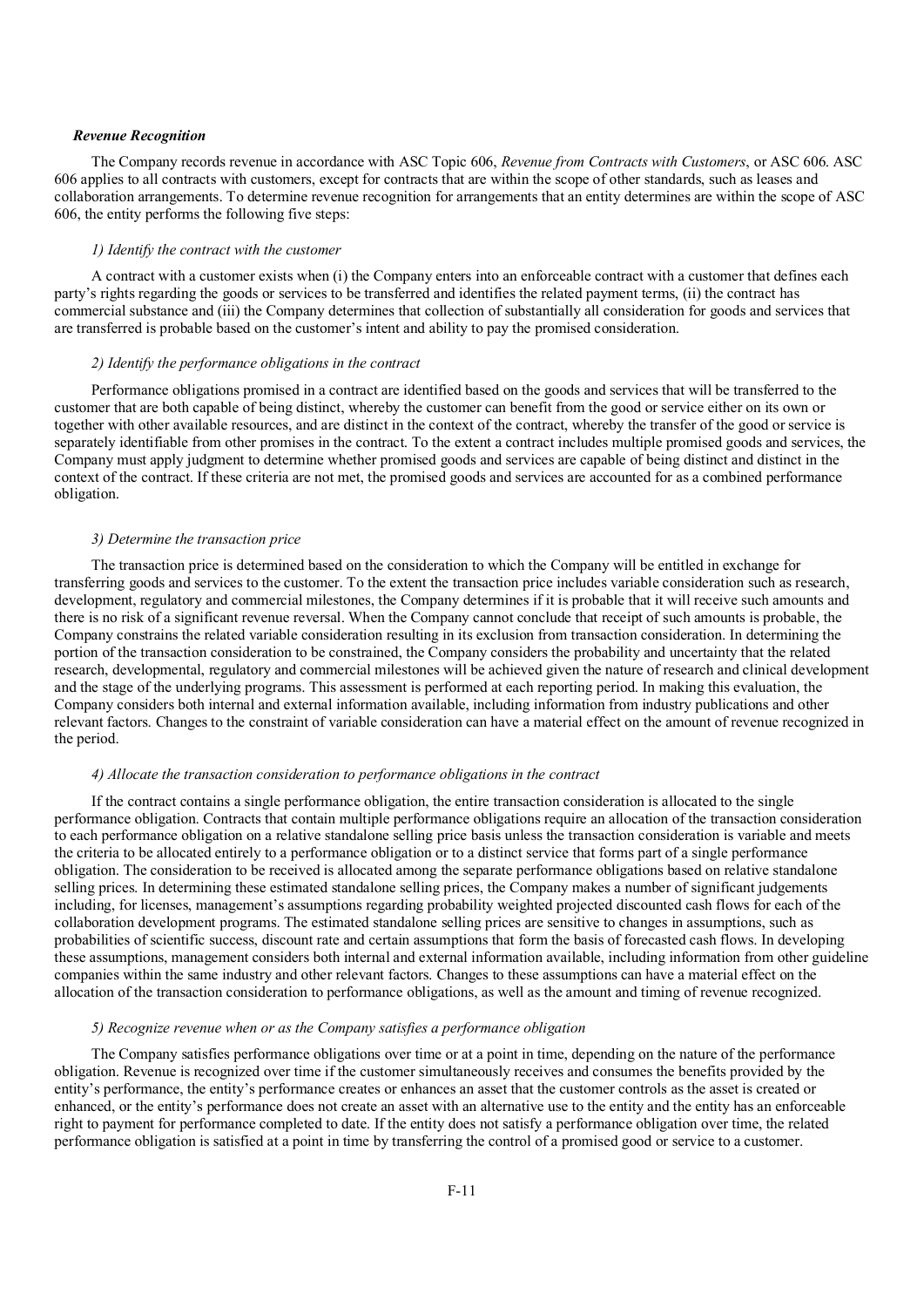## *Contract Balances*

The Company recognizes a contract asset when the Company transfers goods or services to a customer before the customer pays consideration or before payment is due, excluding any amounts presented as an account or other receivable. A contract asset is an entity's right to consideration in exchange for goods or services that the entity has transferred to a customer. The contract liabilities, or deferred revenue, primarily relate to contracts where we have received payment, but we have not yet satisfied the related performance obligations. Contract assets are not significant as of December 31, 2021 and 2020. Contract liabilities recorded as deferred revenue as of December 31, 2021 and 2020 are \$12.3 million and \$12.2 million, respectively. The change in contract assets and contract liabilities recorded as deferred revenue is related to the collaboration agreement with Vertex described in Note 9.

## *Collaboration Arrangements*

The Company records the elements of its collaboration agreements that represent joint operating activities in accordance with ASC 808, *Collaborative arrangements*, or ASC 808. Accordingly, the elements of the collaboration agreements that represent activities in which both parties are active participants and to which both parties are exposed to the significant risks and rewards that are dependent on the commercial success of the activities, are recorded as collaborative arrangements.

The Company evaluates the proper presentation of the commercial activities and the profit and loss sharing associated with the collaboration agreements. ASC 808 states that when payments between parties in a collaborative arrangement are not within the scope of other authoritative accounting literature, the income statement classification should be based on the nature of the arrangement, the nature of its business operations and the contractual terms of the arrangement. To the extent that these payments are not within the scope of other authoritative accounting literature, the income statement classification for the payments shall be based on an analogy to authoritative accounting literature or if there is no appropriate analogy, a reasonable, rational and consistently applied accounting policy election.

#### *Research and Development Expenses*

Research and development costs are charged to expense as costs are incurred in performing research and development activities, including salaries and benefits, facilities costs, overhead costs, clinical study and related clinical manufacturing costs, license and milestone fees, contract services and other related costs. Research and development costs, including up-front fees and milestones paid to collaborators, are also expensed as incurred. In circumstances where amounts have been paid in excess of costs incurred, the Company records a prepaid expense. The Company accrues costs for clinical trial activities based upon estimates of the services received and related expenses incurred that have yet to be invoiced by the contract research organizations, clinical study sites, laboratories, consultants or other clinical trial vendors that perform the activities. The Company recognizes the reimbursement associated with collaborative activities to its collaborative partners as a reduction to research and development expense in the period the services are provided.

#### *Leases*

The Company accounts for its leases in accordance with ASC 842, *Leases*, or ASC 842. At the inception of an arrangement, the Company determines whether the arrangement is or contains a lease based on the unique facts and circumstances present in the arrangement. Leases with a term greater than one year are recognized on the balance sheet as right-of-use assets and short-term and long-term lease liabilities, as applicable. The Company does not have financing leases.

Operating lease liabilities and their corresponding right-of-use assets are initially recorded based on the present value of lease payments over the expected remaining lease term. Certain adjustments to the right-of-use asset may be required for items such as incentives received. The interest rate implicit in lease contracts is typically not readily determinable. As a result, the Company utilizes its incremental borrowing rate to discount lease payments, which reflects the fixed rate at which the Company could borrow on a collateralized basis the amount of the lease payments in the same currency, for a similar term, in a similar economic environment. Prospectively, the Company will adjust the right-of-use assets for straight-line rent expense or any incentives received and remeasure the lease liability at the net present value using the same incremental borrowing rate that was in effect as of the lease commencement or transition date.

The Company has elected not to recognize leases with an original term of one year or less on the balance sheet. The Company typically only includes an initial lease term in its assessment of a lease arrangement. Options to renew a lease are not included in the Company's assessment unless there is reasonable certainty of renewal.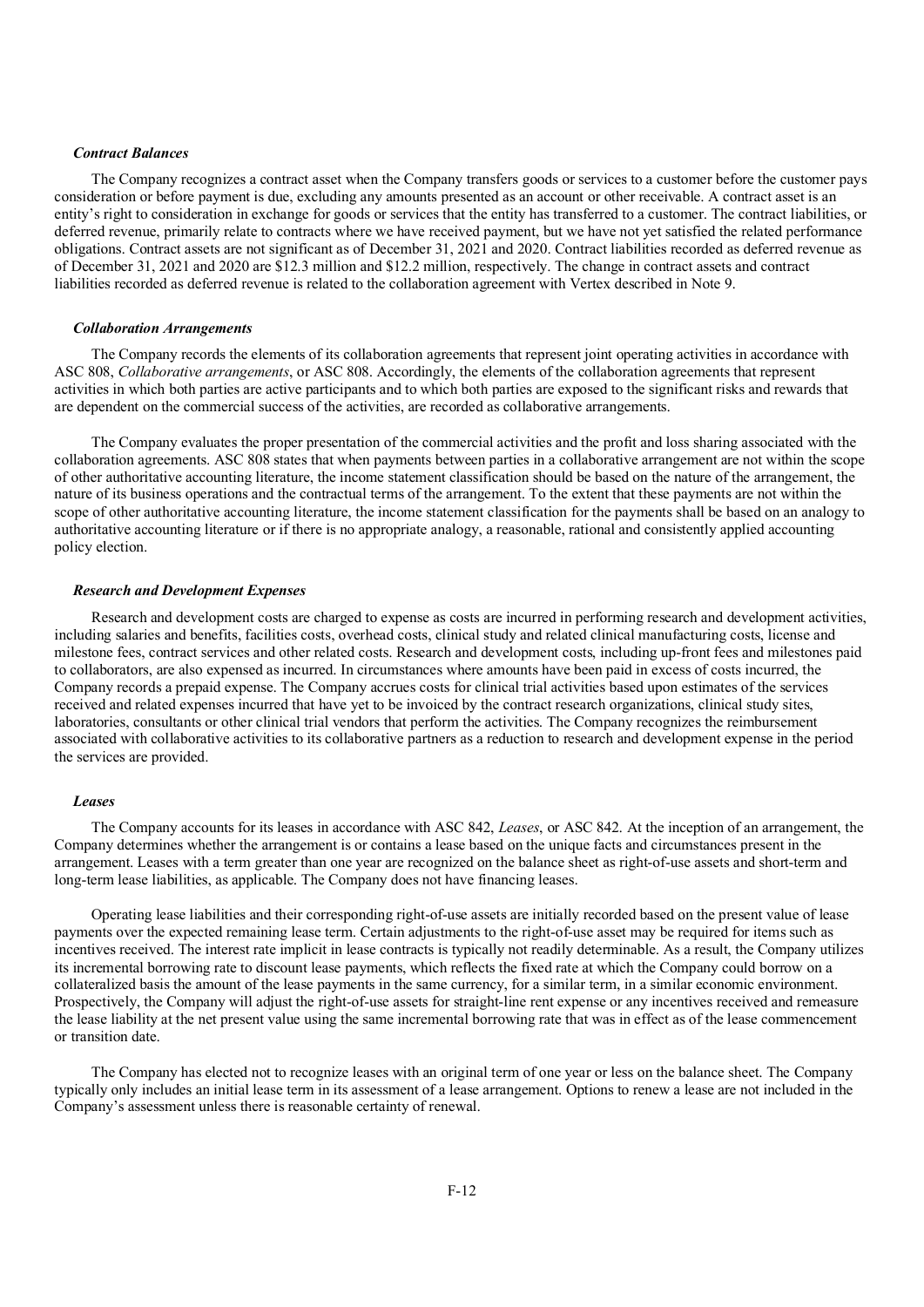Assumptions made by the Company at the commencement date are re-evaluated upon occurrence of certain events, including a lease modification. A lease modification results in a separate contract when the modification grants the lessee an additional right of use not included in the original lease and when lease payments increase commensurate with the standalone price for the additional right of use. When a lease modification results in a separate contract, it is accounted for in the same manner as a new lease.

## *Equity Based Compensation Expense*

The Company's share-based compensation programs grant awards that have included stock options, restricted stock units and restricted stock awards. Grants are awarded to employees and non-employees, including directors.

The Company accounts for its stock-based compensation awards in accordance with ASC Topic 718, *Compensation—Stock Compensation*, or ASC 718. ASC 718 requires all stock-based payments to employees and non-employee directors, including grants of employee stock options and restricted stock units and modifications to existing stock options, to be recognized in the consolidated statements of operations and comprehensive income (loss) based on their fair values. The Company uses the Black-Scholes option pricing model to determine the fair value of options granted.

The Company accounts for forfeitures as they occur instead of estimating forfeitures at the time of grant and revising those estimates in subsequent periods if actual forfeitures differ from its estimates. Stock-based compensation expense recognized in the financial statements is based on awards for which performance or service conditions are expected to be satisfied.

The Company's stock-based awards are subject to service or performance-based vesting conditions. Compensation expense related to awards to employees, directors and non-employees with service-based vesting conditions is recognized on a straight-line basis based on the grant date fair value over the associated service period of the award, which is generally the vesting term. Compensation expense related to awards to employees with performance-based vesting conditions is recognized based on the grant date fair value over the requisite service period using the accelerated attribution method to the extent achievement of the performance condition is probable.

The Company expenses restricted stock unit awards to employees based on the fair value of the award on a straight-line basis over the associated service period of the award.

The Company estimates the fair value of its option awards to employees, directors and non-employees using the Black-Scholes option pricing model, which requires the input of subjective assumptions, including (i) the expected stock price volatility, (ii) the calculation of expected term of the award, (iii) the risk-free interest rate and (iv) expected dividends. Due to the lack of complete company-specific historical and implied volatility data for the full expected term of the stock-based awards, the Company bases its estimate of expected volatility on a representative group of publicly traded companies in addition to its own volatility data. For these analyses, the Company selected companies with comparable characteristics to its own, including enterprise value, risk profiles, position within the industry, and with historical share price information sufficient to meet the expected life of the stock-based awards. The Company computes historical volatility data using the daily closing prices for the selected companies' shares during the equivalent period of the calculated expected term of the stock-based awards. The Company will continue to apply this process until a sufficient amount of historical information regarding the volatility of its own stock price becomes available. The Company has estimated the expected term of its employee stock options using the "simplified" method, whereby the expected term equals the arithmetic average of the vesting term and the original contractual term of the option, due to its lack of sufficient historical data. The risk-free interest rates for periods within the expected term of the option are based on the U.S. Treasury securities with a maturity date commensurate with the expected term of the associated award. The Company has never paid, and does not expect to pay, dividends in the foreseeable future.

#### *Patent Costs*

Costs to secure and prosecute patent applications and other legal costs related to the protection of the Company's intellectual property are expensed as incurred and are classified as general and administrative expenses in the Company's consolidated statements of operations.

## *Income Taxes*

Income taxes are recorded in accordance with ASC Topic 740, *Income Taxes*, or ASC 740, which provides for deferred taxes using an asset and liability approach. Under this method, deferred tax assets and liabilities are determined based on the difference between the financial reporting and tax reporting basis of assets and liabilities and are measured using enacted tax rates and laws that are expected to be in effect when the differences are expected to reverse. Valuation allowances are provided if, based upon the weight of available evidence, it is more likely than not that some or all of the deferred tax assets will not be realized. The Company has evaluated available evidence and concluded that the Company may not realize all the benefit of its deferred tax assets; therefore, a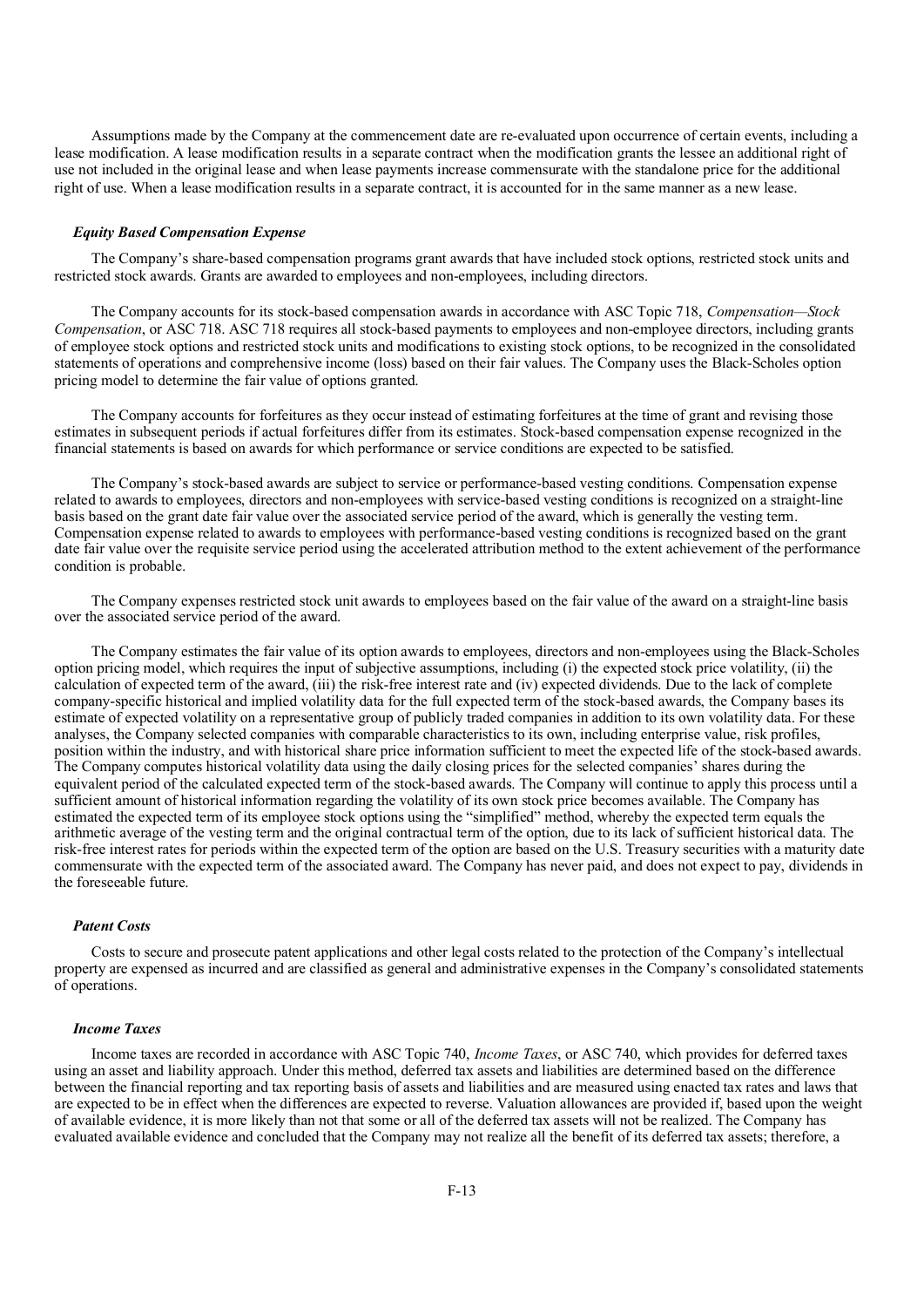valuation allowance has been established for the amount of the deferred tax assets that the Company does not believe is more likely than not to be realized.

The Company accounts for uncertain tax positions in accordance with the provisions of ASC 740. When uncertain tax positions exist, the Company recognizes the tax benefit of tax positions to the extent that the benefit will more likely than not be realized. The determination as to whether the tax benefit will more likely than not be realized is based upon the technical merits of the tax position as well as consideration of the available facts and circumstances. As of December 31, 2021 and 2020, the Company does not have any significant uncertain tax positions. The Company's practice is to recognize interest and/or penalties related to income tax matters in income tax expense. See Note 14 for further details.

## *Comprehensive Income (Loss)*

Comprehensive income (loss) consists of net income or loss and other comprehensive income (loss). Other comprehensive income (loss) consists of foreign currency translation adjustments and unrealized losses on marketable securities.

## *Variable Interest Entities*

The Company reviews each legal entity formed by parties related to the Company to determine whether or not the Company has a variable interest in the entity and whether or not the entity would meet the definition of a variable interest entity, or VIE, in accordance with ASC Topic 810, *Consolidation*, or ASC 810. If the entity is a VIE, the Company assesses whether or not the Company is the primary beneficiary of that VIE based on a number of factors, including (i) which party has the power to direct the activities that most significantly affect the VIE's economic performance, (ii) the parties' contractual rights and responsibilities pursuant to any contractual agreements and (iii) which party has the obligation to absorb losses or the right to receive benefits from the VIE. If the Company determines it is the primary beneficiary of a VIE, the Company consolidates the financial statements of the VIE into the Company's consolidated financial statements at the time that determination is made. The Company evaluates whether it continues to be the primary beneficiary of any consolidated VIEs on a quarterly basis. If the Company were to determine that it is no longer the primary beneficiary of a consolidated VIE, or no longer has a variable interest in the VIE, it would deconsolidate the VIE in the period that the determination is made.

If the Company determines it is the primary beneficiary of a VIE that meets the definition of a business, the Company measures the assets, liabilities and noncontrolling interests of the newly consolidated entity at fair value in accordance with ASC Topic 805, *Business Combinations*, or ASC 805, at the date the reporting entity first becomes the primary beneficiary.

In February 2016, Casebia, was formed in the United Kingdom. In March 2016, upon consummation of the joint venture ("JV"), Bayer Healthcare LLC and certain of its affiliates ("Bayer") and the Company each received a 50% equity interest in the entity in exchange for their contributions to the entity. The Company determined that Casebia was considered a VIE and concluded that it is not the primary beneficiary of the VIE. As such, the Company has not historically consolidated Casebia's results into the consolidated financial statements.

As described in Note 9, on December 13, 2019, Casebia became a fully-owned subsidiary and, as a result, the Company consolidated Casebia's financial results accordingly from that point forward.

#### *Net Income (Loss) Per Share Attributable to Common Shareholders*

Basic net income (loss) per share is calculated by dividing net income (loss) attributable to common shareholders by the weighted-average number of common shares outstanding during the period. Diluted net income (loss) per share is calculated by dividing the net income (loss) attributable to common shareholders by the weighted-average number of common equivalent shares outstanding for the period, including any dilutive effect from outstanding stock options and restricted stock units using the treasury stock method. See Note 12 for further details.

#### *New Accounting Pronouncements*

From time to time, new accounting pronouncements are issued by the FASB or other standard setting bodies that the Company adopts as of the specified effective date. Unless otherwise discussed below, the Company does not believe that the adoption of recently issued standards have or may have a material impact on its consolidated financial statements and disclosures.

*ASU No. 2019-12, Income Taxes (Topic 740): Simplifying the Accounting for Income Taxes*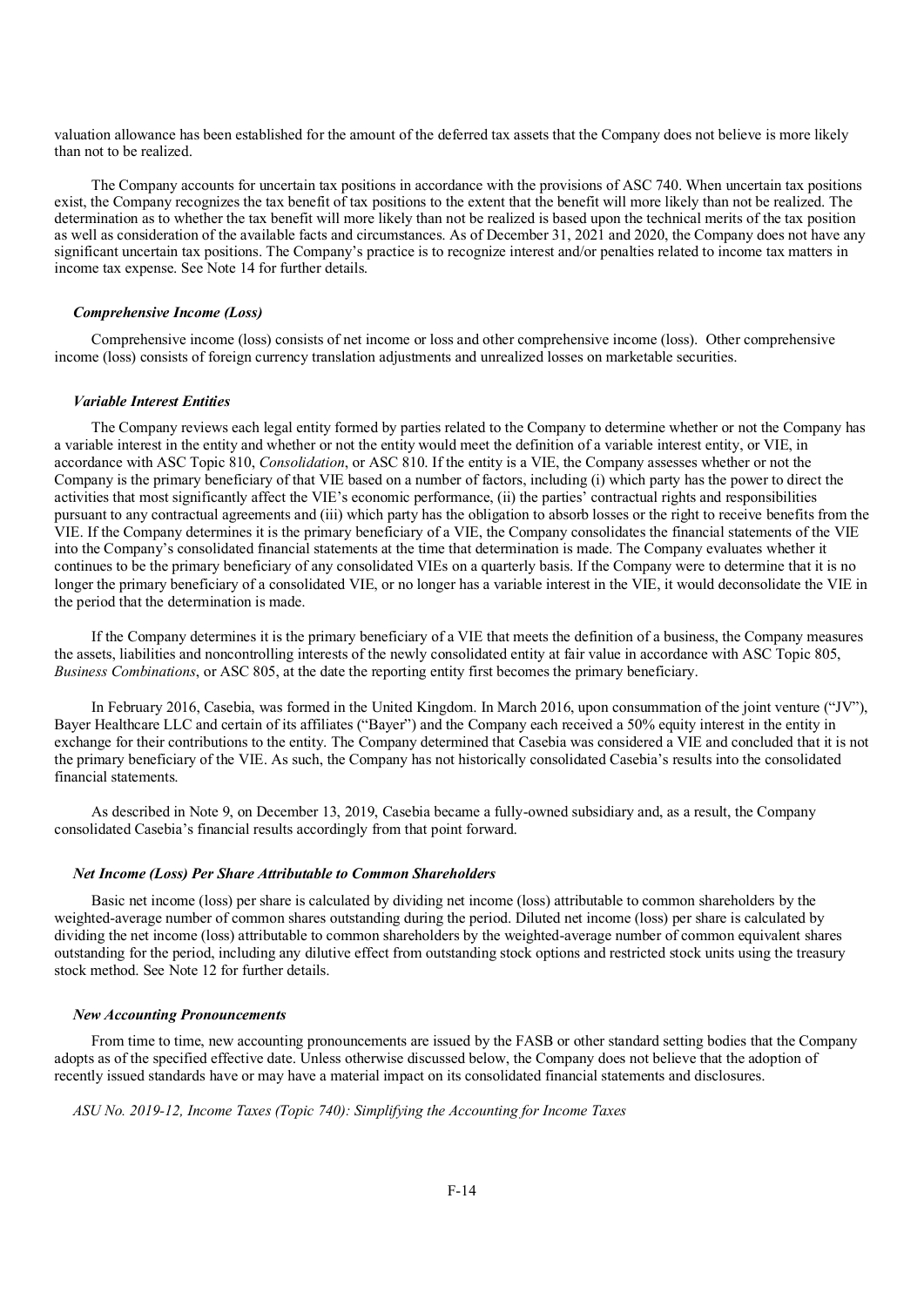In December 2019, the FASB issued ASU 2019-12, *Income Taxes (Topic 740): Simplifying the Accounting for Income Taxes, or ASU 2019-12*, which is intended to simplify the accounting for income taxes. ASU 2019-12 removes certain exceptions to the general principles in Topic 740 and also clarifies and amends existing guidance to improve consistent application. The Company adopted ASU 2019-12 on January 1, 2021. The adoption of ASU 2019-12 did not have a material impact on the Company's financial position or results of operations upon adoption.

## **3. Marketable Securities**

A summary of the Company's cash equivalents and marketable securities as of December 31, 2021 and 2020, which are recorded at fair value (and excludes \$405.6 million and \$395.1 million of cash at December 31, 2021 and 2020, respectively) is shown below (in thousands):

| December 31, 2021                                | Amortized<br>Cost |           | Gross<br>Gross<br><b>Unrealized</b><br><b>Unrealized</b><br>Gains<br><b>Losses</b> |   |         | <b>Fair Value</b> |
|--------------------------------------------------|-------------------|-----------|------------------------------------------------------------------------------------|---|---------|-------------------|
| Cash equivalents:                                |                   |           |                                                                                    |   |         |                   |
| Money market funds                               | ъĐ.               | 507,386   | \$                                                                                 | S |         | 507,386           |
| Corporate debt securities                        |                   |           |                                                                                    |   |         |                   |
| Certificates of deposit                          |                   |           |                                                                                    |   |         |                   |
| Commercial paper                                 |                   | 9,997     |                                                                                    |   | (1)     | 9,996             |
| Total cash equivalents                           |                   | 517,383   |                                                                                    |   | (1)     | 517,382           |
| Marketable securities:                           |                   |           |                                                                                    |   |         |                   |
| U.S. Treasury securities                         |                   | 16,238    | 6                                                                                  |   | (52)    | 16,192            |
| Corporate debt securities                        |                   | 1,173,659 | 10                                                                                 |   | (4,903) | 1,168,766         |
| Certificates of deposit                          |                   | 45,164    |                                                                                    |   |         | 45,164            |
| Government-sponsored enterprise securities       |                   | 13,334    |                                                                                    |   | (77)    | 13,257            |
| Commercial paper                                 |                   | 212,805   |                                                                                    |   | (86)    | 212,719           |
| Total marketable securities                      |                   | 1,461,200 | 16                                                                                 |   | (5,118) | 1,456,098         |
| Total cash equivalents and marketable securities |                   | 1,978,583 | 16                                                                                 |   | (5,119) | 1,973,480         |

| <b>December 31, 2020</b>                         | Amortized<br>Cost |    | Gross<br>Gross<br><b>Unrealized</b><br><b>Unrealized</b><br>Gains<br>Losses |    |       | <b>Fair Value</b> |           |
|--------------------------------------------------|-------------------|----|-----------------------------------------------------------------------------|----|-------|-------------------|-----------|
| Cash equivalents:                                |                   |    |                                                                             |    |       |                   |           |
| Money market funds                               | \$<br>742,958     | \$ |                                                                             | \$ |       | \$.               | 742,958   |
| Corporate debt securities                        | 2,526             |    |                                                                             |    | (24)  |                   | 2,503     |
| Certificates of deposit                          | 12,527            |    |                                                                             |    |       |                   | 12,527    |
| Commercial paper                                 | 15,549            |    |                                                                             |    |       |                   | 15,549    |
| Total cash equivalents                           | 773,560           |    |                                                                             |    | (24)  |                   | 773,537   |
| Marketable securities:                           |                   |    |                                                                             |    |       |                   |           |
| U.S. Treasury securities                         | 47,976            |    | 3                                                                           |    |       |                   | 47,979    |
| Corporate debt securities                        | 324,569           |    | 43                                                                          |    | (156) |                   | 324,456   |
| Certificates of deposit                          | 25,162            |    |                                                                             |    |       |                   | 25,162    |
| Government-sponsored enterprise securities       | 33,738            |    | 5                                                                           |    | (2)   |                   | 33,741    |
| Commercial paper                                 | 90,375            |    |                                                                             |    |       |                   | 90,375    |
| Total marketable securities                      | 521,820           |    | 51                                                                          |    | (158) |                   | 521,713   |
| Total cash equivalents and marketable securities | 1,295,380         |    | 52                                                                          |    | (182) |                   | 1,295,250 |

As of December 31, 2021 and 2020, the aggregate fair value of marketable securities that were in an unrealized loss position for less than twelve months was \$1,311.6 million and \$280.3 million, respectively. As of December 31, 2021, the aggregate fair value of marketable securities that were in an unrealized loss position for more than twelve months was \$4.6 million. As of December 31, 2020, no marketable securities were in an unrealized loss position for more than twelve months. The Company has recorded a net unrealized loss of \$5.0 million and \$0.1 million, respectively, during the years ended December 31, 2021 and 2020 related to its marketable securities, which is included in comprehensive income (loss) on the consolidated statements of operations and comprehensive income (loss). No net unrealized loss was recorded related to its marketable securities for the year ended December 31, 2019.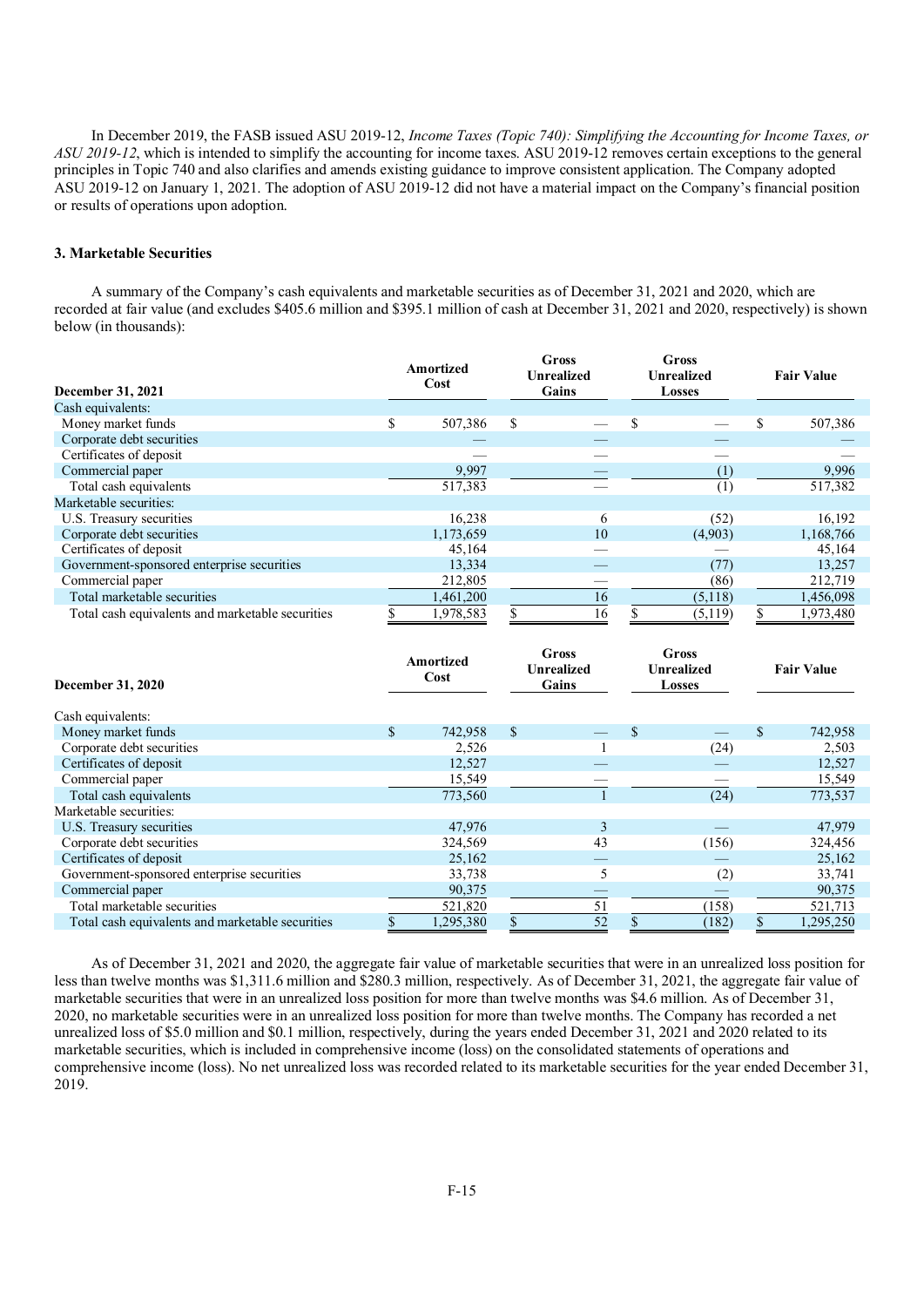The Company determined that there was no material credit risk of the above investments as of December 31, 2021. The Company has the intent and ability to hold such securities until recovery. As a result, the Company did not record any charges for credit-related impairments for its marketable securities for the years ended December 31, 2021 and 2020.

## **4. Fair Value Measurement**

The following tables present information about the Company's financial assets measured at fair value on a recurring basis and indicate the fair value hierarchy classification of such fair values as of December 31, 2021 and 2020 (in thousands):

|                                            | <b>Fair Value Measurements at</b><br><b>December 31, 2021</b> |           |    |                |               |                          |   |         |  |  |
|--------------------------------------------|---------------------------------------------------------------|-----------|----|----------------|---------------|--------------------------|---|---------|--|--|
|                                            |                                                               | Total     |    | <b>Level 1</b> |               | Level 2                  |   | Level 3 |  |  |
| Cash and cash equivalents:                 |                                                               |           |    |                |               |                          |   |         |  |  |
| Cash                                       | S                                                             | 405,648   | -S | 405,648        | <sup>\$</sup> | $\overline{\phantom{m}}$ | S |         |  |  |
| Money market funds                         |                                                               | 507,386   |    | 507,386        |               |                          |   |         |  |  |
| Corporate debt securities                  |                                                               |           |    |                |               |                          |   |         |  |  |
| Certificates of deposit                    |                                                               |           |    |                |               |                          |   |         |  |  |
| Commercial paper                           |                                                               | 9,997     |    |                |               | 9,997                    |   |         |  |  |
| Marketable securities:                     |                                                               |           |    |                |               |                          |   |         |  |  |
| U.S. Treasury securities                   |                                                               | 16,192    |    |                |               | 16,192                   |   |         |  |  |
| Corporate debt securities                  |                                                               | 1,168,766 |    |                |               | 1,168,766                |   |         |  |  |
| Certificates of deposit                    |                                                               | 45,164    |    |                |               | 45,164                   |   |         |  |  |
| Government-sponsored enterprise securities |                                                               | 13,257    |    |                |               | 13,257                   |   |         |  |  |
| Commercial paper                           |                                                               | 212,719   |    |                |               | 212,719                  |   |         |  |  |
| Other non-current assets                   |                                                               | 2,212     |    |                |               |                          |   | 2,212   |  |  |
| Total                                      |                                                               | 2,381,341 |    | 913,034        |               | 1,466,095                |   | 2,212   |  |  |

|                                            | <b>Fair Value Measurements at</b><br><b>December 31, 2020</b> |  |            |  |         |         |  |  |  |
|--------------------------------------------|---------------------------------------------------------------|--|------------|--|---------|---------|--|--|--|
|                                            | <b>Total</b>                                                  |  | Level 1    |  | Level 2 | Level 3 |  |  |  |
| Cash and cash equivalents:                 |                                                               |  |            |  |         |         |  |  |  |
| Cash                                       | \$<br>395,083 \$                                              |  | 395,083 \$ |  | $-$ \$  |         |  |  |  |
| Money market funds                         | 742,958                                                       |  | 742,958    |  |         |         |  |  |  |
| Corporate debt securities                  | 2,503                                                         |  |            |  | 2,503   |         |  |  |  |
| Certificates of deposit                    | 12,527                                                        |  |            |  | 12,527  |         |  |  |  |
| Commercial paper                           | 15,549                                                        |  |            |  | 15,549  |         |  |  |  |
| Marketable securities:                     |                                                               |  |            |  |         |         |  |  |  |
| U.S. Treasury securities                   | 47,979                                                        |  |            |  | 47,979  |         |  |  |  |
| Corporate debt securities                  | 324,456                                                       |  |            |  | 324,456 |         |  |  |  |
| Certificates of deposit                    | 25,162                                                        |  |            |  | 25,162  |         |  |  |  |
| Government-sponsored enterprise securities | 33,741                                                        |  |            |  | 33,741  |         |  |  |  |
| Commercial paper                           | 90,375                                                        |  |            |  | 90,375  |         |  |  |  |
| Other non-current assets                   | 600                                                           |  |            |  |         | 600     |  |  |  |
| Total                                      | 1.690.933                                                     |  | 1.138.041  |  | 552,292 | 600     |  |  |  |

Marketable securities classified as Level 2 within the valuation hierarchy generally consist of U.S. treasury securities and government agency securities, corporate bonds, and commercial paper. The Company estimates the fair values of these marketable securities by taking into consideration valuations obtained from third-party pricing sources.

The Company holds equity securities classified as Level 3 which are not material to the Company's financial position.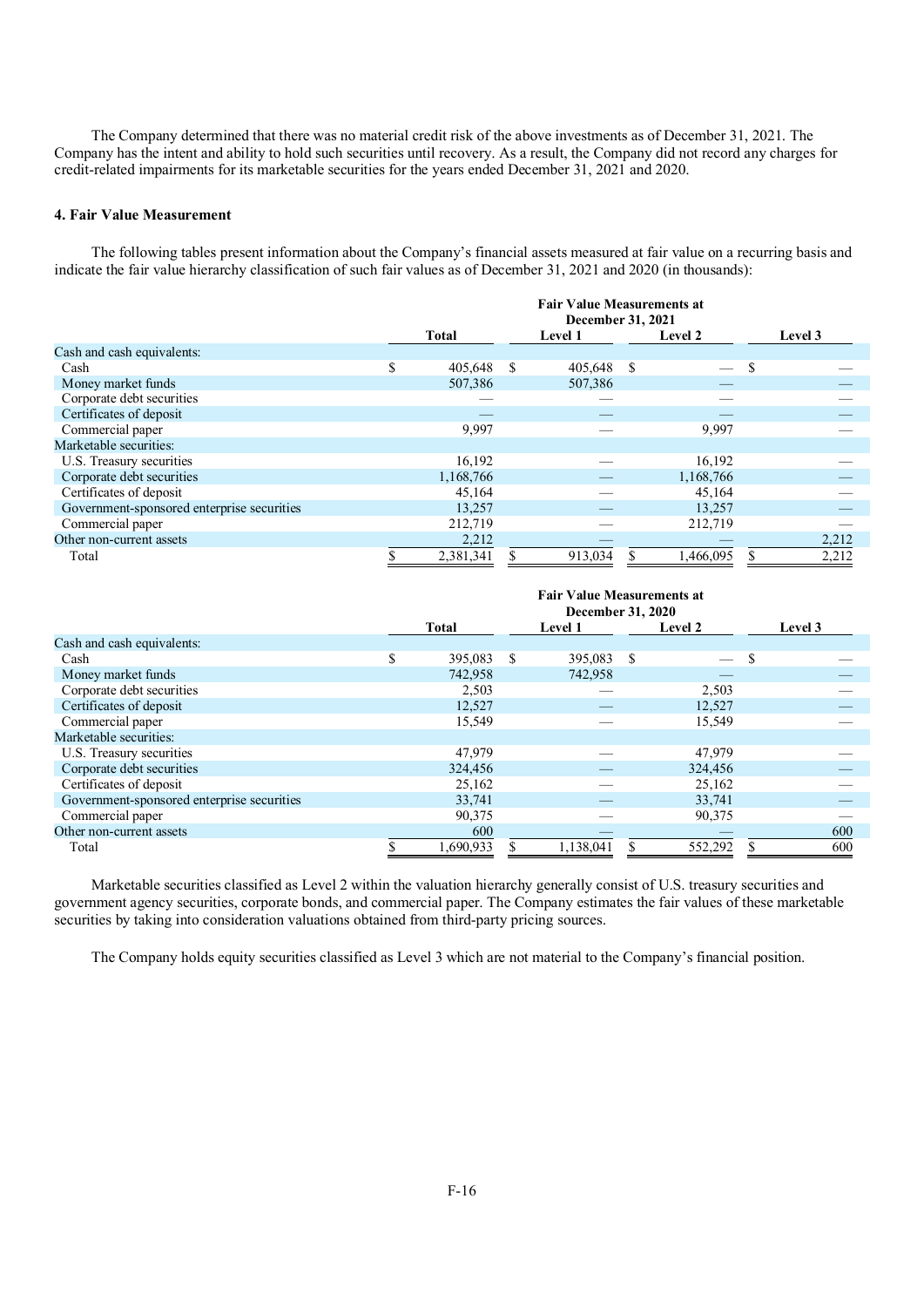## **5. Property and Equipment, net**

Property and equipment, net, consists of the following (in thousands):

|                                     | As of December 31, |  |           |  |  |
|-------------------------------------|--------------------|--|-----------|--|--|
|                                     | 2021               |  | 2020      |  |  |
| Computer equipment                  | 1,757              |  | 727       |  |  |
| Furniture, fixtures, and other      | 4,371              |  | 3,416     |  |  |
| Laboratory equipment                | 30,123             |  | 25,353    |  |  |
| Leasehold improvements              | 86,735             |  | 25,473    |  |  |
| Construction work in process        | 52,396             |  | 8,366     |  |  |
| Total property and equipment, gross | 175,382            |  | 63,335    |  |  |
| <b>Accumulated Depreciation</b>     | (37, 807)          |  | (21, 175) |  |  |
| Total property and equipment, net   | 137,575            |  | 42,160    |  |  |

Depreciation expense for the year ended December 31, 2021, 2020 and 2019 was \$17.9 million, \$9.1 million, and \$4.7 million, respectively.

## **6. Accrued Expenses**

Accrued expenses consist of the following (in thousands):

|                                    | As of December 31, |  |        |  |
|------------------------------------|--------------------|--|--------|--|
|                                    | 2021               |  | 2020   |  |
| Payroll and employee-related costs | 23,661 \$          |  | 22,402 |  |
| Research costs                     | 47,986             |  | 21,684 |  |
| Licensing fees                     | 138                |  | 1,401  |  |
| Professional fees                  | 4.720              |  | 1,670  |  |
| Intellectual property costs        | 6,120              |  | 3,625  |  |
| Accrued property and equipment     | 7,113              |  | 2,835  |  |
| Other                              | 1,265              |  | 165    |  |
| Total                              | 91,003             |  | 53,782 |  |

## **7. Leases**

In June 2015, the Company entered into a lease agreement for the lease of research facility space in Cambridge, Massachusetts, with a commencement date of November 15, 2015, or the 2015 Lease. The lease was subsequently amended in both 2017 and 2020 and now expires in 2022 with no further option to extend. The 2015 Lease contains escalating rent clauses, which require higher rent payments in future years.

In May 2016, the Company entered into a sublease agreement for its primary office and research facility in Cambridge, Massachusetts, with a commencement date of December 23, 2016, or the 2016 Sublease. The sublease was subsequently amended in 2021 and now expires in 2022. The right-of-use assets and right-of-use liabilities were adjusted in the second quarter of 2021, accordingly. The 2016 Sublease contains escalating rent clauses, which require higher rent payments in future years.

In May 2019, the Company entered into a lease agreement for office facility space in Cambridge, Massachusetts, with a commencement date of June 1, 2019, or the 2019 Lease. The lease expires in November 2026, and the Company has an option to extend the term of the lease for an additional five-year period based on certain conditions within the Company's control. The 2019 Lease contains escalating rent clauses which require higher rent payments in future years. The right-of-use asset and corresponding lease liability does not include the additional five-year period under the renewal option as the Company is not reasonably certain to exercise that option.

In December 2019, Casebia became a wholly-owned subsidiary of the Company. In connection therewith, Casebia assigned its sublease for an office and research facility in Cambridge, Massachusetts, or the 2019 Sublease, to the Company. The sublease was subsequently amended in 2021 and now expires in 2022 with no further option to extend. The right-of-use assets and right-of-use liabilities were adjusted in the second quarter of 2021, accordingly. The 2019 Sublease contains escalating rent clauses which require higher rent payments in future years.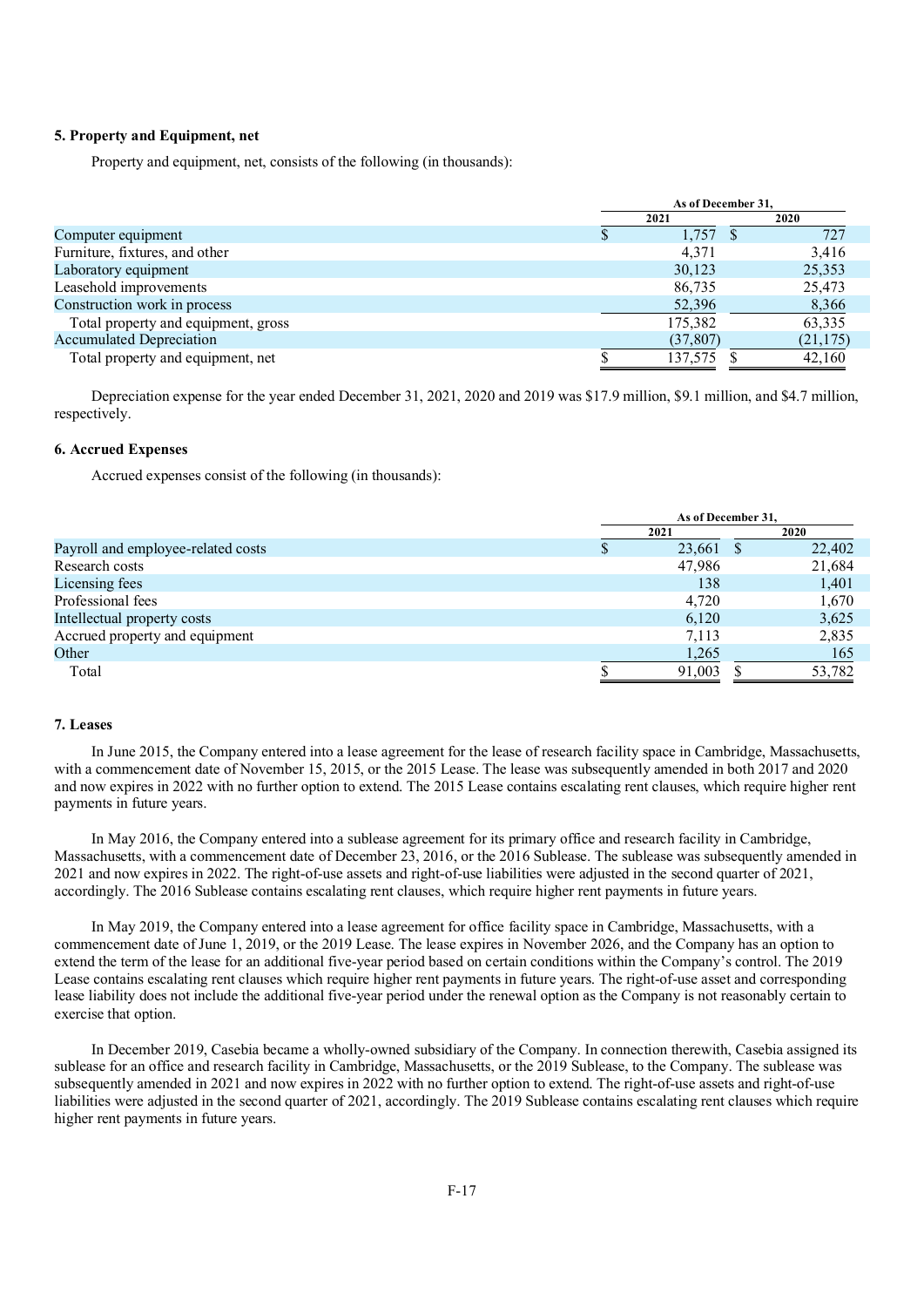In May 2020, the Company entered into a lease agreement for a cell therapy manufacturing facility in Framingham, Massachusetts, or the Framingham Lease, for clinical and commercial production of the Company's investigational cell therapy product candidates. The Framingham Lease expires in March 2036 and the Company has an option to extend the term of the lease for two additional seven-year periods. The right-of-use asset and corresponding lease liability does not include the additional seven-year periods under the renewal option as the Company is not reasonably certain to exercise that option.

In July 2020, the Company entered into a lease agreement for an office and laboratory facility in Boston, Massachusetts, or the 2020 Lease. The 2020 Lease commenced in the second quarter of 2021, and at lease commencement, the Company recorded a rightof-use asset of \$149.8 million and a corresponding operating lease liability of \$147.9 million. Tenant incentives of \$49.2 million were recorded as a reduction to the operating lease asset and liability at lease commencement. The right-of-use asset and corresponding lease liability does not include the additional five-year periods under the renewal option as the Company is not reasonably certain to exercise that option. The lease expires in March 2034 and the Company has an option to extend the term of the lease for two additional five-year periods.

In addition, the Company rents certain office space in Zug, Switzerland, on a short-term basis for which a right-of-use asset and liability are not recorded, in accordance with the practical expedient elected.

The Company has embedded leases in certain research and license agreements for which the Company has recorded a right of use asset and liability. These arrangements are not significant in comparison to the Company's total operating lease assets and liabilities. In addition, the Company has identified certain short-term leases embedded within its manufacturing contracts which are not recorded on the Company's balance sheet in accordance with the practical expedient elected.

The Company identified and assessed the following estimates in recognizing the right-of-use asset and corresponding liability:

- *Expected lease term*: The expected lease term for those leases commencing prior to January 1, 2019 did not change with the adoption of ASC 842. The expected lease term for leases commencing after the adoption of ASC 842 includes noncancelable lease periods and, when applicable, periods covered by an option to extend the lease if the Company is reasonably certain to exercise that option, as well as periods covered by an option to terminate the lease if the Company is reasonably certain not to exercise that option.
- *Incremental borrowing rate*: As the discount rates in the Company's leases are not implicit, the Company estimated the incremental borrowing rate based on the rate of interest the Company would have to pay to borrow a similar amount on a collateralized basis over a similar term.

The following table summarizes the lease assets and liabilities as of December 31, 2021 and 2020 (in thousands):

|                                                     |         | As of December 31, |  |        |  |  |  |
|-----------------------------------------------------|---------|--------------------|--|--------|--|--|--|
|                                                     |         | 2021               |  | 2020   |  |  |  |
| <b>Assets</b>                                       |         |                    |  |        |  |  |  |
| Operating lease assets                              | ¢       | 174,460 \$         |  | 50,865 |  |  |  |
| Total lease assets                                  |         | 174,460            |  | 50,865 |  |  |  |
| <b>Liabilities</b>                                  |         |                    |  |        |  |  |  |
| Current                                             |         |                    |  |        |  |  |  |
| Operating lease liabilities                         |         | 12,158             |  | 11,362 |  |  |  |
| Non-current                                         |         |                    |  |        |  |  |  |
| Operating lease liabilities, net of current portion |         | 212,872            |  | 50,067 |  |  |  |
| Total lease liabilities                             | ¢<br>ъĐ | 225,030 \$         |  | 61.429 |  |  |  |

The following table summarizes operating lease costs included in research and development and general and administrative expense, as well as sublease income for the twelve months ended December 31, 2021, 2020 and 2019 (in thousands):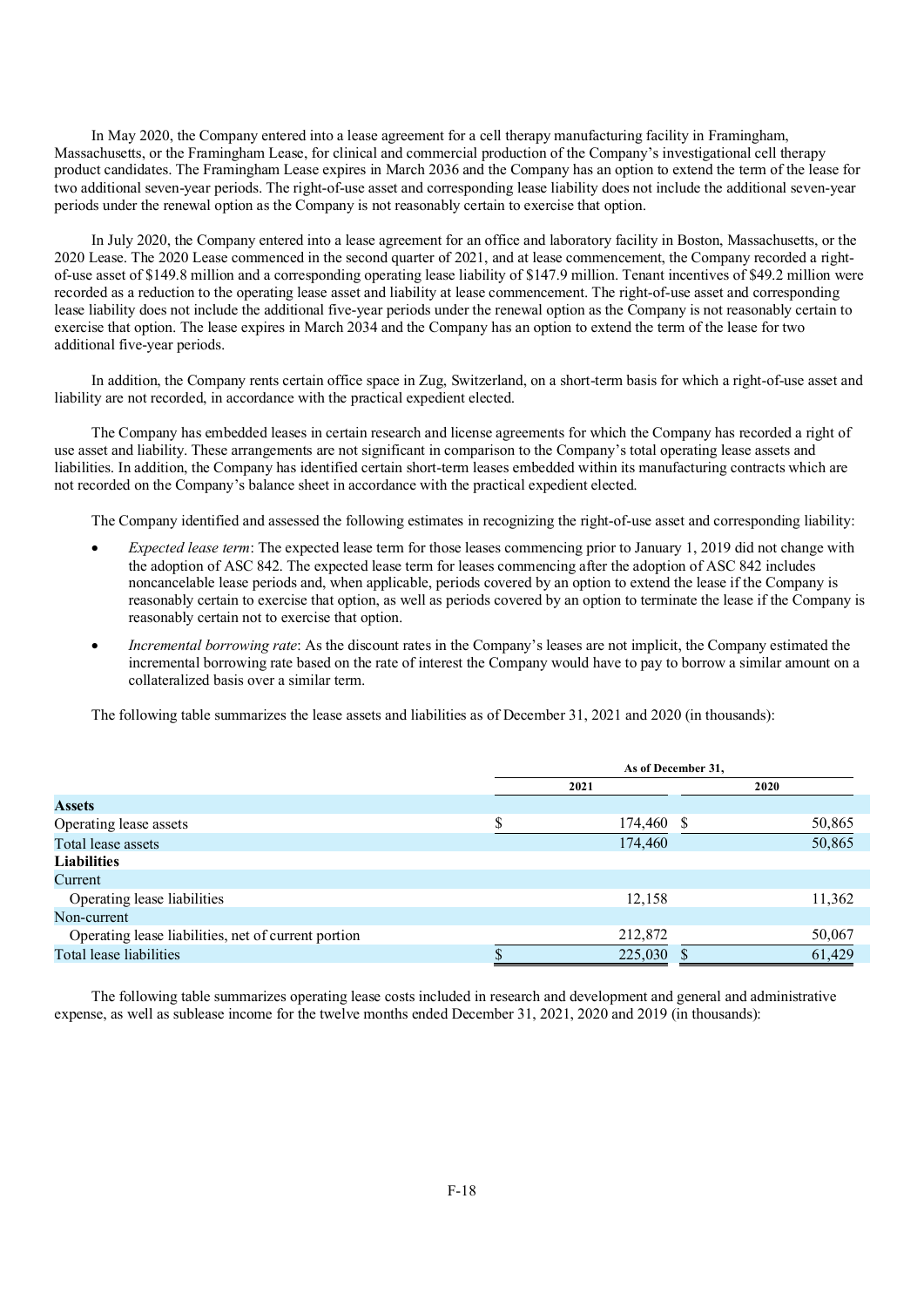|                        | <b>Years Ended December 31,</b> |  |        |  |        |  |  |
|------------------------|---------------------------------|--|--------|--|--------|--|--|
|                        | 2021                            |  | 2020   |  | 2019   |  |  |
| Operating lease costs  | 22,520                          |  | 14.342 |  | 8,067  |  |  |
| Short-term lease costs | 11,087                          |  | 7,339  |  | 4.554  |  |  |
| Variable lease costs   | 8,402                           |  | 6,368  |  | 4,282  |  |  |
| Sublease income        | (5,253)                         |  | (587)  |  | (525)  |  |  |
| Net lease cost         | 36,756                          |  | 27,462 |  | 16,378 |  |  |

The following table summarizes the maturity of undiscounted payments due under lease liabilities and the present value of those liabilities as of December 31, 2021 (in thousands):

|                                    | Total     |
|------------------------------------|-----------|
| 2022                               | 18,256    |
| 2023                               | 26,633    |
| 2024                               | 26,137    |
| 2025                               | 26,347    |
| 2026                               | 26,844    |
| Thereafter                         | 227,528   |
| Total                              | 351,745   |
| Present value adjustment           | (126,715) |
| Present value of lease liabilities | 225,030   |

The following table summarizes the lease term (in years) and discount rate for operating leases as of December 31, 2021 and 2020:

|                                       |      | As of December 31, |  |  |  |
|---------------------------------------|------|--------------------|--|--|--|
|                                       | 2021 | <b>2020</b>        |  |  |  |
| Weighted-average remaining lease term |      |                    |  |  |  |
| Weighted-average discount rate        | 5.9% | $9.3\%$            |  |  |  |

The following table summarizes the cash paid for amounts included in the measurement of lease liabilities for the year ended December 31, 2021 and 2020 (in thousands):

|                                                                                            | <b>Years Ended December 31,</b> |               |         |  |  |  |
|--------------------------------------------------------------------------------------------|---------------------------------|---------------|---------|--|--|--|
|                                                                                            | 2021                            | 2020          | 2019    |  |  |  |
| Cash paid for amounts included in measurement of lease<br>liabilities:                     |                                 |               |         |  |  |  |
| Operating cash flows used in operating leases                                              | $(19,753)$ \$                   | $(13,161)$ \$ | (8,420) |  |  |  |
| Operating lease non-cash items:                                                            |                                 |               |         |  |  |  |
| Right-of-use assets (decreased) increased through lease<br>modifications and reassessments | (14,230)                        | 3,169         | 826     |  |  |  |
| Right-of-use assets obtained in exchange for operating<br>lease liabilities                | 152,486                         | 13,956        | 18,088  |  |  |  |
| Leasehold improvements paid directly by landlord                                           | 30,500                          |               |         |  |  |  |

## **8. Commitments and Contingencies**

## *Intellectual Property Agreements*

## *Charpentier License Agreements*

In April 2014, the Company entered into certain technology license agreements with Dr. Emmanuelle Charpentier pursuant to which the Company licensed certain intellectual property rights under joint ownership from Dr. Charpentier to develop and commercialize products for the treatment or prevention of human diseases. In connection therewith, Dr. Charpentier is entitled to receive nominal clinical milestone payments, low single digit percentage of sublicensing payments received under any sublicense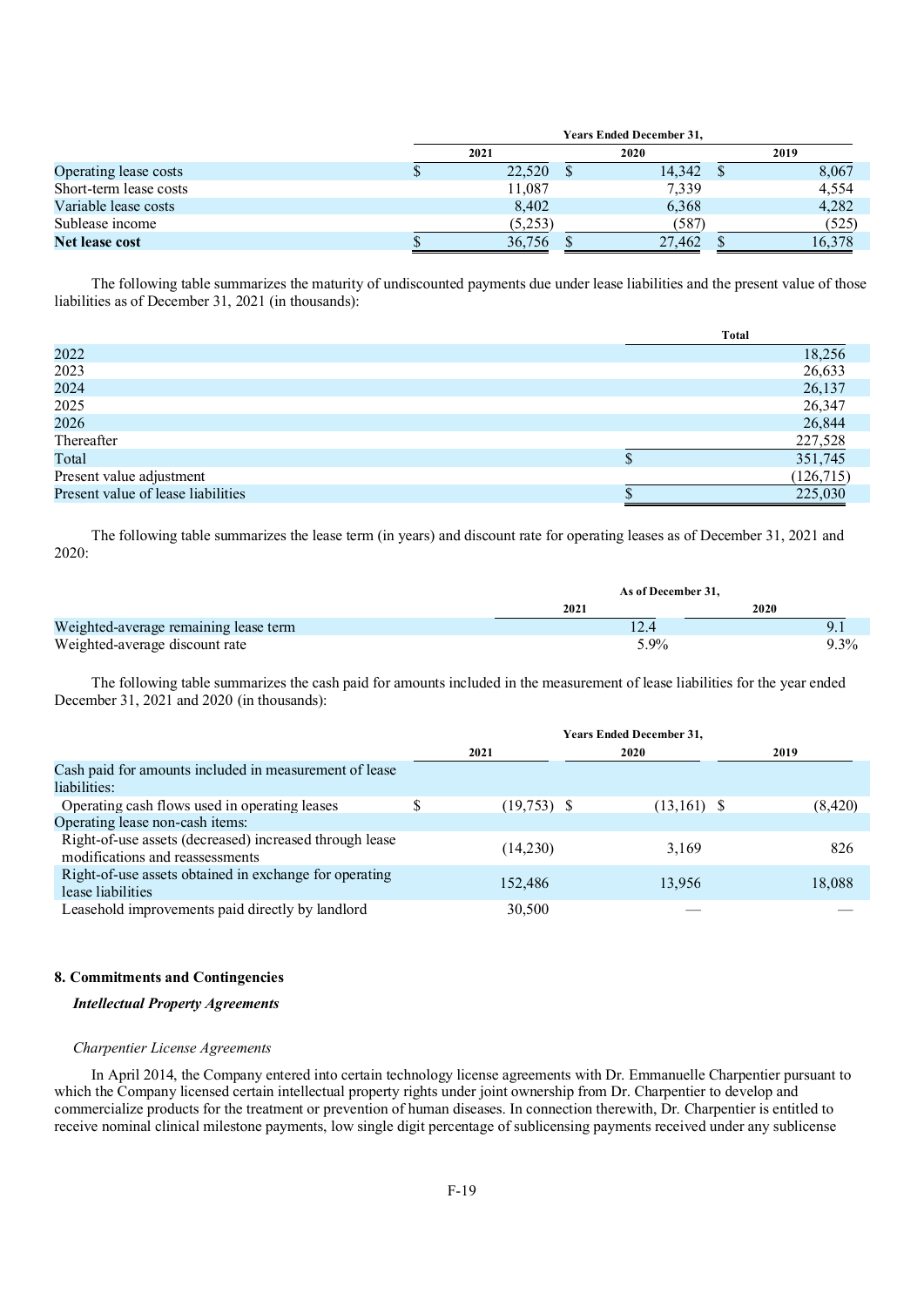agreement with a third party, and low single-digit percentage royalties based on annual net sales of licensed products and services by the Company and its affiliates and sublicensees.

## *Patent Assignment Agreement*

In November 2014, the Company entered into a patent assignment agreement with Dr. Charpentier, Dr. Ines Fonfara, and Vienna (collectively, the "Assignors"), pursuant to which the Company was assigned all rights, title and interest in and to certain patent rights claimed in the U.S. Patent Application No.61/905,835. As a result, the Assignors are entitled to receive certain low single digit clinical milestone payments and low single digit royalties based on annual net sales of licensed products and licensed services by the Company, its affiliates and sublicensees.

During the years ended December 31, 2021, 2020 and 2019, the Company paid an immaterial amount of fees to Dr. Charpentier under the Charpentier License Agreements and the Assignors under the Patent Assignment Agreement, which were recorded as research and development expense.

#### *Research, Manufacturing and License Agreements*

The Company has engaged several research institutions and companies to identify new delivery strategies and applications of the Company's gene-editing technology. The Company is also a party to a number of license agreements which require significant upfront payments and may be required to make future royalty payments and potential milestone payments from time to time. In addition, the Company is also a party to intellectual property agreements, which require maintenance and milestone payments from time to time. Further, the Company is a party to a number of manufacturing agreements that require upfront payments for the future performance of services.

In association with these agreements, on a product-by-product basis, the counterparties are eligible to receive up to low eightdigit potential payments upon specified research, development and regulatory milestones. In addition, on a product-by-product basis, the counterparties are eligible to receive potential commercial milestone payments based on specified annual sales thresholds. The potential payments are low-single digit percentages of the specified annual sales thresholds. The counterparties are also eligible to receive low single-digit royalties on future net sales.

Under certain circumstances and if certain contingent future events occur, Vertex is eligible to receive up to \$395.0 million in potential specified research, development, regulatory and commercial milestones and tiered single-digit percentage royalties on future net sales related to a specified target under an amendment to the 2015 Collaboration Agreement defined in Note 9 below. In addition, Vertex has the option to conduct research at their own cost in certain defined areas that, if beneficial to the CTX001 program and ultimately achieves regulatory approval, then the Company could owe Vertex certain milestone payments aggregating to high eight digits, subject to certain limitations on the profitability of the CTX001 program. Refer to Note 9 for further discussion on the Company's arrangements with Vertex.

## *Other Matters*

 On December 15, 2016, the Company entered into a Consent to Assignments, Licensing and Common Ownership and Invention Management Agreement (the "Invention Management Agreement") with UC, Vienna, Dr. Charpentier, Intellia Therapeutics, Inc., Caribou Biosciences, Inc., ERS Genomics Ltd. and one of the Company's subsidiaries. Under the Invention Management Agreement, the Company is obligated to share costs related to patent maintenance, defense and prosecution. For the years ended December 31, 2021, 2020 and 2019, the Company incurred \$5.8 million, \$4.5 million and \$2.9 million, respectively, in shared costs. The Company recorded accrued legal costs from the cost sharing of \$4.0 million and \$2.5 million as of December 31, 2021 and 2020, respectively. The Company is unable to predict the outcome of these matters and is unable to make a meaningful estimate of the amount or range of loss, if any, that could result from an unfavorable outcome.

## *Litigation*

In the ordinary course of business, the Company is from time to time involved in lawsuits, investigations, proceedings and threats of litigation related to, among other things, the Company's intellectual property estate (including certain in-licensed intellectual property), commercial arrangements and other matters. Such proceedings may include quasi-litigation, inter partes administrative proceedings in the U.S. Patent and Trademark Office and the European Patent Office involving the Company's intellectual property estate including certain in-licensed intellectual property. The outcome of any of the foregoing, regardless of the merits, is inherently uncertain. In addition, litigation and related matters are costly and may divert the attention of Company's management and other resources that would otherwise be engaged in other activities. If the Company is unable to prevail in any such proceedings, the Company's business, results of operations, liquidity and financial condition could be adversely affected.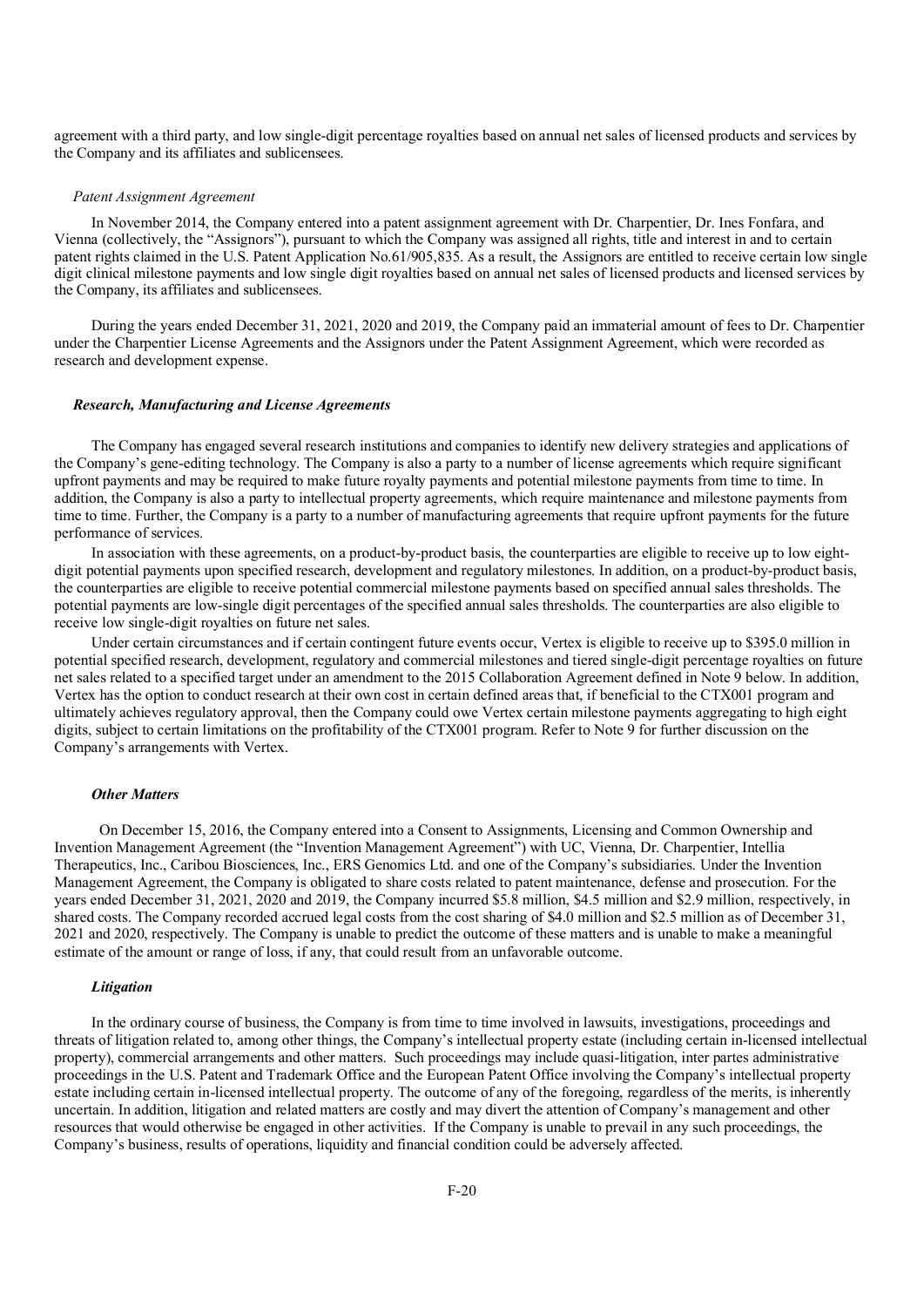## **9. Significant Contracts**

## *Agreements with Vertex Pharmaceuticals Incorporated and certain of its subsidiaries*

## *Summary*

On October 26, 2015, the Company entered into a strategic collaboration, option and license agreement, or the 2015 Collaboration Agreement, with Vertex. The 2015 Collaboration Agreement is focused on the use of the Company's CRISPR/Cas9 gene-editing technology to discover and develop potential new treatments aimed at the underlying genetic causes of human disease.

On December 12, 2017, the Company and Vertex entered into Amendment No. 1 to the 2015 Collaboration Agreement, or Amendment No. 1, and the Joint Development Agreement, or the JDA. Amendment No. 1, among other things, modified certain definitions and provisions of the 2015 Collaboration Agreement to make them consistent with the JDA and clarified how many options are exercised (or deemed exercised) in connection with certain targets specified under the 2015 Collaboration Agreement. Amendment No. 1 also amended other provisions of the 2015 Collaboration Agreement, including the expiration terms.

In connection with the 2015 Collaboration Agreement, Vertex made a nonrefundable upfront payment of \$75.0 million. Under the 2015 Collaboration Agreement, Vertex agreed to fund the discovery activities conducted pursuant to the agreement while retaining options to co-exclusive and exclusive licenses. In December 2017, upon execution of the JDA and Amendment No. 1, Vertex exercised its option to obtain a co-exclusive license to develop and commercialize hemoglobinopathy and beta-globin targets. As such, for potential hemoglobinopathy treatments, including treatments for sickle cell disease, the Company and Vertex agreed to share equally all research and development costs and worldwide revenues. In connection with the JDA, the Company received a \$7.0 million up-front payment from Vertex and subsequently received a one-time low seven-digit milestone payment upon the dosing of the second patient in a clinical trial with the initial product candidate. In addition, upon execution of the JDA and Amendment No. 1, it was clarified that Vertex may elect to license up to four remaining targets, for which it will lead global development and commercialization activities, and the Company received the right to receive up to \$420.0 million in development, regulatory and commercial milestones and royalties on net product sales for each of the targets (inclusive of \$10 million due upon exercise of each exclusive option).

In June 2019, the Company and Vertex entered into a series of agreements, which closed on July 23, 2019, including a strategic collaboration and license agreement, or the 2019 Collaboration Agreement, for the development and commercialization of products for the treatment of Duchenne muscular dystrophy, or DMD, and Myotonic Dystrophy Type 1, or DM1. Under the terms of the 2019 Collaboration Agreement, the Company received an upfront, nonrefundable payment of \$175.0 million. In addition, the Company was initially eligible to receive potential aggregate payments of up to \$825.0 million based upon the successful achievement of specified research, development, regulatory and commercial milestones for the DMD and DM1 programs.

The Company is also eligible to receive tiered royalties on future net sales on any products that may result from this collaboration. For the DMD program, Vertex is responsible for all research, development, manufacturing and commercialization activities and all related costs. For the DM1 program, the Company performed specified guide RNA research and Vertex is responsible for all other research, development, manufacturing and commercialization costs. Upon Investigational New Drug, or IND, application filing, the Company has the option to forego the DM1 milestones and royalties, and instead, co-develop and cocommercialize all DM1 products globally in exchange for payment of 50% of research and development costs incurred by Vertex from the effective date of the agreement through IND filing.

In connection with the execution of the 2019 Collaboration Agreement, the Company and Vertex entered into a second amendment to the 2015 Collaboration Agreement, or Amendment No. 2. Among other things, Amendment No. 2 modified certain definitions and provisions of the 2015 Collaboration Agreement to make them consistent with the 2019 Collaboration Agreement and set forth the number and identity of the collaboration targets under the 2015 Collaboration Agreement. The Company and Vertex agreed that one of the four remaining options under the 2015 Collaboration Agreement, as amended, would not be exercised; instead, the Company reacquired the exclusive rights and agreed to conduct research and development activities for the specified target. Vertex will have the option to co-develop and co-commercialize the specified target upon IND filing in exchange for payment of 50% of research and development costs incurred by the Company from the effective date of the agreement through IND filing. If Vertex does not exercise its option to co-develop and co-commercialize the specified target, Vertex is eligible to receive up to \$395.0 million in potential specified research, development, regulatory and commercial milestones and tiered single-digit royalties on future net sales.

In October 2019, Vertex exercised the remaining three options granted to it under the 2015 Collaboration Agreement to exclusively license the collaboration targets developed under the 2015 Collaboration Agreement, resulting in a payment of \$30.0 million to the Company in the fourth quarter of 2019. In addition, the Company achieved the first milestone under the 2019 Collaboration Agreement in the first quarter of 2020 and, in connection therewith, received a payment of \$25.0 million in April 2020. The Company achieved the second milestone under the 2019 Collaboration Agreement in the fourth quarter of 2021 and, in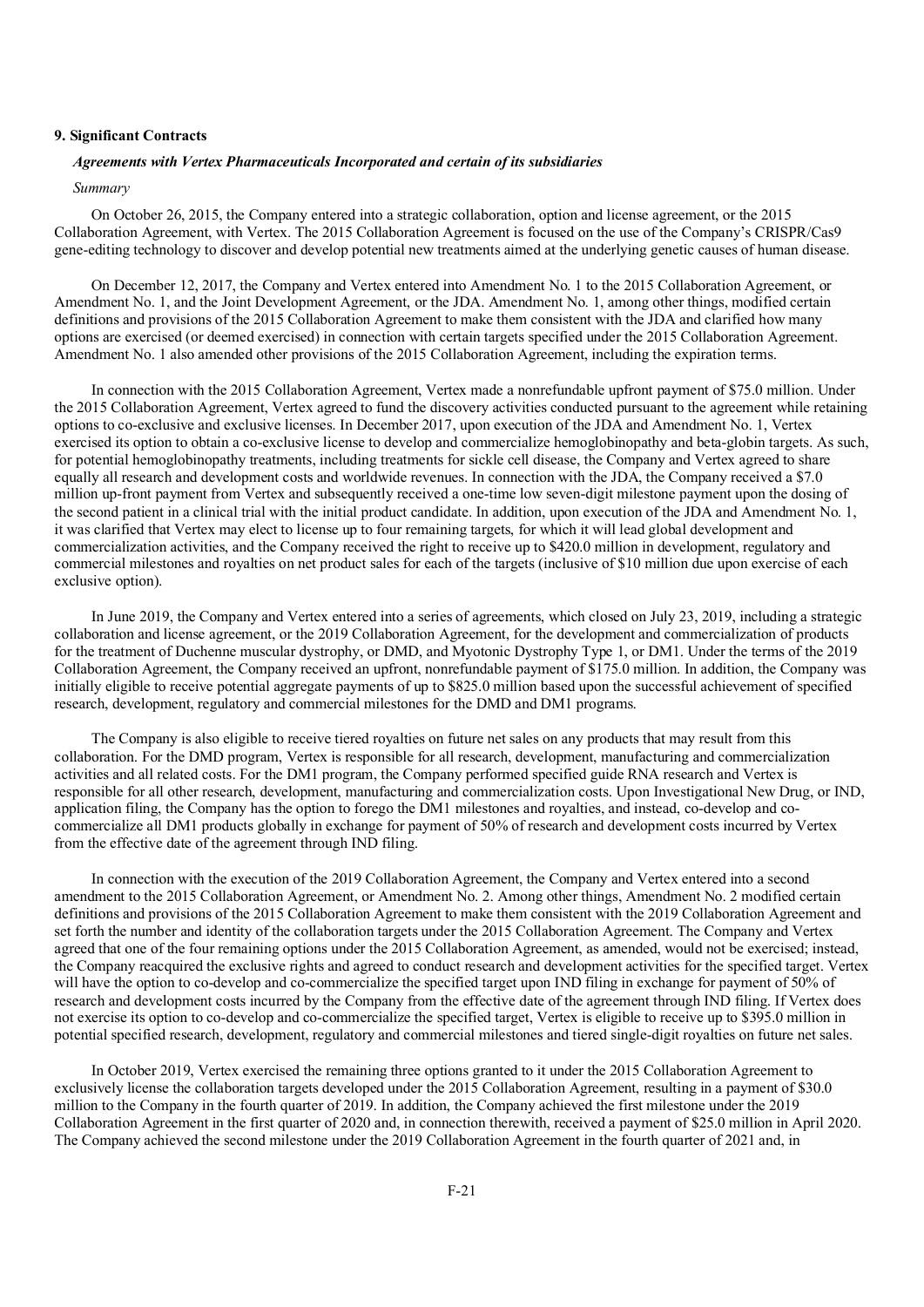connection therewith, received a payment of \$12.5 million in December 2021. As of December 31, 2021, the Company is eligible to receive remaining potential future milestones of \$775.0 under the 2019 Collaboration Agreement.

In April 2021, the Company and Vertex agreed to amend and restate the JDA and entered into an Amended and Restated Joint Development and Commercialization Agreement, or the "A&R Vertex JDCA," pursuant to which the parties agreed to, among other things, (a) adjust the governance structure for the collaboration and adjust the responsibilities of each party thereunder, whereby Vertex shall lead and have all decision making (i.e., control) in relation to the CTX001 program prospectively; (b) adjust the allocation of net profits and net losses between the parties with respect to CTX001 only, which will be allocated 40% to the Company and 60% to Vertex, prospectively; and (c) exclusively license (subject to the Company's reserved rights to conduct certain activities) certain intellectual property rights to Vertex relating to the specified product candidates and products (including CTX001) that may be researched, developed, manufactured and commercialized on a worldwide basis under such agreement. The transaction contemplated by the A&R Vertex JDCA closed in the second quarter of 2021. The Company will provide certain specified transition services to Vertex in connection with the agreement.

In connection with the closing of the transaction contemplated by the A&R Vertex JDCA, the Company received a \$900.0 million up-front payment from Vertex. Additionally, the Company is eligible to receive a one-time \$200.0 million milestone payment upon receipt by Vertex of the first marketing approval of the initial product candidate from the U.S. Food and Drug Administration or the European Commission. With respect to CTX001 only, the net profits and net losses, as applicable, incurred under the A&R Vertex JDCA through July 1, 2021 in connection with the initial shared product (i.e., CTX001) were shared equally between the Company and Vertex, and beginning July 1, 2021, the net profits and net losses, as applicable, incurred under the A&R Vertex JDCA are allocated 40% to the Company and 60% to Vertex. Additionally, the A&R Vertex JDCA allows the Company to defer a portion of its share of costs under the arrangement if spending on the CTX001 program exceeds specified amounts. Any deferred amounts are only payable to Vertex as an offset against future profitability of the CTX001 program and the amounts payable are capped at a specified maximum amount per year.

#### *Accounting for the Vertex Agreements*

The 2015 Collaboration Agreement, Amendment No. 1, and JDA are collectively the "2015 Agreements" and the 2019 Collaboration Agreement and Amendment No. 2. are collectively the "2019 Agreements." The 2015 Collaboration Agreement, Amendment No. 1, Amendment No. 2, JDA, A&R Vertex JDCA and 2019 Collaboration Agreement are collectively the "Vertex Agreements."

The Vertex Agreements include components of a customer-vendor relationship as defined under ASC 606, collaborative arrangements as defined under ASC 808 and research and development costs as defined under ASC 730, *Research and Development*, or ASC 730. Additionally, the A&R Vertex JDCA allows the Company to defer a portion of its share of costs under the arrangement if spending on the CTX001 program exceeds specified amounts, which are only payable to Vertex as an offset against future profitability of the CTX001 program up to a maximum amount per year.

#### *Accounting Analysis Under ASC 606*

#### *Accounting for the A&R Vertex JDCA*

## *Identification of the Contract*

The A&R Vertex JDCA represented a contractual modification to the JDA. For accounting purposes, the A&R Vertex JDCA was treated as a separate contract.

#### *Identification of Performance Obligations*

The Company concluded the A&R Vertex JDCA contained a single material promise, an exclusive worldwide license granting Vertex an additional 10% economic interest in the CTX001 program and the right to control development and commercialization of CTX001, or the "CTX001 Exclusive License." The Company concluded the CTX001 Exclusive License was both capable of being distinct and distinct within the context of the A&R Vertex JDCA, and the CTX001 Exclusive License was sold at its estimated standalone selling price, or "ESSP." As such, the CTX001 Exclusive License represented a separate performance obligation.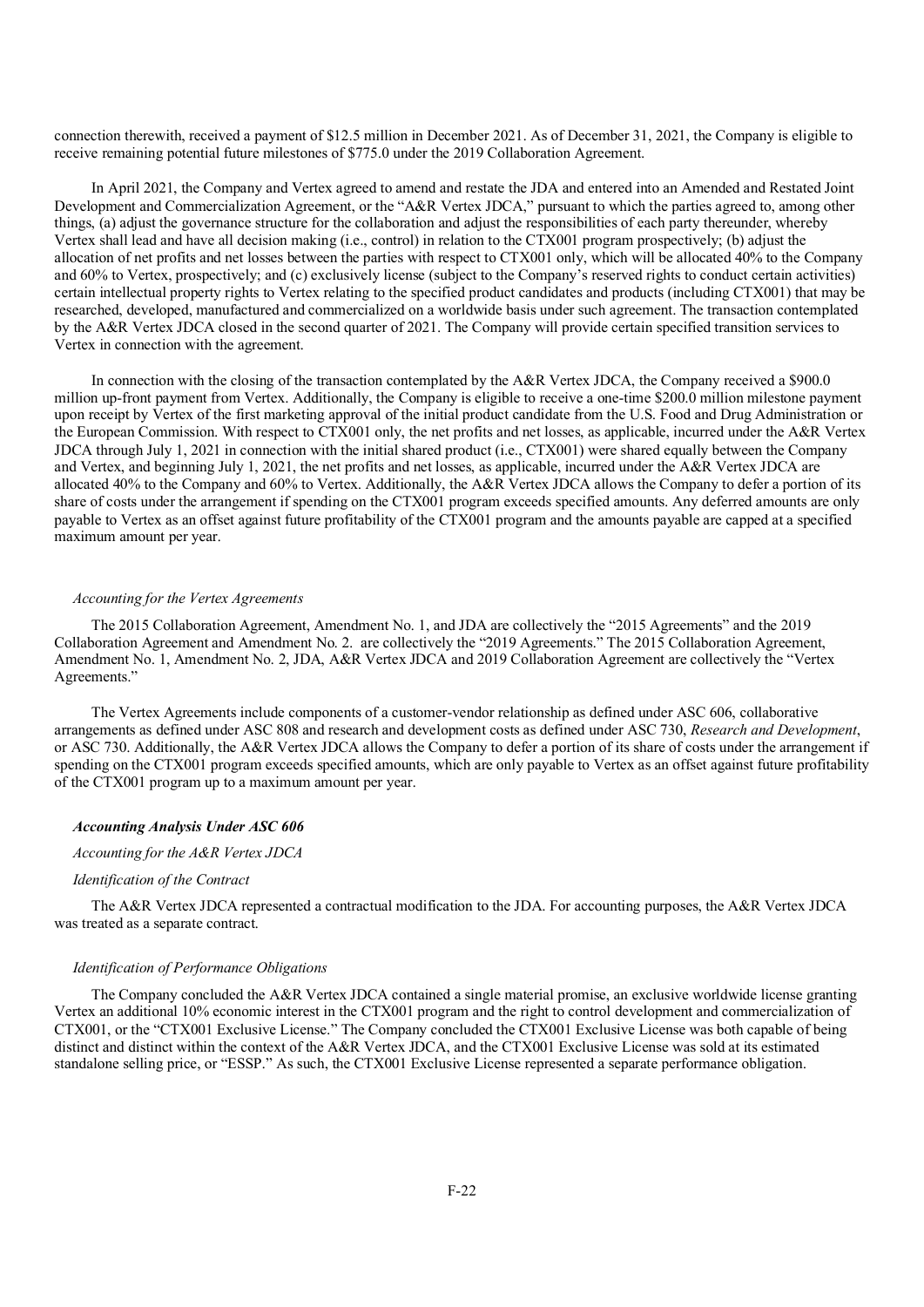## *Determination of Transaction Price*

The transaction price was comprised of the upfront payment of \$900.0 million. The Company determined that all other possible variable consideration resulting from milestones and royalties discussed above was fully constrained at the time of the transaction. The Company will reevaluate the transaction price in each reporting period.

#### *Allocation of Transaction Price to Performance Obligations*

The selling price of the performance obligation was determined based on the Company's ESSP. The Company developed the ESSP for the CTX001 Exclusive License with the objective of determining the price at which it would sell such an item if it were to be sold regularly on a standalone basis.

The ESSP for the CTX001 Exclusive License was determined to be approximately \$900.0 million. The ESSP was determined based on 10% of the probability and present value adjusted cash flows from projected worldwide net profit for CTX001 based on probability assessments, projections based on internal forecasts, industry data, and information from other guideline companies within the same industry and other relevant factors. As the Company determined the CTX001 Exclusive License was the only performance obligation, the entire transaction price was allocated to the CTX001 Exclusive License. The aforementioned ESSP reflects the level of risk and expected probability of success inherent in the nature of the associated research area.

#### *Recognition of Revenue*

The Company determined that the CTX001 Exclusive License represented functional intellectual property, as the intellectual property provides Vertex with the ability to perform a function or task in the form of research and development, manufacturing and commercialization. As such, the revenue related to the CTX001 Exclusive License was recognized at the point in time, which was upon transfer in the second quarter of 2021.

## *Accounting for the 2019 Agreements*

## *Identification of the Contract*

The 2019 Agreements represented a contract modification to the 2015 Agreements. As a result, the 2019 Agreements and the 2015 Agreements are combined for accounting purposes and treated as a single arrangement.

## *Identification of Performance Obligations*

The Company concluded the following material promises were both capable of being distinct and distinct within the context of the 2019 Agreements and represented separate performance obligations: (i) an exclusive license for worldwide rights for DMD gene editing products, or DMD License; (ii) an exclusive license for worldwide rights for DM1 gene editing products, or DM1 License; (iii) the performance of specified guide RNA research for DM1, or DM1 R&D Services; (iv) a material right representing the option to obtain a co-exclusive development and commercialization license for a specified target, or Specified Target Option; (v) three material rights representing the option for up to three exclusive licenses to develop and commercialize the collaboration targets, or Collaboration Target Options; and (vi) the waiving of Vertex's material right associated with its option to a fourth exclusive license in connection with the Company's reacquisition of exclusive rights to the specified target.

#### *Determination of Transaction Price*

The initial overall transaction price was determined based on the remaining transaction price from the 2015 Agreements, as well as the transaction price from the 2019 Agreements. The initial transaction price included variable consideration estimated using the most likely amount methodology. The Company determined the initial transaction price totaling \$268.6 million was comprised of: (i) \$57.8 million of pre-existing deferred revenue from the 2015 Agreements; (ii) non-cash consideration of \$10.0 million related to the waiving of Vertex's material right associated with its option to a fourth exclusive license in connection with the Company's reacquisition of exclusive rights to the specified target; (iii) an upfront payment of \$175.0 million; (iv) variable consideration of \$25.0 million which represented the Company's estimate related to a near-term research and development milestone for which the Company determined that it is not probable that a significant reversal of cumulative consideration will occur at the onset of the transaction; and (v) variable consideration of \$0.8 million which represents the Company's estimate of payments from Vertex for DM1 R&D Services.

In December 2021, the Company achieved a milestone under the 2019 Collaboration Agreement. In connection therewith, the Company adjusted the transaction price to include \$12.5 million in previously constrained variable consideration. The milestone was allocated to the performance obligations using the relative standalone selling price method, and revenue of \$12.0 million was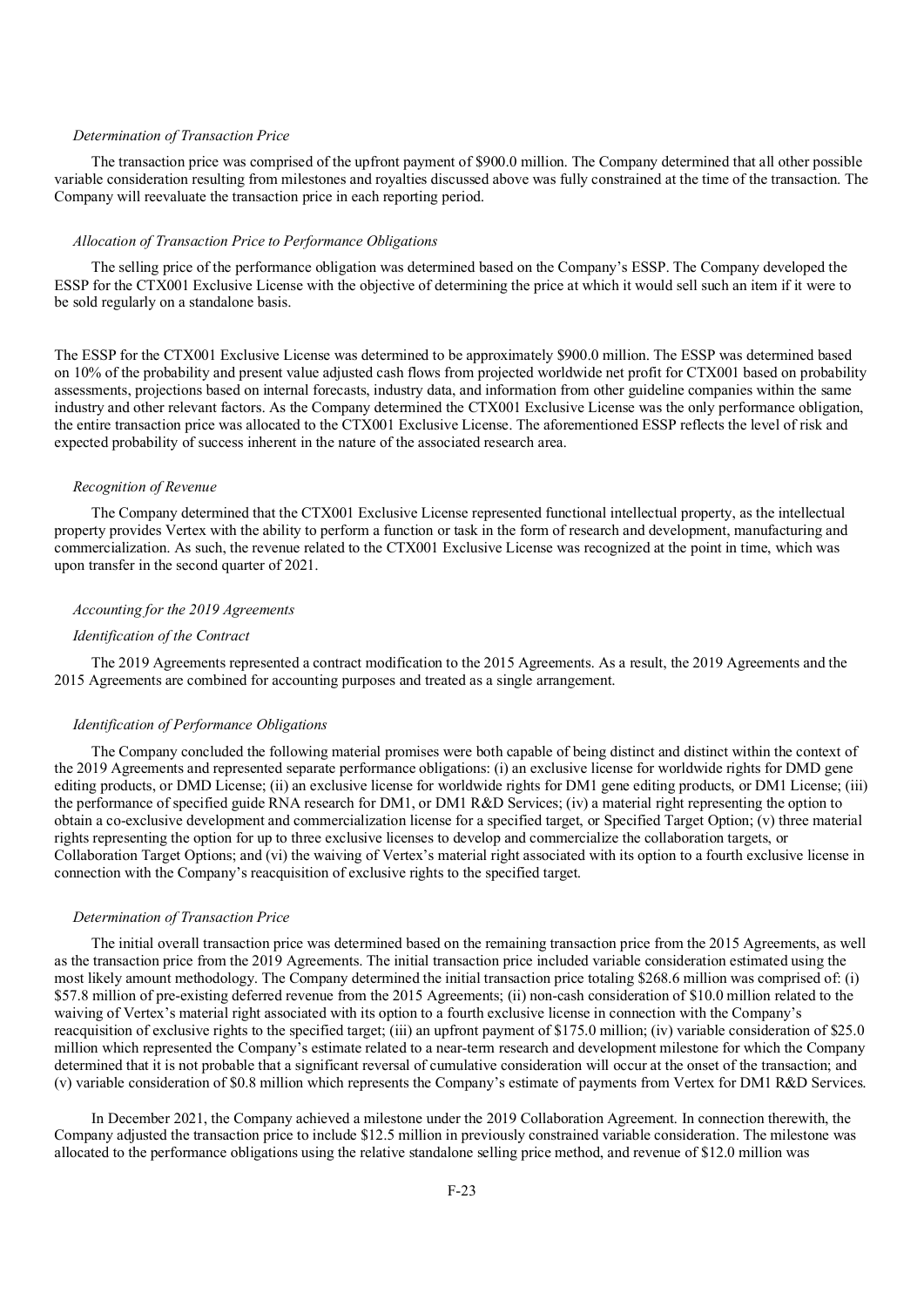recognized for amounts allocated to fully satisfied performance obligations. Amounts allocated to unsatisfied performance obligations of \$0.5 million were included in deferred revenue.

The Company determined that all other possible variable consideration resulting from milestones and royalties discussed above was fully constrained as of December 31, 2021. The Company will re-evaluate the transaction price in each reporting period.

## *Allocation of Transaction Price to Performance Obligations*

The selling price of each performance obligation was determined based on the Company's ESSP. The Company developed the ESSP for all the performance obligations included in the Vertex Agreements with the objective of determining the price at which it would sell such an item if it were to be sold regularly on a standalone basis. The Company then allocated the transaction price to each performance obligation on a relative standalone selling price basis.

The ESSP for the DMD License and DM1 License was determined to be \$224.6 million and \$76.2 million, respectively. The ESSP was determined based on probability and present value adjusted cash flows from projected worldwide net profit for each of the respective programs based on probability assessments, projections based on internal forecasts, industry data, and information from other guideline companies within the same industry and other relevant factors. On a relative basis, \$151.1 million and \$51.3 million of the initial transaction price was allocated to the DMD License and DM1 License, respectively.

The ESSP for the Specified Target Option material right was determined to be \$17.5 million, which was based on the incremental discount between (i) the value of the probability and present value adjusted cash flows from the equal sharing of projected worldwide net profit increased by the value of the option provided to Vertex less (ii) the expected exercise price at the time of option exercise. The present value adjusted cash flows also considered projections based on internal forecasts, industry data, and information from other guideline companies within the same industry and other relevant factors. On a relative basis \$11.8 million of the initial transaction price was allocated to the Specified Target Option material right.

The ESSP for each of the three Collaboration Target Option material rights was determined to be \$25.0 million, \$22.2 million and \$22.2 million, respectively, which was determined based on the probability and present value adjusted cash flows from milestone payments owed for exclusive licenses, less the price paid to exercise each option. On a relative basis, \$46.7 million of the initial transaction price was allocated to the Collaboration Target Option material rights.

The aforementioned ESSPs reflect the level of risk and expected probability of success inherent in the nature of the associated research area.

The ESSP for the waiving of Vertex's material right associated with its option to a fourth exclusive license under the 2015 Agreements was determined to be \$10.0 million, or the contractual value of the option. On a relative basis, \$6.7 million of the initial transaction price was allocated to the waiving of Vertex's material right associated with its option to a fourth exclusive license under the 2015 Agreements.

The ESSP for the DM1 R&D Services was determined to be \$1.7 million, which was based on estimates of the associated effort and cost of the services, adjusted for a reasonable profit margin that would be expected to be realized under similar contracts. On a relative basis, \$1.1 million of the initial transaction price was allocated to the DM1 R&D Services.

As discussed above, in December 2021, the Company adjusted the transaction price of the 2019 Collaboration Agreement to include \$12.5 million of previously constrained variable consideration associated with a research milestone. The milestone was allocated to the performance obligations using the relative standalone selling price method based on the ESSP's described herein. As a result, revenue of \$12.0 million was recognized for amounts allocated to fully satisfied performance obligations. Amounts allocated to unsatisfied performance obligations of \$0.5 million were included in deferred revenue.

## *Recognition of Revenue*

The Company determined that the DMD License and DM1 License represent functional intellectual property, as the intellectual property provides Vertex with the ability to perform a function or task in the form of research and development. As such, the revenue related to the licenses was recognized at the point in time in which they were delivered during the third quarter of 2019.

The revenue allocated to the waiving of Vertex's material right associated with its option to a fourth exclusive license in connection with Company's reacquisition of exclusive rights to the specified target was recognized at the point in time in which the option was waived, on the effective date of the 2019 Agreements.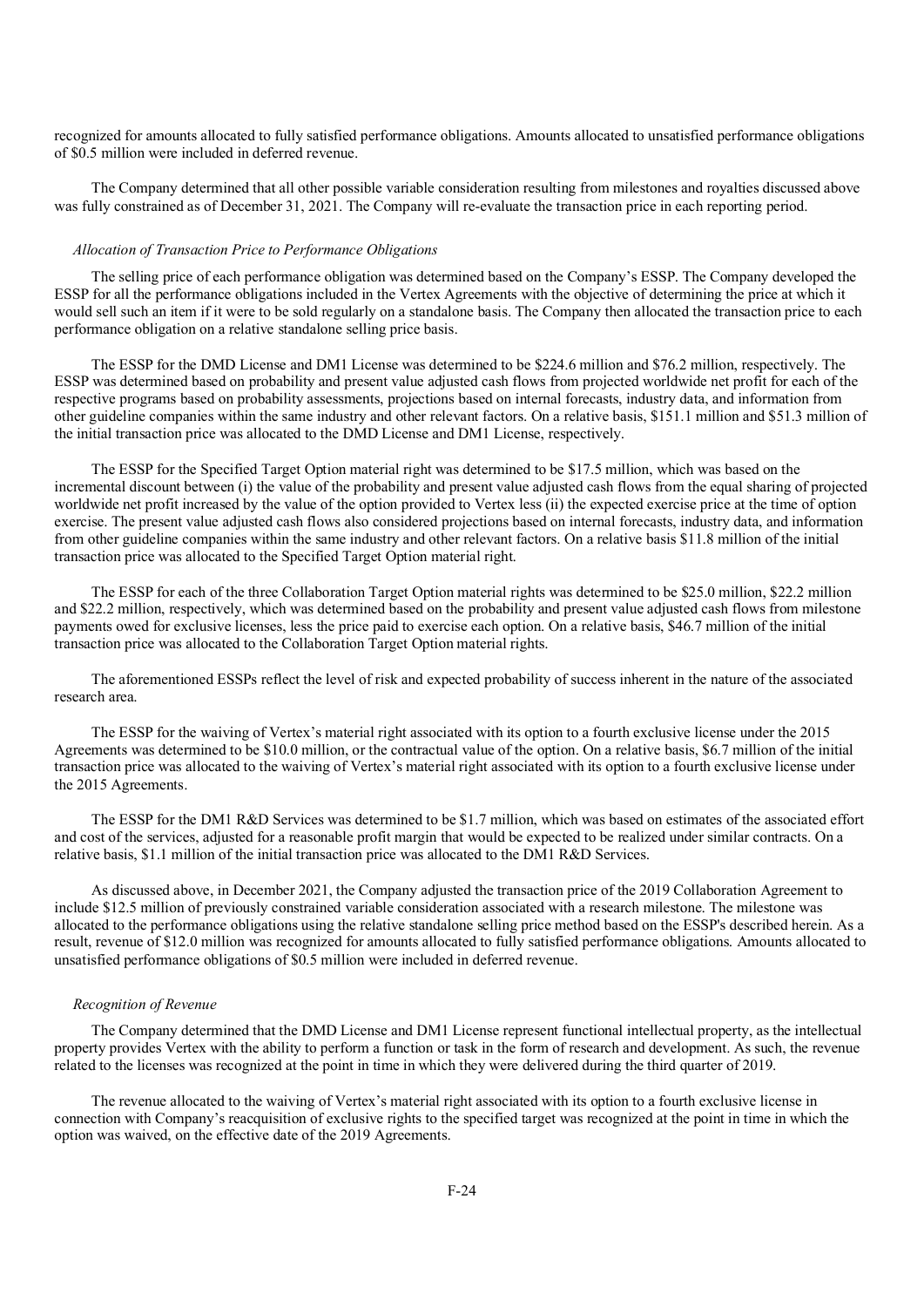The Company concluded that the Specified Target Option and Collaboration Target Options were considered material rights under the Vertex Agreements. Revenue related to the three Collaboration Target Options material right was recognized at the point in time in which Vertex exercised the Collaboration Target Options, which occurred in the fourth quarter of 2019.

The Company recognized revenue related to the DM1 R&D Services over time as the services were rendered, which concluded in the fourth quarter of 2021.

## *Revenue recognized in connection with the Vertex Agreements*

Revenue recognized under the Vertex Agreements for the year ended December 31, 2021 was \$913.1 million and was comprised of (i) revenue related to the exclusive worldwide license for CTX001 of \$900.0 million, (ii) revenue related to the second DM1 milestone under the 2019 Agreements of \$12.0 million, and (iii) revenue recognized in connection with research and development services. Revenue recognized under the Vertex Agreements for the year ended December 31, 2020 was not material.

Revenue recognized under the Vertex Agreements for the year ended December 31, 2019 was \$289.1 million. The \$289.1 million of revenue recognized for the year-ended December 31, 2019 was comprised of (i) revenue related to the DMD License and DM1 License of \$202.4 million, which was recognized at the point in time in which the licenses were delivered, (ii) revenue related to the Collaboration Target Options material right of \$76.7 million, which was recognized upon the exercise of the Collaboration Target Options by Vertex and is inclusive of the \$30.0 million payment made by Vertex to exercise those options, (iii) revenue allocated to the waiving of Vertex's material right associated with its option to a fourth exclusive license in connection with the Company's reacquisition of exclusive rights to the specified target of \$6.7 million, which was recognized at the point in time in which the option was waived, (iv) revenue recognized in connection with DM1 R&D Services of \$0.1 million and (v) revenue recognized of \$0.1 million related to both research and development services as well as the amortization of the non-exclusive research license under the 2015 Agreements. Additionally, the Company recognized revenue related to a one-time low seven-digit milestone payment upon the dosing of the second patient in a clinical trial with the initial product candidate in the third quarter of 2019.

As of December 31, 2021 and 2020 there was \$0.0 million and \$0.4 million of current deferred revenue related to the collaboration with Vertex, respectively. As of December 31, 2021 and 2020, there was \$12.3 million and \$11.8 million of non-current deferred revenue, respectively, related to the collaboration with Vertex. The transaction price allocated to the remaining performance obligations was \$12.3 million.

#### *Future Milestones under the Vertex Agreements*

The Company has evaluated the milestones that may be received in connection with the Vertex Agreements. As discussed above, the Company is eligible to receive up to \$410.0 million in additional development, regulatory and commercial milestones and royalties on net product sales for each of the three collaboration targets that Vertex licensed in the fourth quarter of 2019. Each milestone is payable only once per collaboration target, regardless of the number of products directed to such collaboration target that achieve the relevant milestone event.

The Company is eligible to receive additional potential future payments of up to \$775.0 million based upon the successful achievement of specified development, regulatory and commercial milestones for the DMD and DM1 programs. The Company is also eligible to receive tiered royalties on future net sales on any products that may result from this collaboration; however, the Company has the option to forego the DM1 milestones and royalties to co-develop and co-commercialize all DM1 products globally.

The Company is eligible to receive additional potential future payments of up to \$200.0 million upon receipt by Vertex of the first marketing approval of the initial product candidate from the U.S. Food and Drug Administration or the European Commission. In addition, the Company has the option to conduct research at their own cost in certain defined areas that, if beneficial to the CTX001 program and CTX001 ultimately achieves regulatory approval in such areas, then the Company could be entitled to certain milestone payments aggregating to high eight digits from Vertex.

Each of the remaining milestones are fully constrained as of December 31, 2021. There is uncertainty that the events to obtain the research and developmental milestones will be achieved given the nature of clinical development and the stage of the CRISPR/Cas9 technology. The remaining research, development and regulatory milestones will be constrained until it is probable that a significant revenue reversal will not occur. Commercial milestones and royalties relate predominantly to a license of intellectual property and are determined by sales or usage-based thresholds. The commercial milestones and royalties are accounted for under the royalty recognition constraint and will be accounted for as constrained variable consideration. The Company applies the royalty recognition constraint for each commercial milestone and will not recognize revenue for each until the subsequent sale of a licensed product (achievement of each) occurs.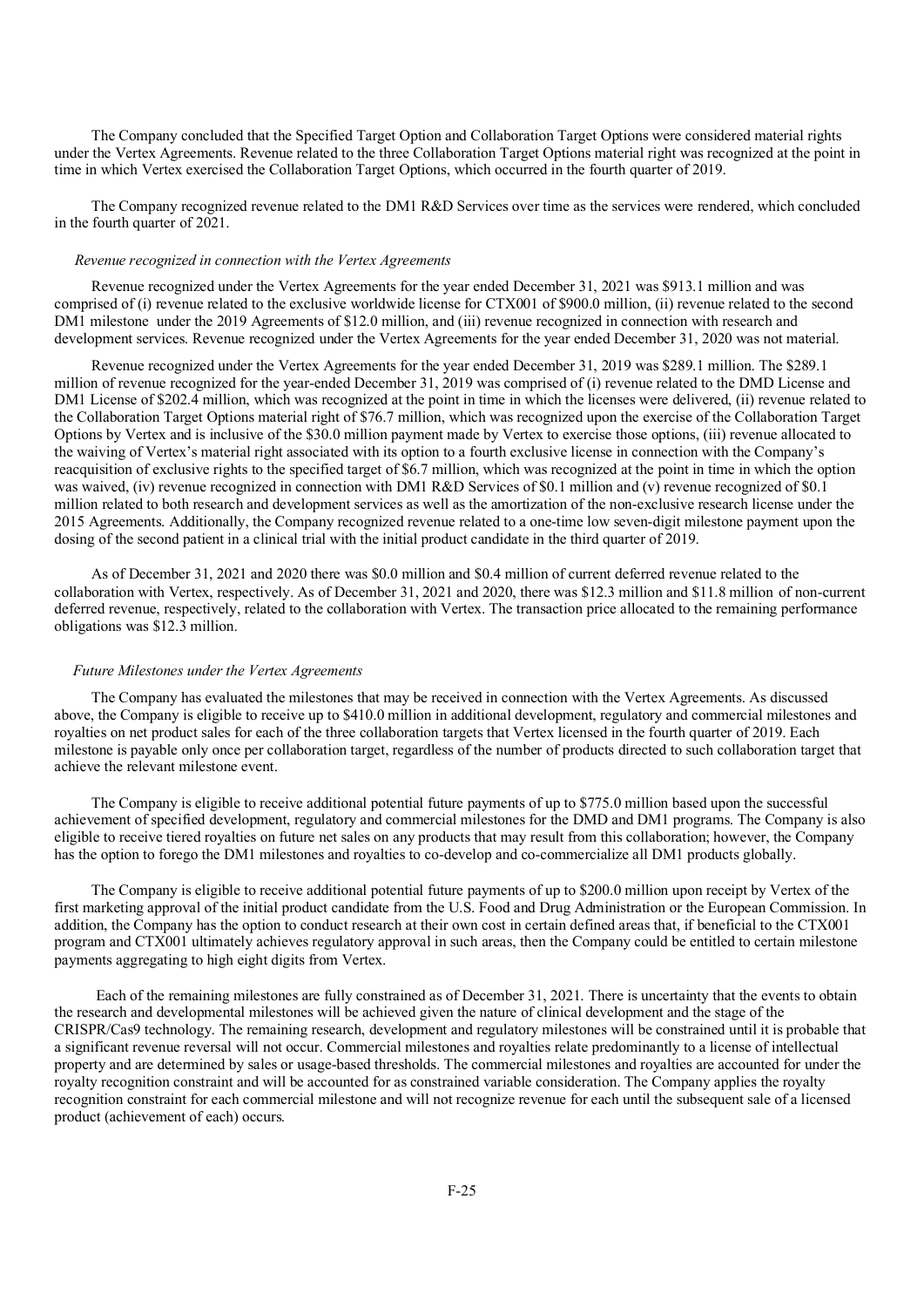## *Accounting Analysis under ASC 808*

In connection with the Vertex Agreements, the Company identified the following collaborative elements, which are accounted for under ASC 808: (i) development and commercialization services for shared products, including any transition services related to CTX001 under the A&R JDCA; (ii) R&D Services for follow-on products; and (iii) committee participation. The related impact of the cost sharing associated with research and development is included in research and development expense. Expenses related to services performed by the Company are classified as research and development expense. Payments received from Vertex for partial reimbursement of expenses are recorded as a reduction of research and development expense.

During the years ended December 31, 2021, 2020 and 2019, the Company recognized \$111.6 million, \$48.6 million, and \$29.2 million of research and development expense related to the Vertex Agreements, respectively. Research and development expense for the years ended December 31, 2021, 2020 and 2019 is net of \$47.4 million, \$28.2 million, and \$15.9 million of reimbursements from Vertex, respectively.

#### *Accounting Analysis under ASC 730*

In connection with the 2019 Agreements, the Company and Vertex agreed that one of the four remaining options under the 2015 Agreements, as amended, would not be exercised; instead, the Company will conduct research and development activities for a specified target. Vertex will have the option to co-develop and co-commercialize the specified target upon IND filing in exchange for payment of 50% of research and development costs incurred by the Company from the effective date of the agreement through IND filing. If Vertex does not exercise its option to do so within a specified time period, Vertex is eligible to receive up to \$395.0 million in potential specified research, development, regulatory and commercial milestones and tiered single-digit royalties on future net sales.

In connection therewith, the Company determined that in order for the Company to obtain the right to conduct research and development activities on the specified target, the Company had waived its right to receive an option exercise payment of \$10.0 million from Vertex, which was included as non-cash consideration in the transaction price for the 2019 Agreements described above. The Company then subsequently reacquired its rights to the specified target by waiving payment owed by Vertex of \$10.0 million for a license that represents in-process research and development and therefore, \$10.0 million of non-cash consideration was fully expensed upon the execution of the 2019 Agreements. The Company also determined that research and development services through IND for the specified target and any payment of future development and commercialization milestones, as well as sales-based milestones and royalties for the specified target, would be accounted for as research and development costs under ASC 730 and expensed as incurred. In addition, the Company also determined that should the Company elect its option to co-develop and cocommercialize all DM1 products globally, it will record the option fee as research and development expense upon exercise.

In connection with the A&R Vertex JDCA, Vertex has the option to conduct research at their own cost in certain defined areas that, if beneficial to the CTX001 program and CTX001 ultimately achieves regulatory approval in such areas, then the Company could owe Vertex certain milestone payments aggregating to high eight digits, subject to certain limitations on the profitability of the CTX001 program.

#### *Agreements with Bayer Healthcare LLC*

## *Summary*

On December 19, 2015, the Company entered into an agreement with Bayer, to establish a joint venture to focus on the research and the development of new therapeutics to cure blood disorders, blindness and congenital heart disease. On February 12, 2016, the Company and Bayer completed the formation of the joint venture entity, Casebia. Bayer and the Company each received a 50% equity interest in the entity in exchange for their respective contributions to the entity. At that time, the Company also entered into a separate service agreement with Casebia, under which the Company agreed to provide compensated research and development services. Collectively, these agreements are referred to as the "2015 Casebia Agreements."

On December 13, 2019, the Company, Bayer and Casebia entered into a series of transactions by which, among other things, the Company acquired 100% of the partnership interests in Casebia, or the Retirement Agreement, the Company and Bayer terminated their joint venture, or the Joint Venture Termination Agreement, and the Company and Bayer entered into a new option agreement, or the 2019 Option Agreement. Collectively, these agreements are referred to as the "2019 Casebia Agreements."

In connection with the Retirement Agreement, Casebia retired Bayer's outstanding partnership interests in exchange for \$22.0 million less certain estimated interim operating expenses of \$6.0 million, and the Company acquired 100% of the partnership interests in Casebia.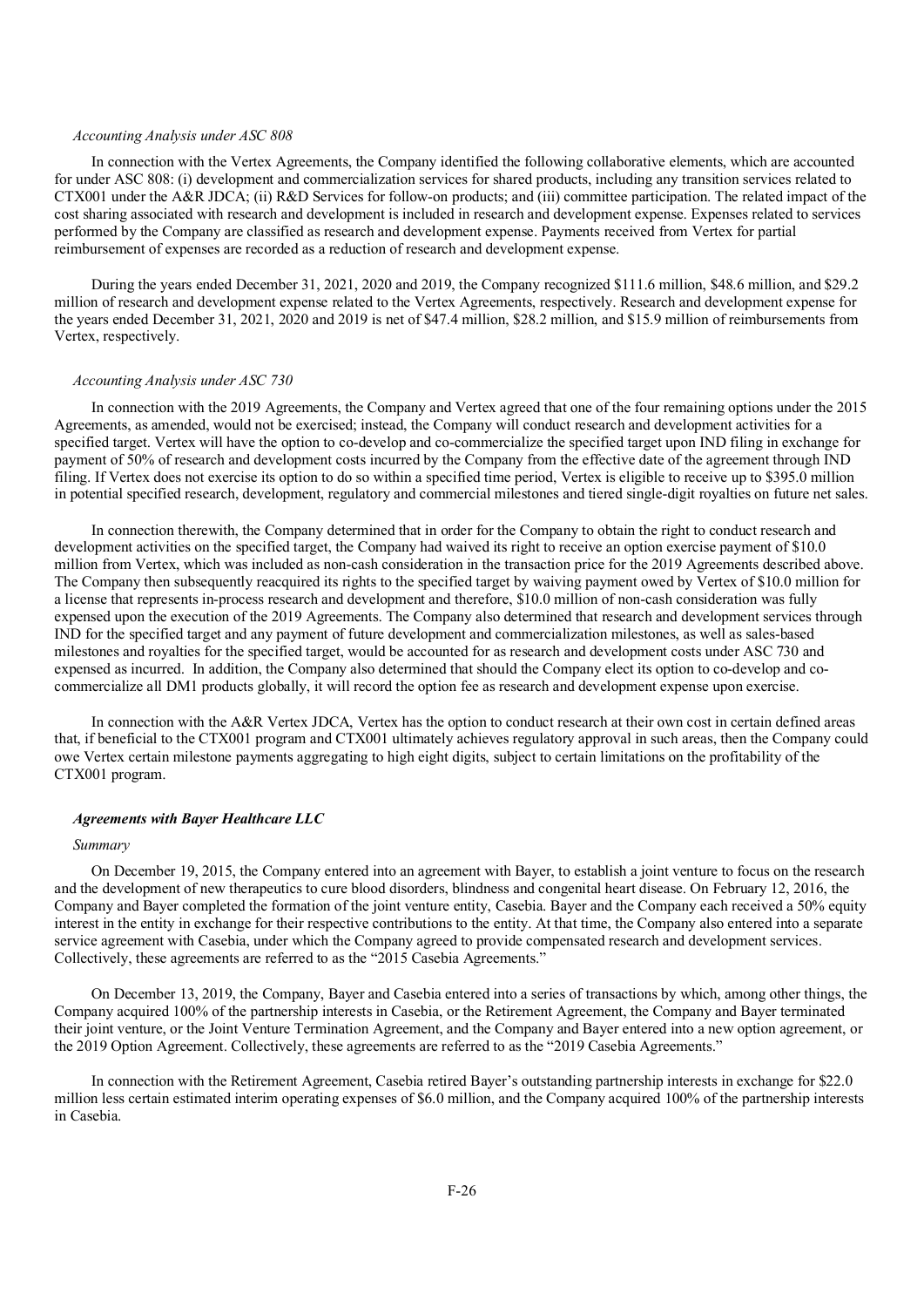In connection with entering into the Retirement Agreement, the Company, Bayer and Casebia entered into the Joint Venture Termination Agreement. In connection therewith, the Company and Bayer agreed to terminate the Joint Venture Agreement from December 2015. Under the Joint Venture Termination Agreement, Casebia-owned patents are now co-owned by the Company and Bayer, subject to certain exclusive licenses granted therein. Under the Joint Venture Termination Agreement, the Company and Bayer each retained rights to their respective contributed intellectual property.

In connection with entering into the Retirement Agreement and the Joint Venture Termination Agreement, the Company and Bayer also entered into the 2019 Option Agreement, under which, among other things, the Company committed to invest a specified amount in certain research and development activities as described under "Accounting Analysis – Accounting for 2019 Casebia Agreements". In addition, Bayer has an option (exercisable during a specified exercise period defined by future events, but in no event longer than 5 years after the effective date of the 2019 Option Agreement) to co-develop and co-commercialize two products for the diagnosis, treatment or prevention of certain autoimmune disorders, eye disorders, or hemophilia A disorders. In the event Bayer elects to co-develop and co-commercialize a product, the parties will negotiate and enter into a co-development and cocommercialization agreement, or the Co-Commercialization Agreement, for such product, and Bayer would be responsible for 50% of the research and development costs incurred by the Company for such product going forward. Bayer would receive 50% of all profits from sales of such product and would be responsible for 50% of all losses.

If Bayer elects to exercise its option to co-develop and co-commercialize a product, Bayer will make a one-time \$20.0 million payment, or the Option Payment, to the Company that will become non-refundable once the parties execute a Co-Commercialization Agreement with respect to such optioned product. The Option Payment is payable only once with respect to the first time Bayer exercises an option under the 2019 Option Agreement.

In addition, following Bayer's exercise of its option and/or the execution of the Co-Commercialization Agreement for an optioned product, for a period beginning on the effective date of such Co-Commercialization Agreement and ending on the earlier of the three month anniversary of such effective date or during the 90-day negotiation process of such Co-Commercialization Agreement, Bayer has a right to negotiate an exclusive license to develop and commercialize such optioned product. If Bayer exercises such right, the parties will enter into an exclusive license agreement for such optioned product on terms mutually agreeable to the parties. Further, the Option Payment paid for such optioned product would become credited against payments due under such exclusive license or any other exclusive license entered into in connection with the 2019 Option Agreement.

Either party may terminate the 2019 Option Agreement upon the other party's material breach, subject to specified notice and cure provisions. The Company may also terminate the 2019 Option Agreement in the event Bayer commences or participates in any action or proceeding challenging the validity or enforceability of any Company patent necessary or useful for the research, development, manufacture or commercialization of a product that is the subject of the 2019 Option Agreement. Bayer may also terminate the 2019 Option Agreement upon the Company's bankruptcy or insolvency, or for convenience at any time, after giving written notice.

## *Accounting Analysis*

## *Accounting for the 2015 Casebia Agreements*

Transactions under the 2015 Casebia Agreements ceased on the effective date of the 2019 Casebia Agreements. There was no financial impact of the 2015 Casebia Agreements for the years ended December 31, 2021 and 2020.

For the year ended December 31, 2019, the only element of the 2015 Casebia Agreements accounted for in accordance with ASC 808 was the cost sharing activity with Casebia with respect to shared research and technology licenses with other vendors for which the Company determined the arrangement was a cost/profit sharing arrangement and not a revenue arrangement. The related impact of the cost sharing included in R&D expense for the year ended December 31, 2019 was not material. Cost sharing activity ceased with the execution of the 2019 Casebia Agreements.

For the year ended December 31, 2019, the only element of 2015 Casebia Agreements accounted for in accordance with ASC 606 was the obligation to perform research and development services for Casebia. Revenue recognized for research and development was not material for the year ended December 31, 2019. This performance obligation was terminated upon the execution of the 2019 Casebia Agreements.

## *Loss from Equity Method Investment*

During the year ended December 31, 2019, the Company recognized \$5.5 million of stock-based compensation expense related to Casebia employees. Unrecognized equity method losses in excess of the Company's equity investment in Casebia was \$72.0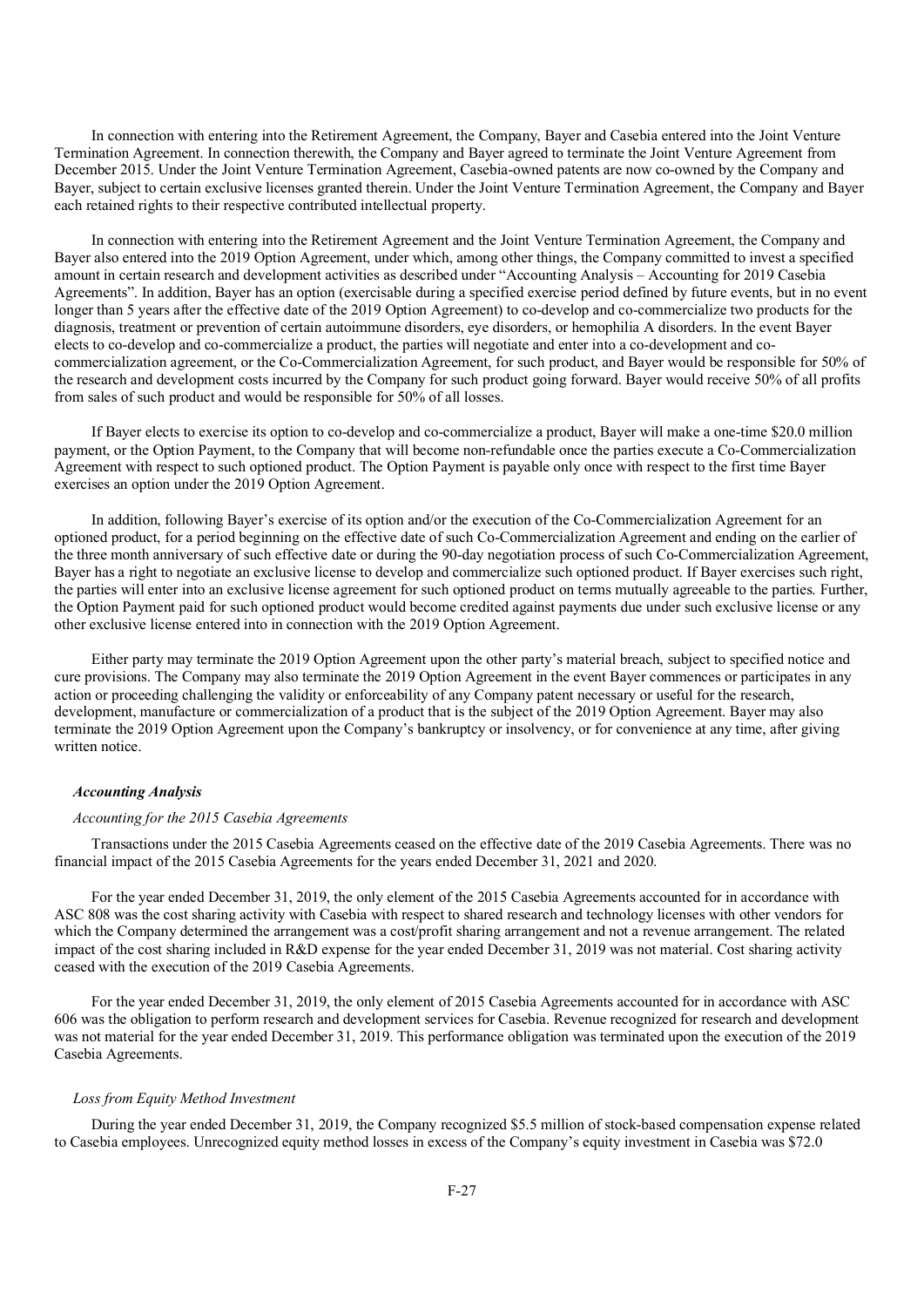million as of December 31, 2019. Total net loss of Casebia for the period ending December 13, 2019 (prior to the Company's consolidation of Casebia) was \$58.8 million.

## *Accounting for the 2019 Casebia Agreements*

The Company determined that the Retirement Agreement and Joint Venture Termination Agreement resulted in the Company obtaining a controlling interest in Casebia and should be accounted for as a separate component from the 2019 Option Agreement. In doing so, the Company allocated the consideration transferred of \$41.0 million (consisting of \$16.0 million of assets acquired net of the purchase price, as displayed in the table below, and \$25.0 million of cash allocated to the 2019 Option Agreement) between the two components using a relative fair value approach. The Company determined the relative fair value related to obtaining a controlling interest in Casebia was \$32.0 million and the relative fair value of the consideration transferred related to the 2019 Option Agreement was \$25.0 million, which is comprised of \$20.2 million related to certain research and development activities and \$4.8 million related to certain options as described above.

As a result of the Retirement Agreement, the Company determined that it had obtained a controlling interest in a VIE, for which it became the primary beneficiary. As such, under ASC 810, *Consolidation,* the Company accounted for the net assets obtained under ASC 805, *Business Combinations*. In accordance therewith, the Company determined the set of acquired assets and assumed liabilities did not meet the definition of a business, as the Company did not acquire an assembled workforce and thus the Company did not acquire substantive processes capable of producing outputs. As such, no goodwill was recorded. The Company measured the fair value of the assets and liabilities received, determining the relative fair value was \$16.0 million (after paying the \$16.0 million for Bayer's 50% interest) and recorded the difference between that amount and the Company's carrying amount, which was zero, as a gain within other income (expense). The relative fair value of the assets and liabilities received (exclusive of the \$16.0 million paid from Casebia to Bayer to retire Bayer's interest in the JV) was determined as follows (in thousands):

| Fair value                                     | Amount   |
|------------------------------------------------|----------|
| Cash and cash equivalents                      | 6,784    |
| Prepaid expenses and other current assets      | 2,565    |
| Property, plant and equipment, net             | 9.340    |
| Operating lease assets                         | 11,003   |
| Restricted cash                                | 1,226    |
| Accrued expenses and other current liabilities | (3,915)  |
| Operating lease liabilities                    | (11,003) |
| Net assets                                     | 16,000   |

The value of the reacquired rights related to the intellectual property was determined to be insignificant.

The Company determined that the 2019 Option Agreement should be accounted for under ASC 730-20. This determination was based on the fact that the financial risk associated with the research and development has been transferred to the Company because repayment of any of the funds provided by Bayer depends solely on the results of the research and development having a future economic benefit. The Company further determined that it had two separate obligations under the 2019 Option Agreements, which consist of (i) research and development services and (ii) future delivery of up to two options for products in defined fields. The relative fair value of the obligations was determined to be \$20.2 million and \$4.8 million, respectively. As the Company has accounted for its obligations as a contract to perform research and development for others, with respect to the obligation to perform research and development services the Company will recognize an offset to research and development expense as the research is performed and, with respect to the future delivery of up to two option for products in defined fields, at the earlier of option exercise (at or near IND application filing), expiration, or when commercially reasonable efforts to progress the program have been exhausted.

During the years ended December 31, 2021 and 2020, the Company recorded a benefit of \$7.0 million and \$13.2 million to research and development expense for qualifying expenses incurred under the 2019 Option Agreement. As of December 31, 2021, the Company has recorded \$4.8 million in other long-term liabilities consisting of the relative fair value of the options, which was unchanged from December 31, 2020. As of December 31, 2020, the Company recorded \$7.0 million in other current liabilities relating to certain research and development obligations to be satisfied within one year of the balance sheet date. All research and development obligations under the 2019 Option Agreement were satisfied as of December 31, 2021.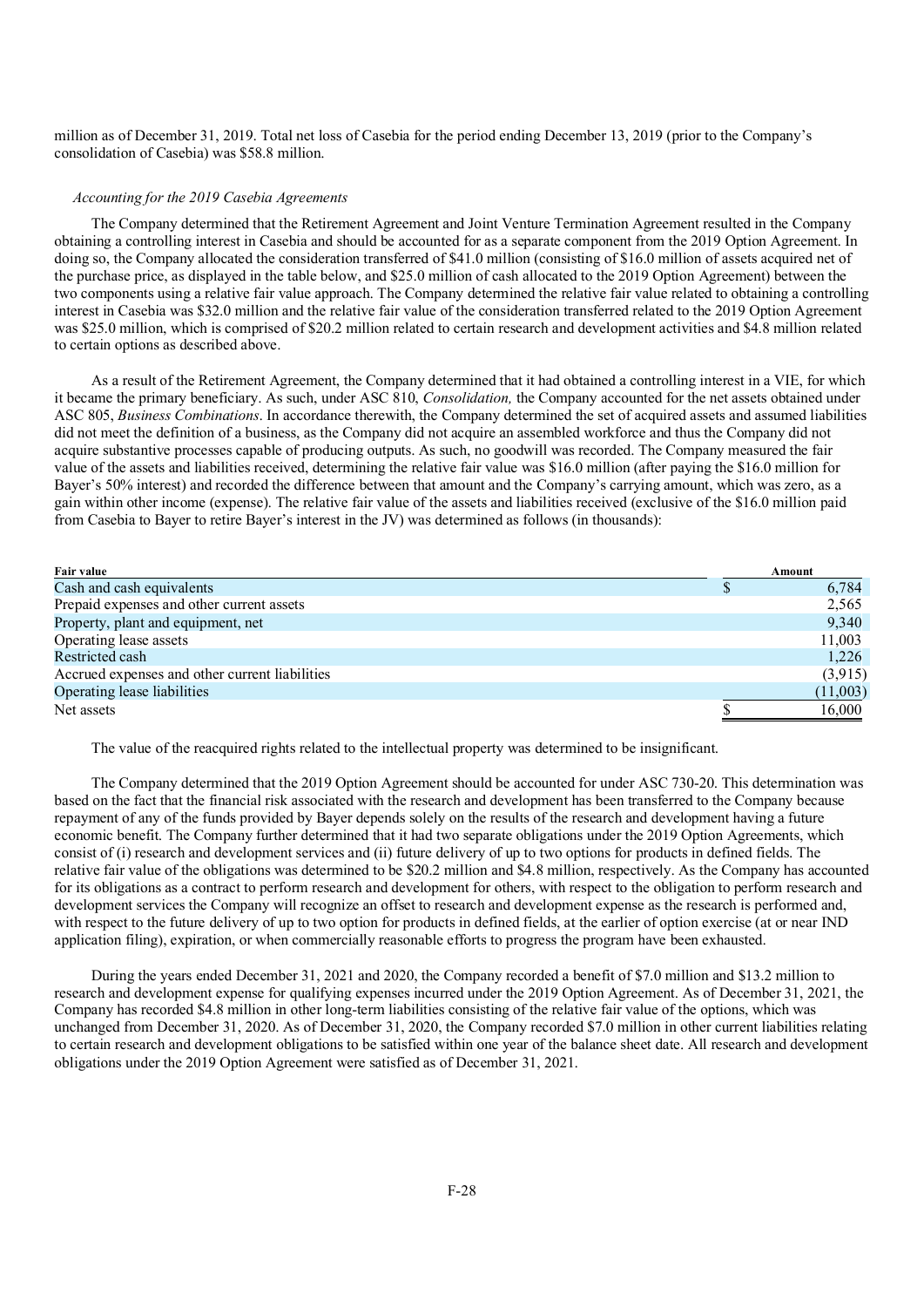## **10. Share Capital**

The Company had 145,364,335 and 115,172,786 authorized common shares as of December 31, 2021 and 2020, respectively, with a par value of CHF 0.03 per share. Share Capital consisted of the following:

|                              |                                                               | As of December 31. |               |
|------------------------------|---------------------------------------------------------------|--------------------|---------------|
| <b>Type of Share Capital</b> | Conditional Capital                                           | 2021               | 2020          |
| Common shares                | Registered share capital                                      | 80,321,227         | 75,133,951    |
| Common shares                | Authorized share capital                                      | 39, 316, 975       | 17,625,426    |
| Common shares                | Conditional share capital - Bonds or similar debt instruments | 4.919.700          | 4.919.700     |
| Common shares                | Conditional share capital - Employee benefit plans            | 20,806,433         | 17,493,709    |
|                              | Total                                                         | 145, 364, 335      | 115, 172, 786 |

Included in registered share capital are 5,038,262 shares registered, which are held by the Company and its subsidiaries and are reserved for future issuance for financings.

#### *Common Share Issuances*

#### *Recent Public Offerings*

In November 2019, the Company sold 4.9 million common shares through an underwritten public offering (inclusive of shares sold pursuant to the exercise of the underwriters' option to purchase additional shares) at a public offering price of \$64.50 per share for aggregate net proceeds of \$297.4 million, which were net of equity issuance costs of \$17.8 million. Additional equity issuance costs of \$3.0 million for stamp taxes were also paid in 2019.

In July 2020, the Company sold 7.4 million common shares through an underwritten public offering (inclusive of shares sold pursuant to the exercise of the underwriters' option to purchase additional shares) at a public offering price of \$70.00 per share for aggregate net proceeds of \$484.8 million, which were net of equity issuance costs and stamp tax of \$32.5 million.

## *At-the-Market Offerings*

In the first quarter of 2019, the Company began to issue and sell securities under an Open Market Sale Agreement<sup>SM</sup> entered into with Jefferies LLC, or Jefferies, in August 2018, under which the Company was able to offer and sell, from time to time, common shares having aggregate gross proceeds of up to \$125.0 million, or the 2018 ATM. During the year ended December 31, 2019, the Company issued and sold an aggregate of 2.8 million common shares at an average price of \$44.38 per share for aggregate net proceeds of \$120.6 million, which were net of equity issuance costs of \$4.4 million. In addition, the Company paid approximately \$0.9 million in stamp taxes during the year ended December 31, 2019 and accrued an additional \$0.3 million for stamp taxes as of December 31, 2019. The Company paid the \$0.3 million for stamp taxes in 2020.

In August 2019, the Company entered into an Open Market Sale Agreement<sup>sM</sup> with Jefferies under which the Company was able to offer and sell, from time to time at its sole discretion through Jefferies, as its sales agent, its common shares, or the August 2019 Sales Agreement. In August 2019, the Company filed a prospectus supplement with the SEC to offer and sell, from time to time, common shares having aggregate gross proceeds of up to \$200.0 million, or the 2019 ATM. During the year ended December 31, 2020, the Company issued and sold an aggregate of 2.2 million common shares under the 2019 ATM at an average price of \$89.47 per share for aggregate proceeds of \$195.5 million, which were net of equity issuance costs of \$4.5 million.

In December 2020, in connection with the August 2019 Sales Agreement, the Company filed a prospectus supplement with the SEC to offer and sell, from time to time, common shares having aggregate gross proceeds of up to \$350.0 million, or the 2020 ATM. During the year ended December 31, 2020, the Company issued and sold an aggregate of 1.8 million common shares under the 2020 ATM at an average price of \$169.57 per share for aggregate proceeds of \$298.0 million, which were net of equity issuance costs of \$4.5 million. Additional equity issuance costs for stamp taxes related to shares sold in 2020 related to the 2019 ATM and 2020 ATM were \$4.9 million, of which \$4.0 million was accrued as of December 31, 2020 and paid in 2021.

In January 2021, the Company issued and sold under the 2020 ATM an aggregate of 0.3 million common shares at an average price of \$162.46 per share with aggregate proceeds of \$46.7 million, which were net of equity issuance costs of \$0.7 million. An additional \$0.5 million of stamp taxes related to this amount was paid in 2021.

In January 2021, in connection with the August 2019 Sales Agreement, the Company filed a prospectus supplement with the SEC to offer and sell, from time to time, common shares having aggregate gross proceeds of up to \$600.0 million, or the 2021 ATM. As of December 31, 2021, the Company has issued and sold an aggregate of 1.1 million common shares under the 2021 ATM at an average price of \$169.82 per share for aggregate proceeds of \$177.8 million, which were net of equity issuance costs of \$2.4 million. An additional \$1.8 million of stamp taxes related to this amount was paid in 2021.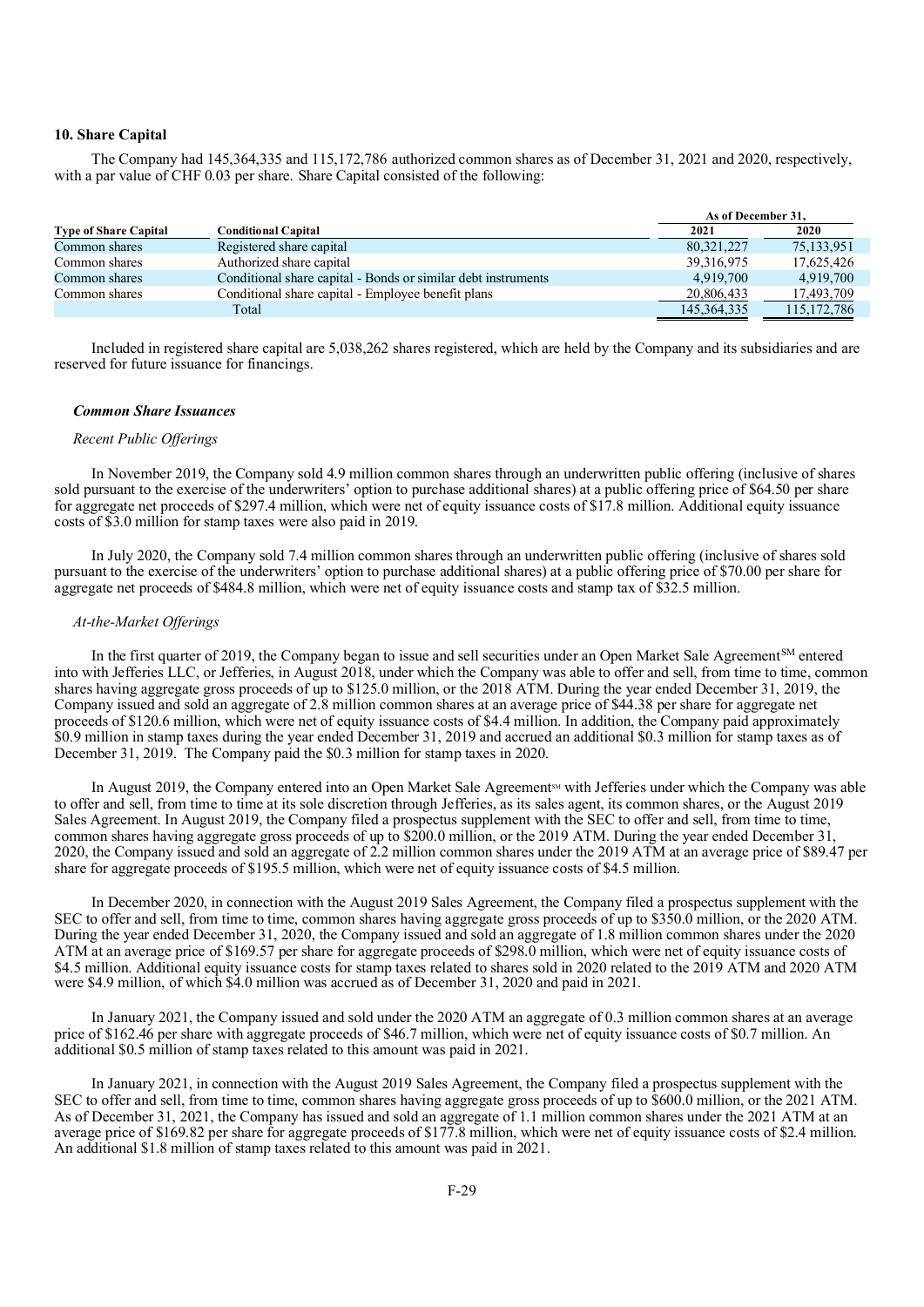The Common Shares have the following characteristics:

## *Voting Rights*

The holders of common shares are entitled to one vote for each common share held at all meetings of shareholders.

#### *Dividends*

The holders of common shares are entitled to receive dividends, if and when resolved upon by the general meeting of shareholders based on a respective proposal by the Board of Directors and provided that the Company disposes of sufficient freely distributable reserves. As of December 31, 2021, no dividends have been declared or paid since the Company's inception.

#### *Liquidation*

The holders of the common shares are entitled to share ratably in the Company's assets available for distribution to shareholders in the event of any voluntary or involuntary liquidation, dissolution or winding up of the Company or upon the occurrence of a deemed liquidation event.

## **11. Equity-based Compensation**

#### *Option and Grant Plans*

In April 2015, the Company's shareholders approved the 2015 Stock Option and Grant Plan, or the 2015 Plan, and in July 2016, the Company's shareholders approved the 2016 Stock Option and Incentive Plan, or the 2016 Plan. In May 2018, the Company's shareholders approved the 2018 Stock Option and Incentive Plan, or the 2018 Plan (collectively, the "Plans"). Subsequent to the IPO, no further options were granted under the 2015 Plan. The Plans provide for the issuance of equity awards in the form of restricted shares, options to purchase common shares which may constitute incentive stock options, or ISOs, or non-statutory stock options, or NSOs, unrestricted stock unit grants, and qualified performance and market-based awards to eligible employees, officers, directors, non-employee consultants and other key personnel. Terms of the equity awards, including vesting requirements, are determined by the Company's board of directors, subject to the provisions of the Plans. Options granted by the Company typically vest over four years and have a contractual life of ten years. Restricted stock unit grants typically vest over two to three years. At December 31, 2021, the Company had 25,005,365 common shares authorized for issuance under the 2018 Plan and 10,298,664 common shares available for future grant under the 2018 Plan.

#### *Equity-Based Compensation Expense*

The Company recognized stock-based compensation expense totaling \$102.4 million, \$66.0 million, and \$49.5 million during the years ended December 31, 2021, 2020 and 2019, respectively. Stock-based compensation expense by classification within the consolidated statements of operations and comprehensive income (loss) is as follows (in thousands):

|                                    | <b>Years Ended December 31.</b> |  |        |  |        |  |
|------------------------------------|---------------------------------|--|--------|--|--------|--|
|                                    | 2021                            |  | 2020   |  | 2019   |  |
| Research and development           | 59.683                          |  | 35,120 |  | 23,273 |  |
| General and administrative         | 42,707                          |  | 30.898 |  | 20,784 |  |
| Loss from equity method investment |                                 |  |        |  | 5,467  |  |
| Total                              | 102.390                         |  | 66.018 |  | 49.524 |  |

As of December 31, 2021, there was \$150.6 million and \$71.4 million of unrecognized compensation expense related to unvested stock options and restricted stock units, respectively, that is expected to be recognized over a weighted-average period of 2.7 and 2.5 years, respectively.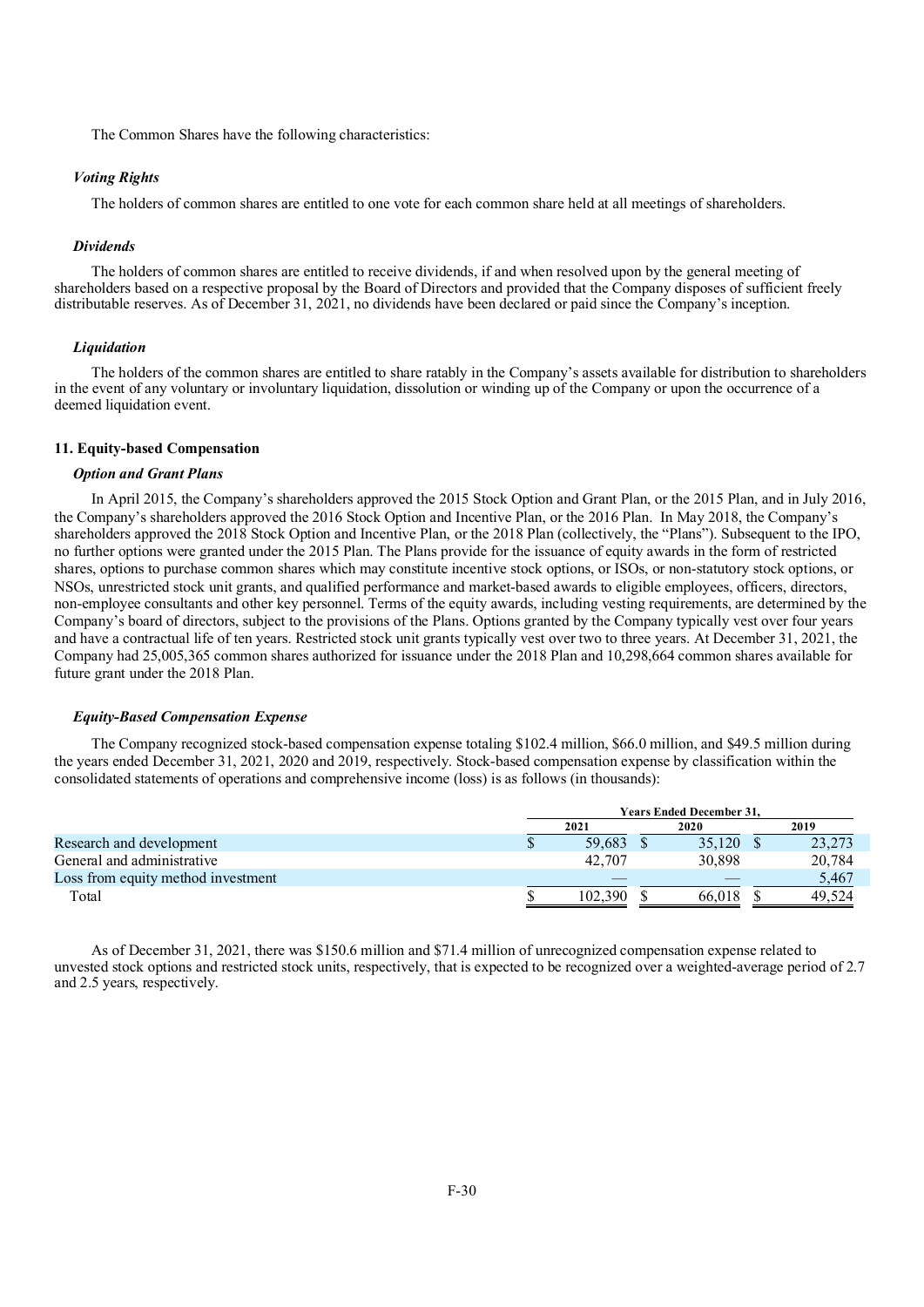## *Stock Options*

The fair value of each option issued to employees was estimated at the date of grant using the Black-Scholes option pricing model with the following weighted-average assumptions:

|                                        | <b>Years Ended December 31,</b> |           |    |           |   |           |
|----------------------------------------|---------------------------------|-----------|----|-----------|---|-----------|
|                                        |                                 | 2021      |    | 2020      |   | 2019      |
| Options granted                        |                                 | 1,616,255 |    | 2,182,773 |   | 2,832,784 |
| Weighted-average exercise price        |                                 | 124.32    | \$ | 68.91     | S | 39.16     |
| Weighted-average grant date fair value |                                 | 77.38     | \$ | 42.28     | S | 24.57     |
| Assumptions:                           |                                 |           |    |           |   |           |
| Expected volatility                    |                                 | 70.3%     |    | 69.2%     |   | 68.9%     |
| Expected term (in years)               |                                 | 6.0       |    | 6.0       |   | 6.0       |
| Risk-free interest rate                |                                 | $1.0\%$   |    | $0.6\%$   |   | $2.2\%$   |
| Expected dividend yield                |                                 | $0.0\%$   |    | $0.0\%$   |   | $0.0\%$   |

The following table summarizes stock option activity under the Company's equity award plans (intrinsic value in thousands):

|                                             | <b>Shares</b> | Weighted-<br>Average<br><b>Exercise Price</b> | Weighted-<br>Average<br>Remaining<br>Contractual<br>Term (years) | Aggregate<br><b>Intrinsic</b><br>Value |
|---------------------------------------------|---------------|-----------------------------------------------|------------------------------------------------------------------|----------------------------------------|
| Outstanding at December 31, 2020            | 8,101,980     | 42.44                                         | 7.8                                                              | 896,666                                |
| Granted                                     | 1,616,255     | 124.32                                        |                                                                  |                                        |
| Exercised                                   | (1,245,071)   | \$<br>30.96                                   |                                                                  |                                        |
| Cancelled or forfeited                      | (660, 182)    | \$<br>79.54                                   |                                                                  |                                        |
| Outstanding at December 31, 2021            | 7,812,982     | 58.07                                         | 7.4                                                              | 219,103                                |
| Exercisable at December 31, 2021            | 4,598,353     | 40.86                                         | 6.6                                                              | 174,056                                |
| Vested and expected to vest at December 31, |               |                                               |                                                                  |                                        |
| 2021                                        | 7,812,982     | 58.07                                         | 7.4                                                              | 219,103                                |

During 2021 and 2020, the Company did not grant stock option awards subject to performance-based or market-based vesting conditions. As of December 31, 2021, options to purchase 998,504 common shares subject to performance-based vesting conditions were vested, as performance conditions were achieved, and there were 123,057 options to purchase common shares subject to performance-based vesting conditions outstanding. Activity related to stock options subject to performance-based vesting conditions is included in the table above.

During 2017, the Company granted 150,000 options with market-based vesting conditions, of which 75% vest at the end of a three-year service period and 25% vest at the end of a four-year service period. Upon achieving a specified average stock price in prior years, the market conditions were satisfied. Expense for the options is being recognized over the requisite service period. As of December 31, 2021, 150,000 of the stock options had vested.

The total intrinsic value (the amount by which the fair market value exceeded the exercise price) of stock options exercised during the year ended December 31, 2021, 2020 and 2019 was \$119.5 million, \$104.2 million, and \$42.2 million, respectively.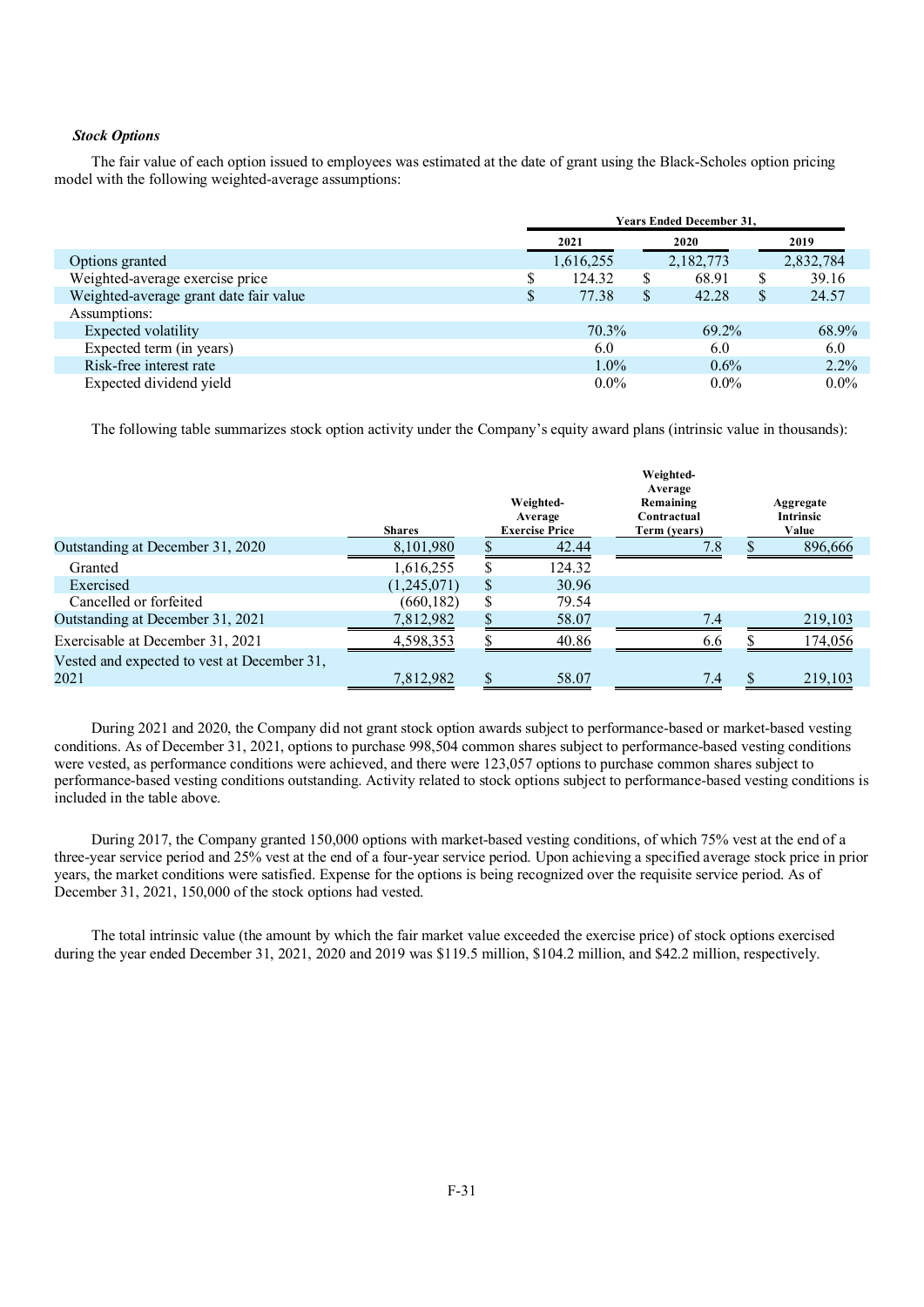## *Restricted Stock*

The following table summarizes the restricted stock activity under the Company's equity award plans:

|                                       | <b>Shares</b> |   | Weighted-<br>Average<br><b>Grant Date</b><br><b>Fair Value</b> |
|---------------------------------------|---------------|---|----------------------------------------------------------------|
| Unvested balance at December 31, 2020 | 894,092       | D | 70.55                                                          |
| Granted                               | 628,175       |   | 111.73                                                         |
| Vested                                | (455, 440)    |   | 58.00                                                          |
| Cancelled or forfeited                | (132, 652)    |   | 100.25                                                         |
| Unvested balance at December 31, 2021 | 934,175       |   | 100.14                                                         |

During the years ended December 31, 2021, 2020 and 2019, the total fair value of restricted stock vested was \$45.3 million, \$21.6 million, and \$3.6 million, respectively.

## *Award modifications*

Equity award modifications for certain equity awards held by departing employees and non-employees for the years ended December 31, 2021, 2020 and 2019 were not material to the Company's stock-based compensation expense.

#### *Employee Stock Purchase Plan*

On July 19, 2016, the Company's board of directors adopted its 2016 Employee Stock Purchase Plan, or the ESPP Plan, which was subsequently approved by its shareholders and became effective on October 19, 2016. The ESPP Plan authorizes the initial issuance of up to a total of 0.4 million shares of the Company's common stock to participating employees. The Company activated its ESPP Plan on January 1, 2020. The Company issued 21,590 and 13,410 shares under the ESPP during the years ended December 31, 2021 and 2020, respectively.

## **12. Net Income (Loss) Per Share Attributable to Common Shareholders**

Basic net income (loss) per share is calculated by dividing net income (loss) attributable to common shareholders by the weighted-average number of common shares outstanding during the period. Diluted net income (loss) per share is calculated by dividing the net income (loss) attributable to common shareholders by the weighted-average number of common share equivalents outstanding for the period, including any dilutive effect from outstanding stock options and warrants using the treasury stock method. The Company's net income (loss) is net income (loss) attributable to common shareholders for all periods presented.

The following table sets forth the computation of basic and diluted net income (loss) per share for the periods ended (in thousands, except share and per share amounts):

|                                                    | Year ended December 31, |            |      |                 |  |            |  |
|----------------------------------------------------|-------------------------|------------|------|-----------------|--|------------|--|
|                                                    | 2021                    |            | 2020 |                 |  | 2019       |  |
|                                                    |                         |            |      |                 |  |            |  |
| Net income (loss)                                  | S                       | 377,661    |      | $(348, 865)$ \$ |  | 66,858     |  |
| Basic weighted-average common shares outstanding   |                         | 75,948,686 |      | 65,949,672      |  | 54,392,304 |  |
| Effect of potentially dilutive securities:         |                         |            |      |                 |  |            |  |
| Outstanding options                                |                         | 3,990,579  |      |                 |  | 2,406,962  |  |
| Unvested restricted common shares                  |                         | 454,231    |      |                 |  | 133,532    |  |
| Diluted weighted-average common shares outstanding |                         | 80,393,496 |      | 65,949,672      |  | 56,932,798 |  |
| Net income (loss) per common share — basic         |                         | 4.97       |      | (5.29)          |  | 1.23       |  |
| Net income (loss) per common share — diluted       | S                       | 4.70       |      | (5.29)          |  | 1.17       |  |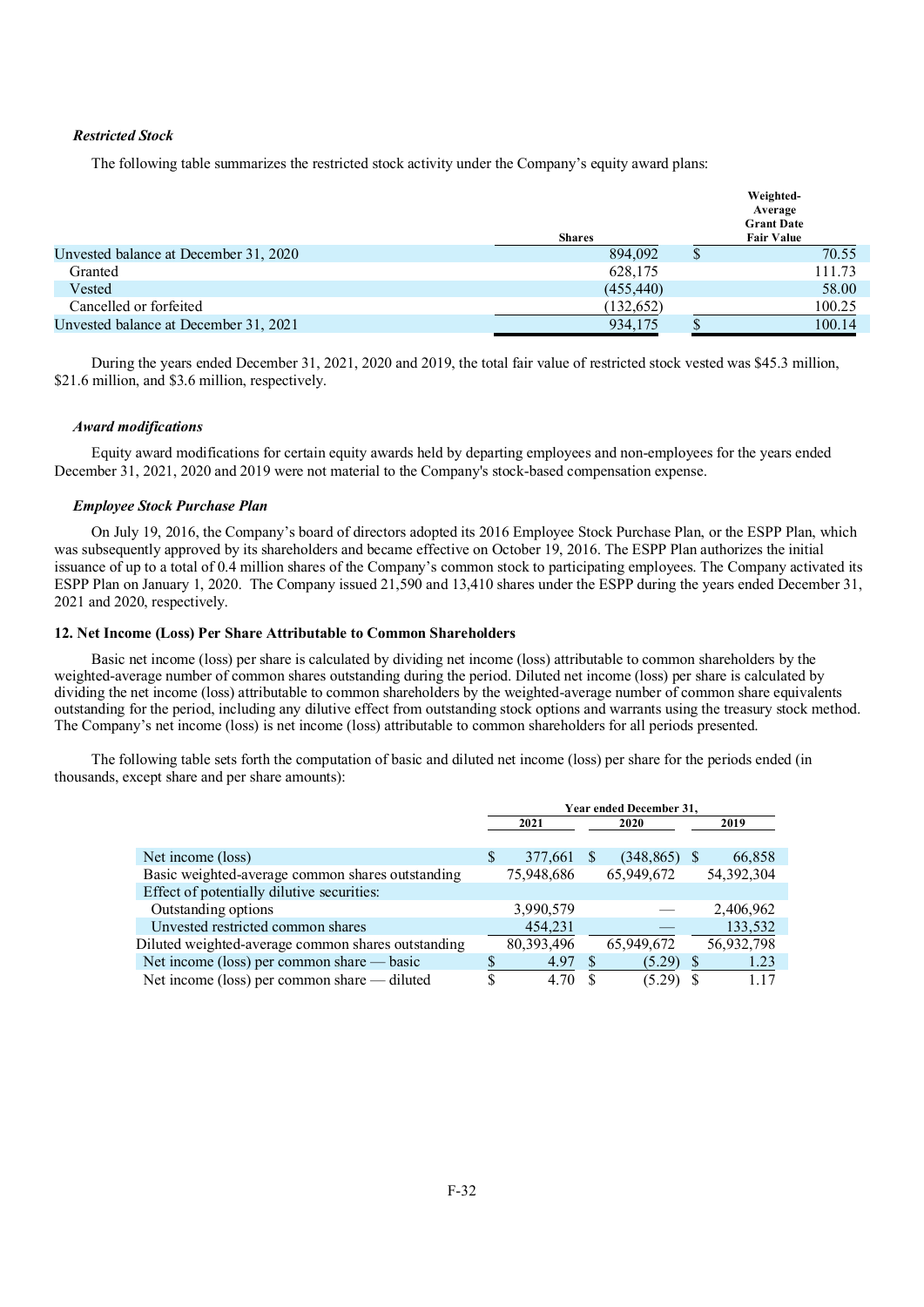The Company did not include the securities in the following table in the computation of the net income (loss) per share calculations because the effect would have been anti-dilutive during each period:

|                                   | Year ended December 31. |           |           |  |  |
|-----------------------------------|-------------------------|-----------|-----------|--|--|
|                                   | 2021                    | 2020      | 2019      |  |  |
| Outstanding options               | 1.765.881               | 8.101.980 | 3,789,129 |  |  |
| Unvested restricted common shares | 225,904                 | 894.092   | 108,625   |  |  |
| <b>ESPP</b>                       | 6.671                   | 11.257    |           |  |  |
| Total                             | 1,998,456               | 9.007.329 | 3,897,754 |  |  |

## **13. 401(k) Savings Plan**

The Company established a defined-contribution savings plan under Section 401(k) of the Internal Revenue Code (the "401(k) Plan") in November 2016. The 401(k) Plan covers all employees who meet defined minimum age and service requirements and allows participants to defer a portion of their annual compensation on a pretax basis. The Company contributed \$3.4 million, \$1.9 million, and \$1.1 million to the 401(k) Plan for the year ended December 31, 2021, 2020 and 2019, respectively.

## **14. Income Taxes**

The Company is subject to U.S. federal and various state corporate income taxes as well as taxes in foreign jurisdictions for the foreign parent and where foreign subsidiaries have been established.

## *Net income (loss) before taxes*

For the years ended December 31, 2021, 2020 and 2019, the income (loss) before provision for income taxes consist of the following (in thousands):

|          | <b>Years Ended December 31,</b> |  |           |  |        |  |
|----------|---------------------------------|--|-----------|--|--------|--|
|          | 2021                            |  | 2020      |  | 2019   |  |
| Domestic | \$<br>4.569                     |  | 7.630     |  | 9,155  |  |
| Foreign  | 374,962                         |  | (355,686) |  | 58,151 |  |
| Total    | 379,531                         |  | (348,056) |  | 67,306 |  |

The (provision for) benefit from income taxes consist of the following (in thousands):

|                                      |      | <b>Years Ended December 31,</b> |            |  |       |  |  |
|--------------------------------------|------|---------------------------------|------------|--|-------|--|--|
|                                      | 2021 |                                 | 2020       |  | 2019  |  |  |
| Current income taxes:                |      |                                 |            |  |       |  |  |
| Federal                              | \$   | $(80)$ \$                       | $(248)$ \$ |  | (423) |  |  |
| <b>State</b>                         |      | (42)                            | (151)      |  | (59)  |  |  |
| Foreign                              |      |                                 |            |  |       |  |  |
| Total current income taxes           |      | (122)                           | (400)      |  | (482) |  |  |
| Deferred income taxes:               |      |                                 |            |  |       |  |  |
| Federal                              |      | (1,748)                         | (409)      |  | 34    |  |  |
| <b>State</b>                         |      |                                 |            |  |       |  |  |
| Foreign                              |      |                                 |            |  |       |  |  |
| Total deferred income taxes          |      | (1,748)                         | (409)      |  | 34    |  |  |
| Total income tax (provision) benefit |      | (1, 870)                        | (809)      |  | (448) |  |  |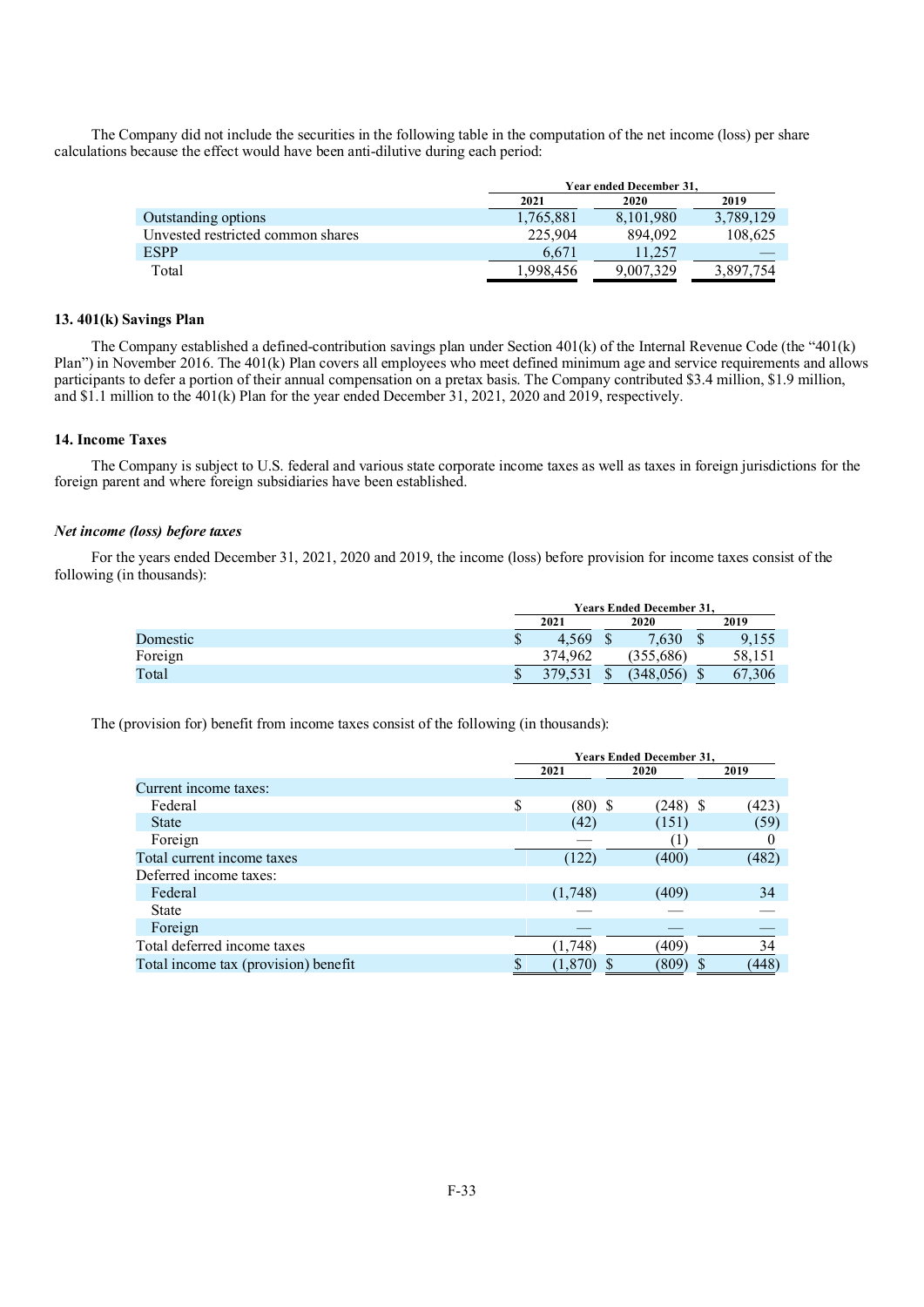A reconciliation of income tax expense computed at the statutory corporate income tax rate to the effective income tax rate for the years ended December 31, 2021, 2020 and 2019 is as follows:

|                                            | <b>Years Ended December 31,</b> |            |            |  |  |
|--------------------------------------------|---------------------------------|------------|------------|--|--|
|                                            | 2021                            | 2020       | 2019       |  |  |
| Income tax expense at statutory rate       | 11.9%                           | 11.9%      | $9.3\%$    |  |  |
| State income tax, net of federal benefit   | $(1.0)\%$                       | $1.0\%$    | $(2.1)\%$  |  |  |
| Nondeductible expenses                     | $0.7\%$                         | $0.1\%$    | $(0.1)\%$  |  |  |
| Foreign rate differential                  | $0.6\%$                         | $(0.1)\%$  | $2.0\%$    |  |  |
| Statutory to US GAAP permanent differences | $0.0\%$                         | $0.0\%$    | $0.1\%$    |  |  |
| Stock-based compensation                   | $(2.5)\%$                       | $2.3\%$    | $(2.0)\%$  |  |  |
| Impact of deferred rate change             | $0.0\%$                         | $0.0\%$    | $(12.2)\%$ |  |  |
| Research credits                           | $(4.2)\%$                       | $3.3\%$    | $(5.2)\%$  |  |  |
| Change in valuation allowance              | $(5.0)\%$                       | $(18.7)\%$ | 10.9%      |  |  |
| Effective income tax rate                  | 0.5%                            | $(0.2\%)$  | $0.7\%$    |  |  |

The federal statutory rate reflects the Switzerland mixed company service rate.

Deferred taxes are recognized for temporary differences between the basis of assets and liabilities for financial statement and income tax purposes. The significant components of the Company's deferred tax assets are comprised of the following (in thousands):

|                                  | <b>Years Ended December 31,</b> |   |            |  |
|----------------------------------|---------------------------------|---|------------|--|
|                                  | 2021                            |   | 2020       |  |
| Deferred tax assets:             |                                 |   |            |  |
| Net operating loss carryforwards | \$<br>47,190 \$                 |   | 84,531     |  |
| Accruals and reserves            | 5,878                           |   | 4,785      |  |
| Operating lease liabilities      | 61,476                          |   | 16,782     |  |
| Other deferred tax assets        | 6,362                           |   | 1,517      |  |
| Stock-based compensation         | 14,042                          |   | 9,605      |  |
| Deferred revenue                 |                                 |   | 86         |  |
| Research credit                  | 37,878                          |   | 19,526     |  |
| Total deferred tax assets        | 172,826                         |   | 136,832    |  |
| Less valuation allowance         | (98, 649)                       |   | (116, 640) |  |
| Net deferred tax assets          | 74,177                          |   | 20,192     |  |
| Deferred tax liabilities:        |                                 |   |            |  |
| Depreciation                     | (28, 579)                       |   | (6,778)    |  |
| Operating lease assets           | (47, 521)                       |   | (13,776)   |  |
| Intangible assets                | (31)                            |   | (31)       |  |
| Other deferred tax liabilities   | (192)                           |   | (4)        |  |
| Total deferred tax liabilities   | (76, 323)                       |   | (20,589)   |  |
| Long term deferred taxes         | (2,146)                         | S | (397)      |  |

The Company has evaluated the positive and negative evidence bearing upon the realizability of its deferred tax assets. Based on the Company's history of worldwide operating losses, the Company has concluded that it is more-likely-than-not that the benefit of its U.S. and non-U.S. deferred tax assets will not be realized. Accordingly, as of December 31, 2021 and 2020, the Company has provided a full valuation allowance against its net deferred tax assets in Switzerland and the United Kingdom. The Company has also provided a valuation allowance against the U.S. deferred tax assets that cannot be realized by existing deferred tax liabilities based upon when they are scheduled to reverse. The valuation allowance decreased by \$18.0 million during 2021, which is primarily attributable to decreases in net operating loss carryforwards as a result of current year net income.

As of December 31, 2021, the Company had available U.S. federal net operating loss carryforwards of \$3.3 million. The U.S. federal net operating losses can be carried forward indefinitely. As of December 31, 2021, the Company had available non-U.S. net operating loss carryforwards of \$772.9 million of which \$385.2 million relate to Switzerland, \$385.2 million relate to the Canton of Zug, and \$2.5 million relate to the Company's wholly-owned subsidiary in the United Kingdom. The net operating losses generated in Switzerland and the Canton of Zug begin to expire in 2027 and the net operating losses generated in the United Kingdom can be carried forward indefinitely.